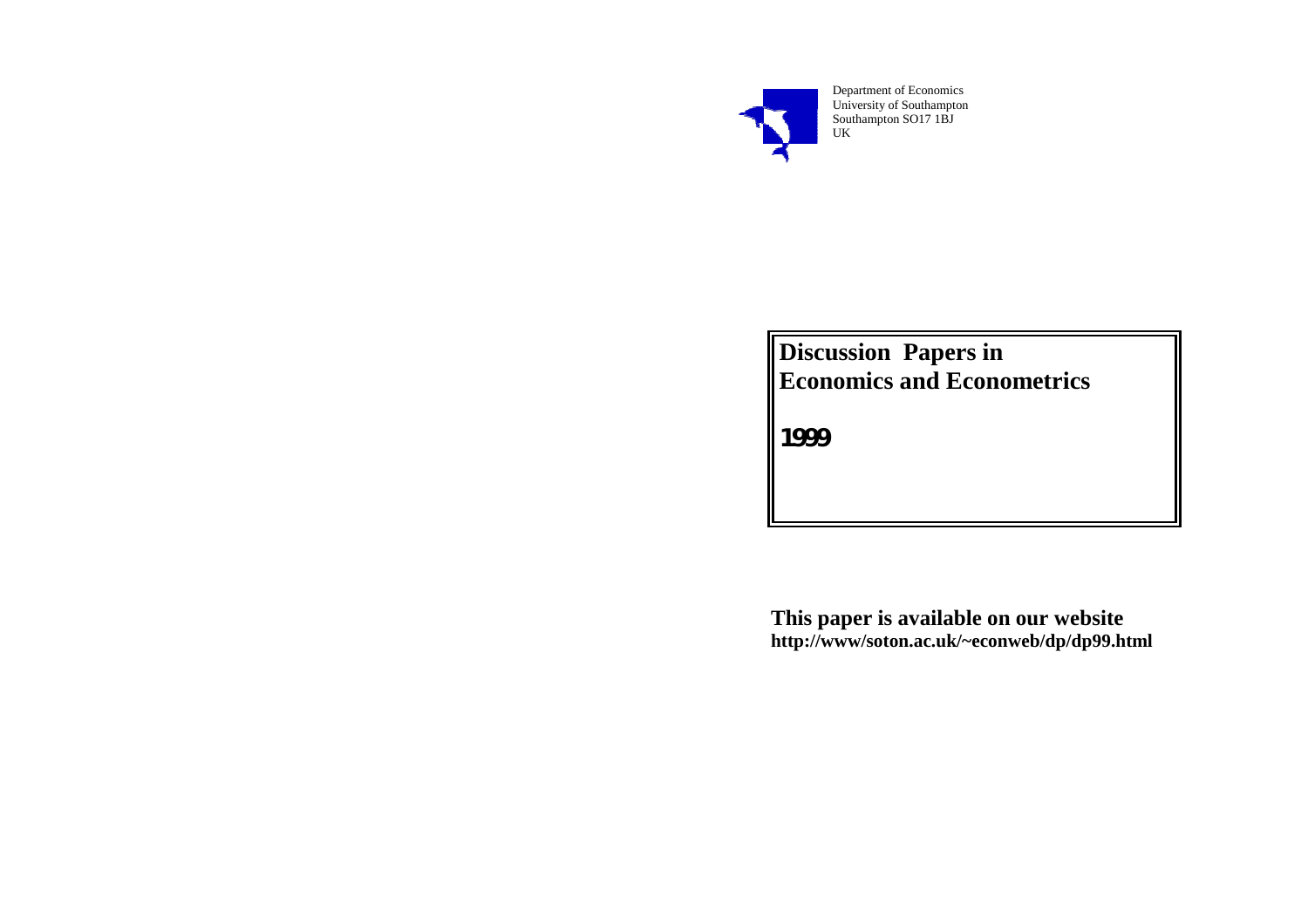# On Selecting Policy Analysis Models by Forecast Accuracy

David F. Hendry Nuffield College, Oxford

Grayham E. Mizon Southampton University, UK & European University Institute, Florence.

December 15, 1999

#### **Abstract**

The value of selecting the best forecasting model as the basis for empirical economic policy analysis is questioned. When no model coincides with the data generation process, non-causal statistical devices may provide the best available forecasts: examples from recent work include intercept corrections and differenced-data VARs. However, the resulting models need have no policy implications. A 'paradox' may result if their forecasts induce policy changes which can be used to improve the statistical forecast. This suggests correcting statistical forecasts by using the econometric model's estimate of the 'scenario' change. An application to UK consumers expenditure illustrates the analysis.

## **1 Introduction**

It is a pleasure to participate in a volume celebrating the contributions to economics of Michio Morishima, who was a colleague for many years. The eclectic nature of Michio's extensive publications makes it impossible to choose any topic on which he has never written, and our chapter is related to Morishima and Saito (1964), who developed a macro-econometric model of the US economy. While Morishima and Saito (1964) focus on econometric equations with a close eye on economic-policy analysis, we also consider the relationship between statistical forecasting devices and econometric models in the policy context. In particular, we investigate three aspects of this relationship. First, whether there are grounds for basing economic-policy analysis on the 'best' forecasting system. Secondly, whether forecast failure in an econometric model precludes its use for economic-policy analysis. Finally, whether in the presence of policy change, improved forecasts can be obtained by using 'scenario' changes, derived from the econometric model, to modify an initial statistical forecast. To resolve these issues, we analyze the problems arising when forecasting after a structural break (i.e., a change in the parameters of the econometric system), but before a regime shift (i.e., a change in the behaviour of non-modelled, often policy, variables), perhaps in response to the break (see Hendry and Mizon, 1998, for discussion of this distinction). These three dichotomies, between econometric and statistical models, structural breaks and regime shifts, and pre and post forecasting events, are central to our results.

We envisage a statistical forecasting system as one having no economic-theory basis (in contrast to econometric models for which this is the hallmark), so it will rarely have implications for economic-

Financial support from the UK Economic and Social Research Council under grants R000233447 and L116251015, and the EUI Research Council, is gratefully acknowledged. We are indebted to Anindya Banerjee, Mike Clements, Jurgen Doornik, Neil Ericsson, John Muellbauer, Neil Shephard, Ian Walker and Ken Wallis, and seminar participants at Bloomington Indiana, Cambridge, IGIER, Pittsburgh, and UCL, for helpful comments.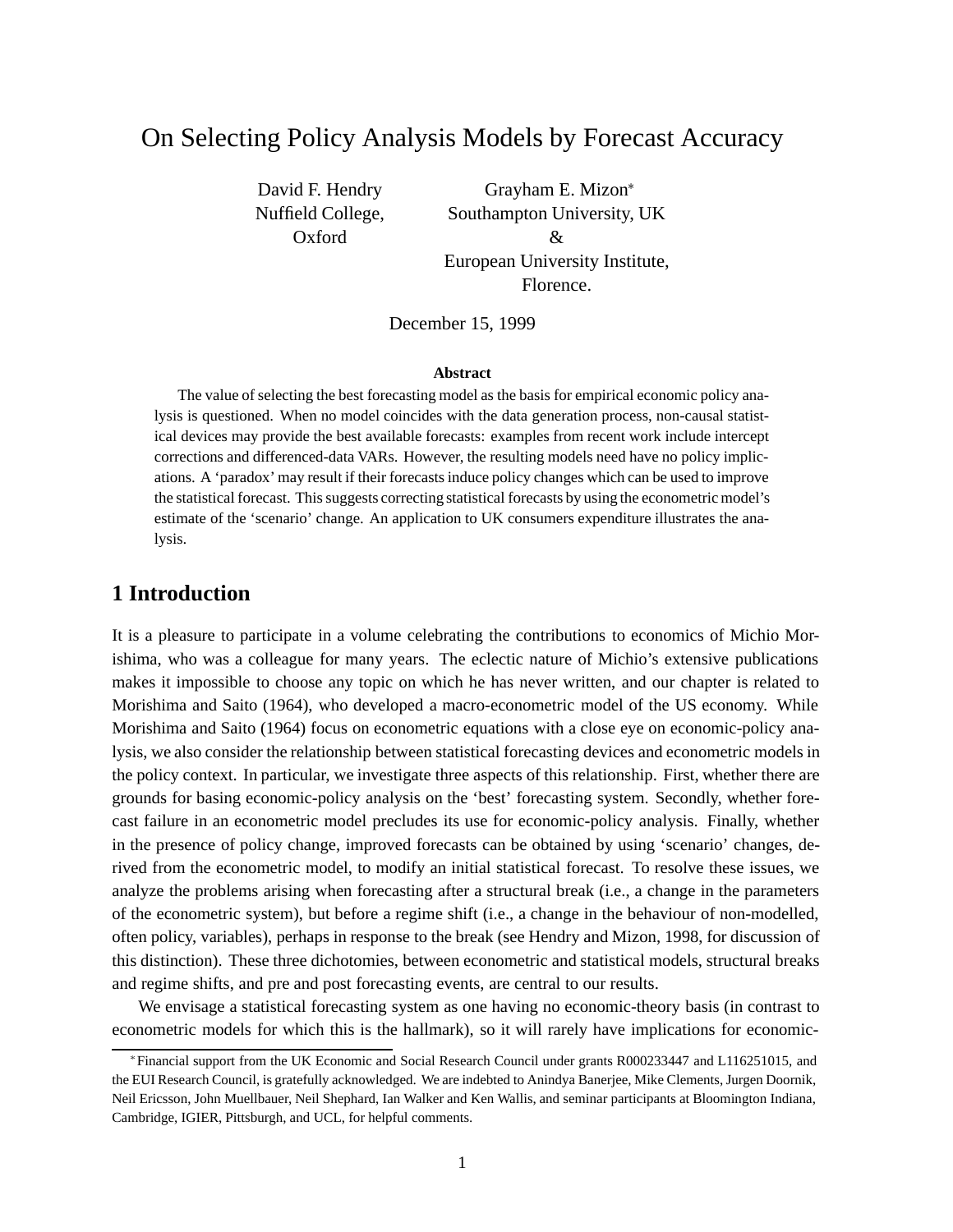policy analysis – and may not even entail links between target variables and policy instruments. Consequently, being the 'best' available forecasting device is insufficient to ensure any value for policy analysis, and the main issue is the converse: does the existence of a dominating forecasting procedure invalidate the use of an econometric model for policy? Our answer is almost the opposite of the Lucas (1976) critique: since forecast failure often results from factors unrelated to the policy change in question, the econometric model may continue to characterize the response of the economy to the policy, despite its forecast inaccuracy. Indeed, when policy changes are implemented, forecasts from a statistical model may be improved by combining them with the predicted policy responses from an econometric model.

The rationale for our analysis is as follows. Using the taxonomy of forecast errors in Clements and Hendry (1996a), Hendry and Doornik (1997) establish that deterministic shifts are the primary source of systematic forecast failure in econometric models. Nevertheless, there exist devices that can robustify forecasting models against such breaks, provided they have occurred prior to forecasting (see e.g., Clements and Hendry, 1996b, and Hendry and Clements, 1998). Such 'tricks' can help mitigate forecast failures, but the resulting models need not have useful policy implications. However, no methods are robust to unanticipated breaks that occur after forecasting, and Clements and Hendry (1998c) show that those same 'robustifying' devices do not offset post-forecasting breaks. Moreover, post-forecasting policy changes induce breaks in models that do not embody policy variables or links, so such models lose their robustness in that setting. Conversely, despite having experienced forecast failures from preforecasting breaks, econometric systems which do embody the relevant policy effects need not experience a post-forecasting structural break induced by the policy-regime shift. Consequently, when both structural breaks and regime shifts occur, neither class of model alone is adequate: this suggests investigating whether, and if so how, they should be combined.

The structure of the analysis is as follows. In the next section, we discuss the relevant forecasting and economic-policy concepts and issues to motivate the paper. This is followed in  $\S$ 3 by an example of forecasting and policy in the presence of regime shifts. We analyze the impact of structural breaks and policy changes on forecasts in an open vector equilibrium-correction mechanism in  $\S 4$ , and present the case for combining the forecasts from robust statistical devices and policy-scenario changes in  $\S$ . Section 6 then provides an extensive empirical illustration using models of UK aggregate consumption. We present conclusions in  $\S7$ .

## **2 Background**

Much previous work on economic forecasting has considered the properties of forecasts when:

- 1. the data generation process (DGP) is known;
- 2. the DGP is constant; and
- 3. the econometric model coincides with the DGP.

These three assumptions are strong, and unlikely to be fulfilled in practice. As discussed in Hendry (1997) and Hendry and Doornik (1997), the failure of the first and third need not greatly affect the implications of forecasting theory. However, the failure of all three radically alters many aspects of that theory: for example, when the DGP is non-constant and the model is mis-specified, it cannot be proved that causal variables will dominate non-causal for forecasting. Moreover, while the three assumptions are sufficient to ensure that forecasts from the econometric model will be at least as good as those from purely statistical procedures, they are not necessary. For example, as discussed in Hendry (1979) and Miller (1978), stationarity ensures that, on average (i.e., excluding rare events), an incorrectly-specified model will forecast within its anticipated tolerances (providing these are correctly calculated). Moreover,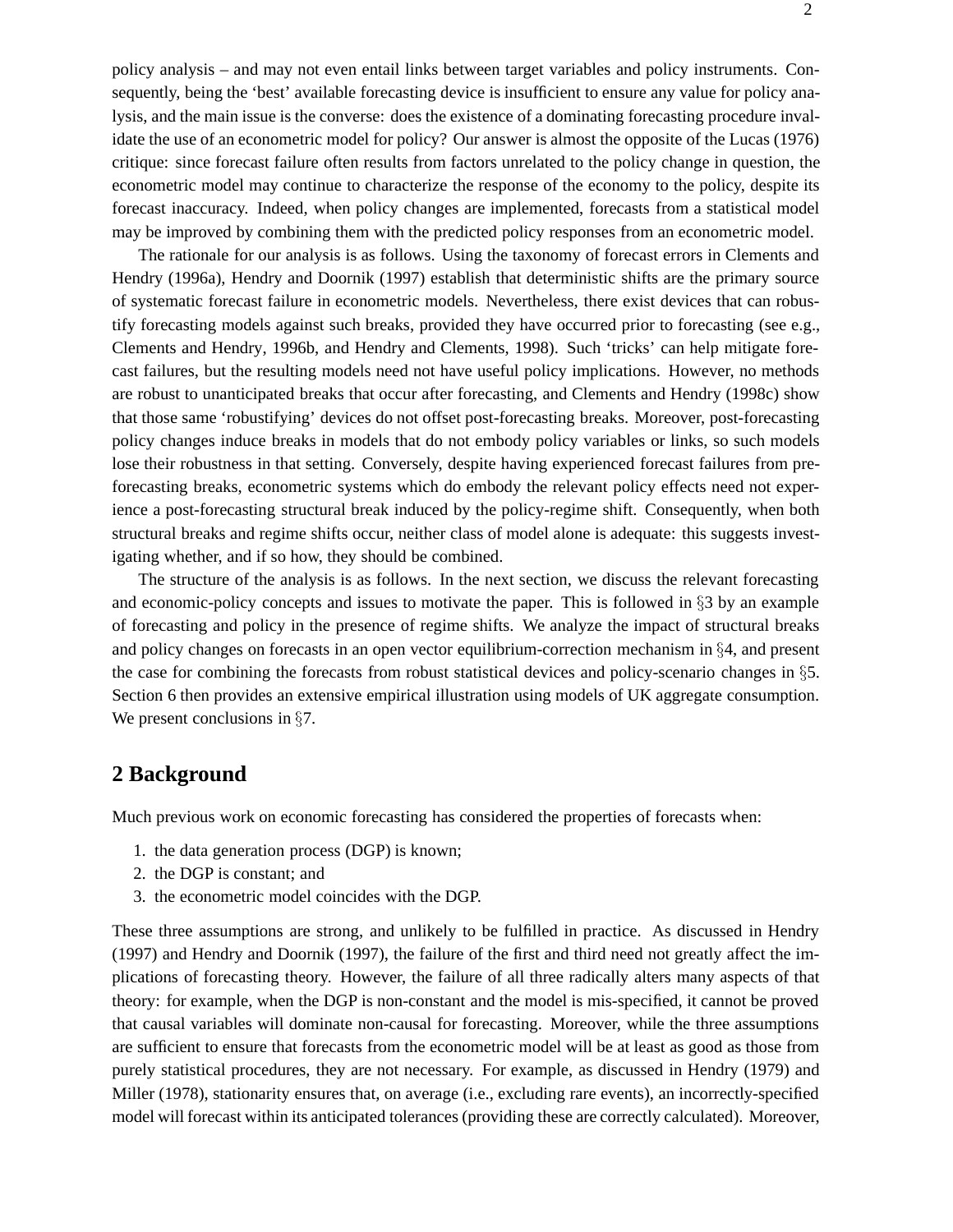even though such mis-specified models could be beaten by other methods based on correctly-specified equations, an encompassing model – however poor – will variance-dominate in-sample, and hence also when forecasting under unchanged conditions.

Since omniscience is not characteristic of economics, a better approach assumes that none of the three conditions applies. Clements and Hendry (1994, 1998a) investigated a theory more relevant to practical economic forecasting in which:

- a. the DGP is unknown;
- b. the DGP is non-stationary (due to unit roots and structural breaks); and
- c. the econometric model is mis-specified for the DGP.

These features seem descriptive of operational economic forecasting. Moreover, they provide a rationale for 'intercept corrections' to model-based forecasts (see Hendry and Clements, 1994, and Clements and Hendry, 1996b), which is absent when 1.–3. hold. Further, differencing transformations, which arbitrarily impose unit roots and thereby eliminate cointegrating relations, also change permanent structural breaks in deterministic factors into 'blips' (see Clements and Hendry, 1995). Thus, despite being nonoptimal under 1.–3., in practice such procedures can robustify forecasts against the form of structural break that Hendry and Doornik (1997) find to be the most pernicious source of forecast failure, namely shifts in deterministic factors.

A consequence of these results is that in a class of models for processes subject to structural breaks, the best available forecasting model need not be based on the 'causal determinants' of the actual economic process, and as the example in  $\S$ 3 shows, may be based on 'non-causal' variables. Thus, the best economic-policy analysis need not be based on the model that happens to forecast best, and the existence of a procedure that systematically produces better forecasts need not invalidate the policy use of another model.

The fact that a purely statistical device may provide the best available forecasts induces an apparent paradox. In a world characterized by a.–c. above, forecasts based on the currently-best econometric model may be beaten by statistical devices when forecasting after a structural break. Assume for the moment that the statistical forecasting model does not depend on any policy variables, and hence has neither policy implications, nor produces any revisions to forecasts following policy changes. These 'best' forecasts for some future period are presented to the finance minister of a given country, who thereupon decides that a major policy initiative is essential, and implements it. That the statistical forecasts are not then revised would justifiably be greeted with incredulity. More pertinently, providing the policy model did not fall foul of the critique in Granger and Deutsch (1992), so that changes to policy variables did indeed alter target variables, then a better forecast seems likely by adding the policy change effects predicted by the econometric model to the previous forecasts. But this contradicts any claim to the effect that the statistical devices produced the best forecasts in a world of structural change.

The resolution, of course, depends on distinguishing between unknown breaks – where (e.g.) differencing may deliver the best achievable forecast – and known changes, the consequences of which are partly measurable. The conclusion is that a combination of robustified statistical forecasts with the scenario changes from econometric systems subject to policy interventions may provide improved forecasts. This is the subject of  $\S 5$ .

An independent issue is that there is no unique measure of forecast accuracy, since predictability depends on intertemporal transformations (see e.g., Hendry, 1997). Measures such as mean square forecast errors (MSFEs) are often used for forecast comparisons across alternative models or methods (see e.g., Wallis and Whitley, 1991), but as shown in Clements and Hendry (1993), these lack invariance to nonsingular, scale-preserving, linear transforms across isomorphic members of a model class for multi-step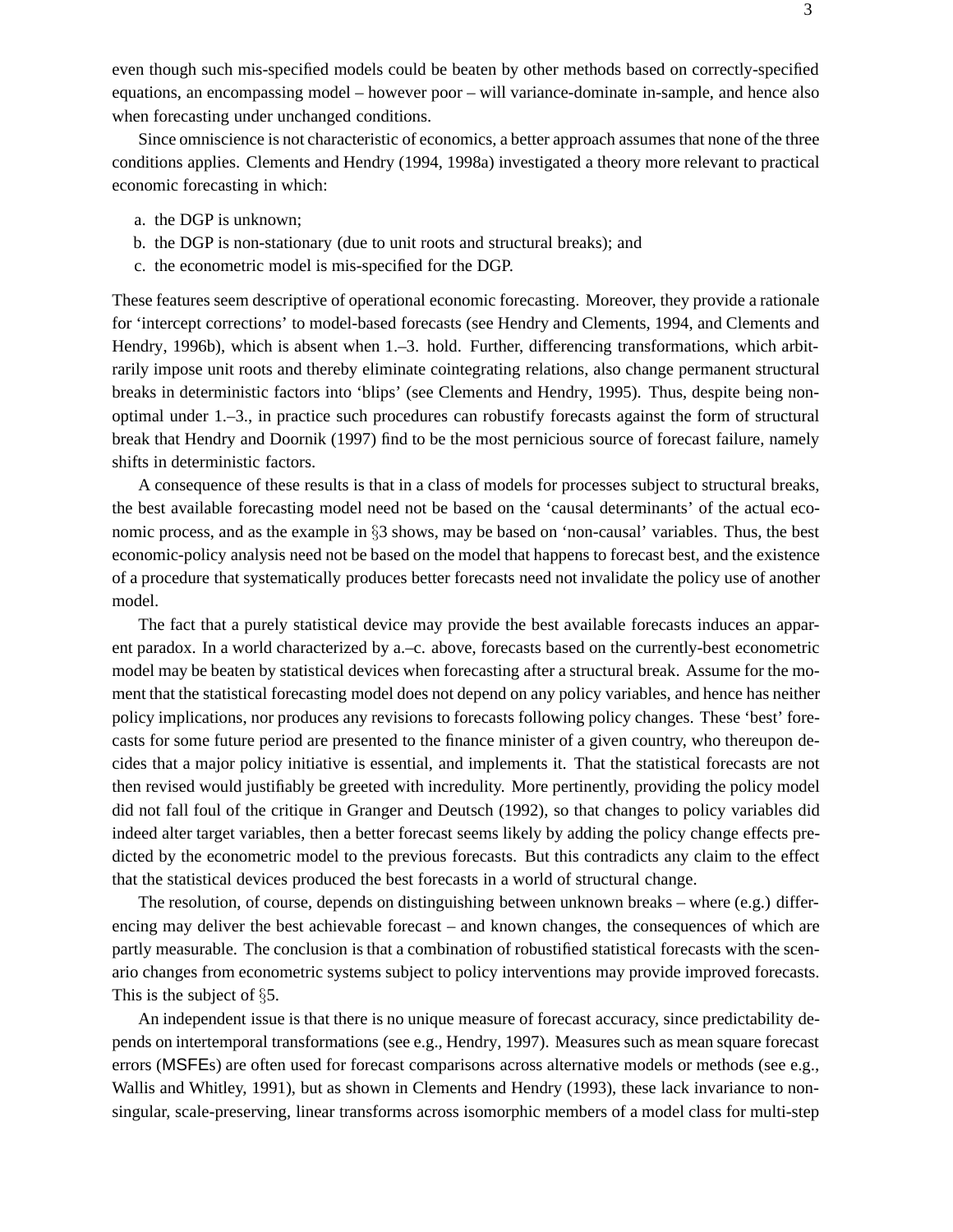forecasts in systems of equations. Even the (invariant) generalized forecast-error second moment criterion (GFESM) which they propose is not thereby unique – a monetary measure is quite conceivable (see West, 1993). Our present concern does not depend on such a difficulty, and we assume that the agent desiring the forecast has a well-specified loss measure by which to judge forecast accuracy, and there is a unique optimum for the specified criterion. However, we recognize the additional practical difficulty of determining how to evaluate the outcomes of the forecasts or the policies.

The sources of forecast errors can be categorized into six classes as discussed in Clements and Hendry (1994), for example:

- (*i*) slope change;
- (*ii*) intercept change;
- (*iii*) model mis-specification;
- (*iv*) parameter estimation;
- (*v*) initial forecast conditions;
- (*vi*) error accumulation.

The first two are distinguished here because their consequences seem very different in practice: zeromean changes are not easily detected, whereas shifts in equilibrium means can induce dramatic forecast failure. Such shifts need not, although they could, alter the partial derivatives of target variables with respect to instruments, in which case, the reasons for predictive failure need not impugn a policy model. Assuming they do not, e.g., because the regime shift is not due to causes that affect policy connections, then a better forecast can be derived by using the scenario change to modify the forecast obtained from a robustified method.

Alternatively, the policy model will be invalid when:

- a] it embodies the wrong causal attributions;
- b] its target-instrument links are not autonomous;
- c] its parameters are not invariant to the policy change under analysis.

These are distinct from the causes of forecast failure, though they could be a subset of the factors in any given situation. We now consider a case where poor forecasts need not invalidate policy advice.

## **3 Forecasting and policy analysis across regime shifts**

Hendry (1997) illustrates the potential role for statistical forecasting methods when an economy is subject to structural breaks, and the econometric model is mis-specified for the data generation process. He considers an economy where gross national product (GNP, denoted by  $y$ ) is 'caused' solely by the exchange rate over a sample prior to forecasting, then the DGP changes to one in which  $y$  is only caused by the interest rate, but this switch is not known by the forecaster. The DGP is non-dynamic, and in particular, the lagged value of y does not affect its behaviour (i.e.,  $y_{-1}$  is non-causal). Nevertheless, when forecasting after the regime change, on the criterion of forecast unbiasedness, a forecasting procedure that ignores the information on both causal variables, and only uses  $y_{-1}$ , namely predicting a constant change in y by  $E[y_t|y_{t-1}] = y_{t-1}$  can outperform (in terms of bias) compared to forecasts from models which included the correct causal variable. Here, neither the statistical model, nor the econometric model based on past causal links, is useful for policy.

Since policy analysis conducted on an incorrect model is not useful, we now consider what can be concluded in general settings. The paradigmatic example we have in mind is an econometric model of (say) the tax and benefits system which accurately portrays the relevant links, and yields a good approximation to the changes in revenues and expenditures resulting from changes in the basic rates. However,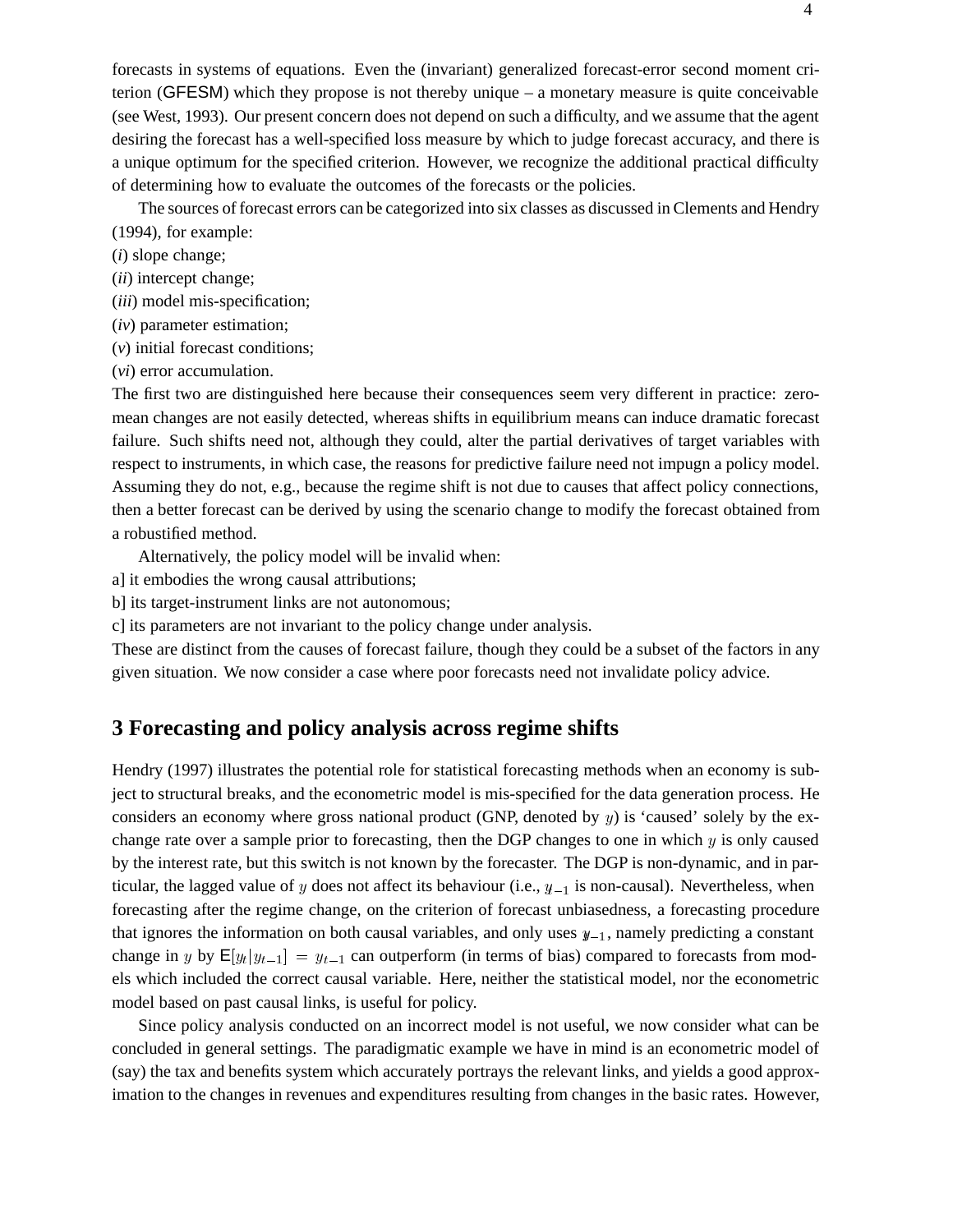it would not necessarily provide good time-series forecasts in an economy subject to structural breaks that affected macroeconomic variables such as total consumers' expenditure and inflation.

The policy implications of any given model in use may or may not change with a particular regime shift. For the setting above, if the exchange rate  $(q)$  did not alter when the interest rate  $(r_t)$  was changed in the first regime, so  $r_t$  had no direct or indirect effect on y in that regime, then the policy implications of the first-regime model would be useless in the second regime. That seems unlikely here, though such may well occur in practice. If  $e_t$  is in fact altered by changes in  $r_t$ , so will  $y_t$  in both regimes. Policy analysis involves estimation of the target-instrument responses, which in this case means  $\partial y_{+h}/\partial r_t$  when  $y_t$  is the target variable and  $r_t$  the policy instrument. For the statistical model  $\Delta y_t = \varsigma_t$ , this response is zero at all forecast horizons  $h$ , and so despite its robust forecasting abilities, such a model is uninformative for policy analysis. The first-regime econometric model, on the other hand, does provide an estimate of  $\partial y_{t+h}/\partial r_t$  via (e.g.):

$$
\frac{\widehat{\partial y_{t+h}}}{\partial r_t} = \sum_{i=0}^h \frac{\partial y_{t+h}}{\partial e_{t+i}} \frac{\partial e_{t+i}}{\partial r_t}.
$$
\n(1)

In regime-2, the actual policy response is  $\partial y_{t+h}/\partial r_t$ , so the regime-1 econometric model policy responses in (1) will be valuable when they have the same sign, and do not over-estimate the response by more than double, whereas the statistical model is always uninformative in that it gives a zero policy response.

The next section formalizes results for forecasting in the face of both structural breaks and regime shifts, when the DGP is a cointegrated system dependent on policy-determined variables. In  $\S$ 5, we explore the possibility that some combination of statistical forecasts and estimated policy responses could dominate either alone.

## **4 Structural breaks and regime shifts in policy models**

Previous studies of the impacts on forecasting of structural breaks have looked at closed models (e.g., Clements and Hendry, 1998c, and Hendry and Clements, 1998). We now generalize these results to open models to investigate the effects of regime shifts in non-modelled variables which are often policy instruments. We focus on deterministic shifts following Hendry and Doornik (1997), although other parametric changes could be envisaged. To establish the appropriate conditions, we first ascertain the impacts of structural breaks and regime shifts in two models. These are a second-differenced predictor (denoted DDV) and a vector equilibrium-correction mechanism (VEqCM). Clements and Hendry (1998c) show that these predictors have the same forecast biases for breaks that occur after forecasts are announced, but that the DDV is robust to deterministic breaks that have occurred before forecasting: this section draws on their approach, extending it to open models and to forecasts of growth rates (rather than levels). Thus, we consider forecasting after a structural break (due to a change in the parameters of the econometric system), but before a regime shift (here, a change in the policy rule). Since the VEqCM has some response to policy, but the DDV does not, such comparisons yield insights into the effects of using robustified forecasting methods, then exploiting policy-change information via an econometric system.

We envisage a policy rule as comprising drawings of the  $k$  policy variables  $\boldsymbol{\tau}$  from a distribution centered on  $\rho$ , perhaps dependent on recent past information in the economy, which we write as:

$$
\mathbf{z}_t = \boldsymbol{\rho} + \mathbf{g} \left( \mathcal{I}_{t-1} \right) \tag{2}
$$

where  $E[g(\mathcal{I}_{t-1})] = 0$ . The policy variables  $z_t$  are under the control of a policy agency, which, within regime, makes a drawing from (2), but when introducing a regime shift, changes  $\rho$  to  $\tilde{\rho}$ . The in-sample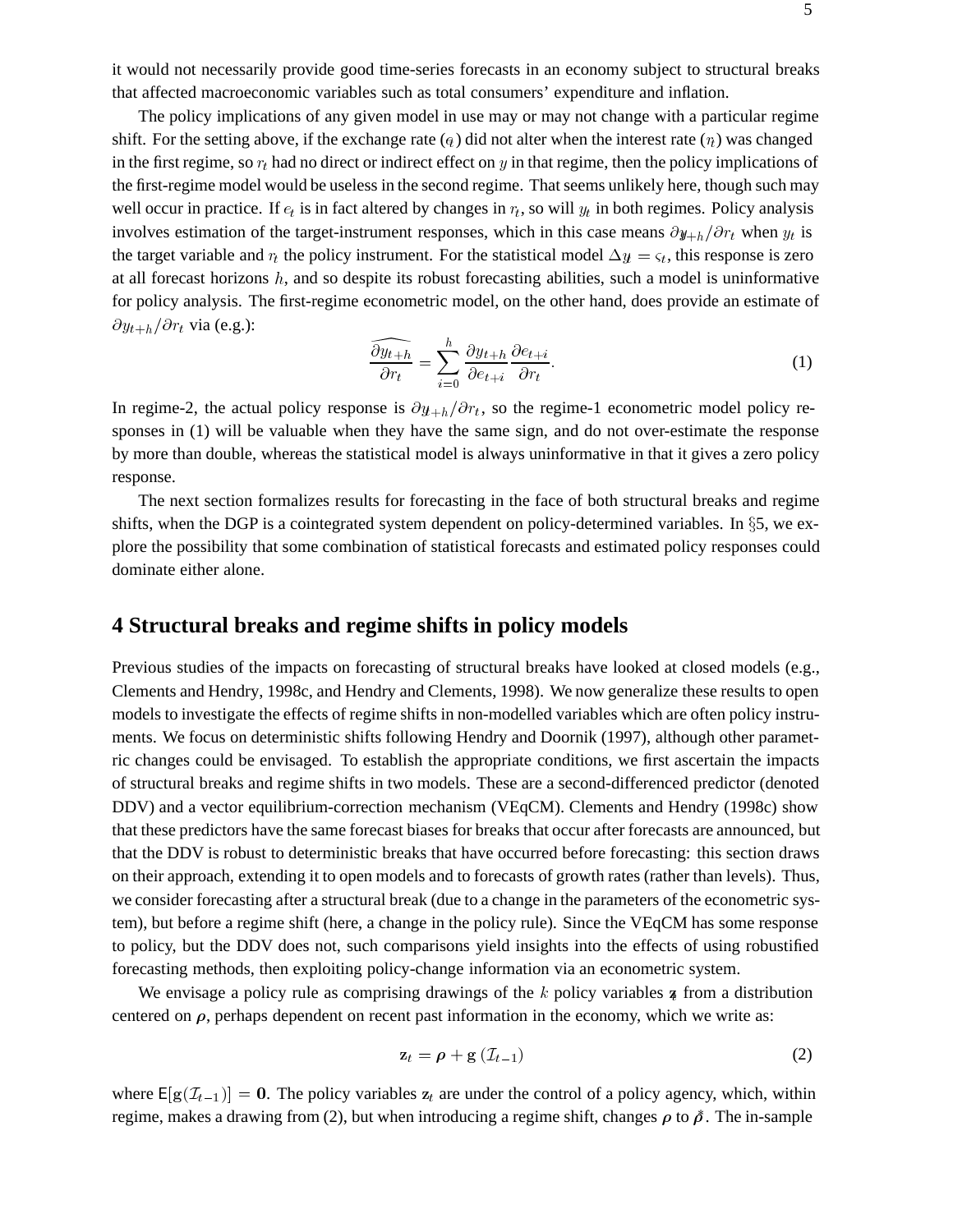6

DGP consists of the marginal process for the  $I(0)$  policy variables z, and an open VEqCM, conditional on  $z_t$ , representing the behaviour of the *n* private-sector  $I(1)$  variables  $x$ .

$$
\Delta \mathbf{x}_t = \boldsymbol{\tau} + \alpha \boldsymbol{\beta}' \mathbf{x}_{t-1} + \boldsymbol{\Gamma} \mathbf{z}_t + \boldsymbol{\epsilon}_t \text{ where } \boldsymbol{\epsilon}_t \sim \mathsf{IN}_n \left[ \mathbf{0}, \boldsymbol{\Sigma} \right]
$$
 (3)

where  $\alpha$  and  $\beta$  are  $n \times r$  of rank  $r$ . To ensure that  $\bf{x}_t$  is  $I(1)$ , and not  $I(2)$ ,  $\mathrm{rank}(\alpha'_\perp \beta_\perp)=n-r$  , where  $\alpha_\perp$ and  $\beta_\perp$  are  $n \times (n-r)$  matrices such that  $\alpha'_\perp\alpha=0,~\beta'_\perp\beta=0$  with  $(\alpha:\alpha_\perp)$  and  $(\beta:\beta_\perp)$  being rankn matrices. Also,  $\mathsf{IN}_n[\mathbf{0}, \Sigma]$  denotes independent drawings from an n-dimensional normal distribution with mean zero and variance  $\Sigma$ . For  $t < T$ , the  $I(0)$  variables are stationary, so let:

$$
\mathsf{E}\left[\Delta \mathbf{x}_t\right] = \gamma; \ \mathsf{E}\left[\beta' \mathbf{x}_t\right] = \mu; \ \text{and} \ \mathsf{E}\left[\mathbf{z}_t\right] = \rho. \tag{4}
$$

Taking expectations in (2) and (3):

$$
\mathsf{E}\left[\Delta \mathbf{x}_t\right] = \gamma = \boldsymbol{\tau} + \alpha \mathsf{E}\left[\beta' \mathbf{x}_t\right] + \Gamma \mathsf{E}\left[\mathbf{z}_t\right] = \boldsymbol{\tau} + \alpha \boldsymbol{\mu} + \Gamma \boldsymbol{\rho},
$$

using  $(4)$ , so that:

$$
\tau = \gamma - \alpha \mu - \Gamma \rho, \tag{5}
$$

where  $E[\Delta \beta' x_t] = \beta' \gamma = 0$ . From (3) and (5), therefore:

$$
\Delta \mathbf{x}_t = \boldsymbol{\gamma} + \boldsymbol{\alpha} \left( \boldsymbol{\beta}' \mathbf{x}_{t-1} - \boldsymbol{\mu} \right) + \boldsymbol{\Gamma} \mathbf{z}_t^+ + \boldsymbol{\epsilon}_t, \tag{6}
$$

where  $z_t^+ = z_t - \rho$ .

The system in (6) can be re-written as two distinct blocks, respectively obtained on pre-multiplying by  $\beta'$  and  $\alpha'_{\perp}$ :

$$
(\beta' \mathbf{x}_t - \boldsymbol{\mu}) = \boldsymbol{\Lambda} (\beta' \mathbf{x}_{t-1} - \boldsymbol{\mu}) + \beta' \boldsymbol{\Gamma} \mathbf{z}_t^+ + \beta' \boldsymbol{\epsilon}_t
$$
  
\n
$$
\alpha'_{\perp} \Delta \mathbf{x}_t = \alpha'_{\perp} \gamma + \alpha'_{\perp} \boldsymbol{\Gamma} \mathbf{z}_t^+ + \alpha'_{\perp} \boldsymbol{\epsilon}_t,
$$
\n(7)

where  $\Lambda = I_r + \beta'\alpha$ . For explicit results under regime shifts, we assume that  $z_t^+$  does not permanently alter the growth rate of the system, so that  $\alpha'$ ,  $\Gamma = 0$ , or  $\Gamma = \alpha \Psi$ . We also assume that the parameters of (2) can change freely from those of (3), although in principle, the analysis could be generalized to allow for dependencies (e.g., through  $g(\cdot)$  depending on the disequilibria from the equilibrium corrections in (3)), or for I(1) policy variables that entered the cointegration vectors.

The dependence assumptions made about deterministic terms are fundamental to the outcome of the following analysis. For example, if  $\gamma$ ,  $\mu$ , and  $\rho$  were unconnected, (6) has 'policy ineffectiveness', in that only deviations of  $z_t$  from  $\rho$  have an impact, and changes in  $\rho$  have no effect when implemented by keeping  $\mathbf{z}_t^+$  fixed. If so, only impulse responses would be of interest. However, we consider that shifts in  $\rho$  are likely to have an impact on x in practice, and hence assume  $\tau$ ,  $\alpha$ ,  $\beta$ ,  $\Psi$ , and  $\rho$  may change freely, with  $\mu$  altering in response to shifts in  $\rho$ . Since there is no impact of changes in  $\rho$  on  $\gamma$ ,  $\partial \tau / \partial \rho = 0$ entails  $\mu = \psi - \Psi \rho$ , which is an assumption of contemporaneous mean co-breaking (see Hendry, 1995b) and Hendry and Mizon, 1998), leading to  $\tau = \gamma - \alpha \psi$  in (5). Thus, the final formulation in-sample (i.e., before breaks occur) is:

$$
\Delta \mathbf{x}_t = \gamma + \alpha \left( \beta' \mathbf{x}_{t-1} - \psi + \Psi \rho \right) + \alpha \Psi \mathbf{z}_t^+ + \epsilon_t. \tag{8}
$$

In the face of either regime shifts or structural breaks that directly alter deterministic terms:

$$
E[\Delta x_t] = \gamma_t \tag{9}
$$

$$
\mathsf{E}\left[\boldsymbol{\beta}'\mathbf{x}_t\right] = \boldsymbol{\psi}_t - \boldsymbol{\Psi}_t \boldsymbol{\rho}_t \tag{10}
$$

$$
\mathsf{E}\left[\mathbf{z}_t\right] = \boldsymbol{\rho}_t. \tag{11}
$$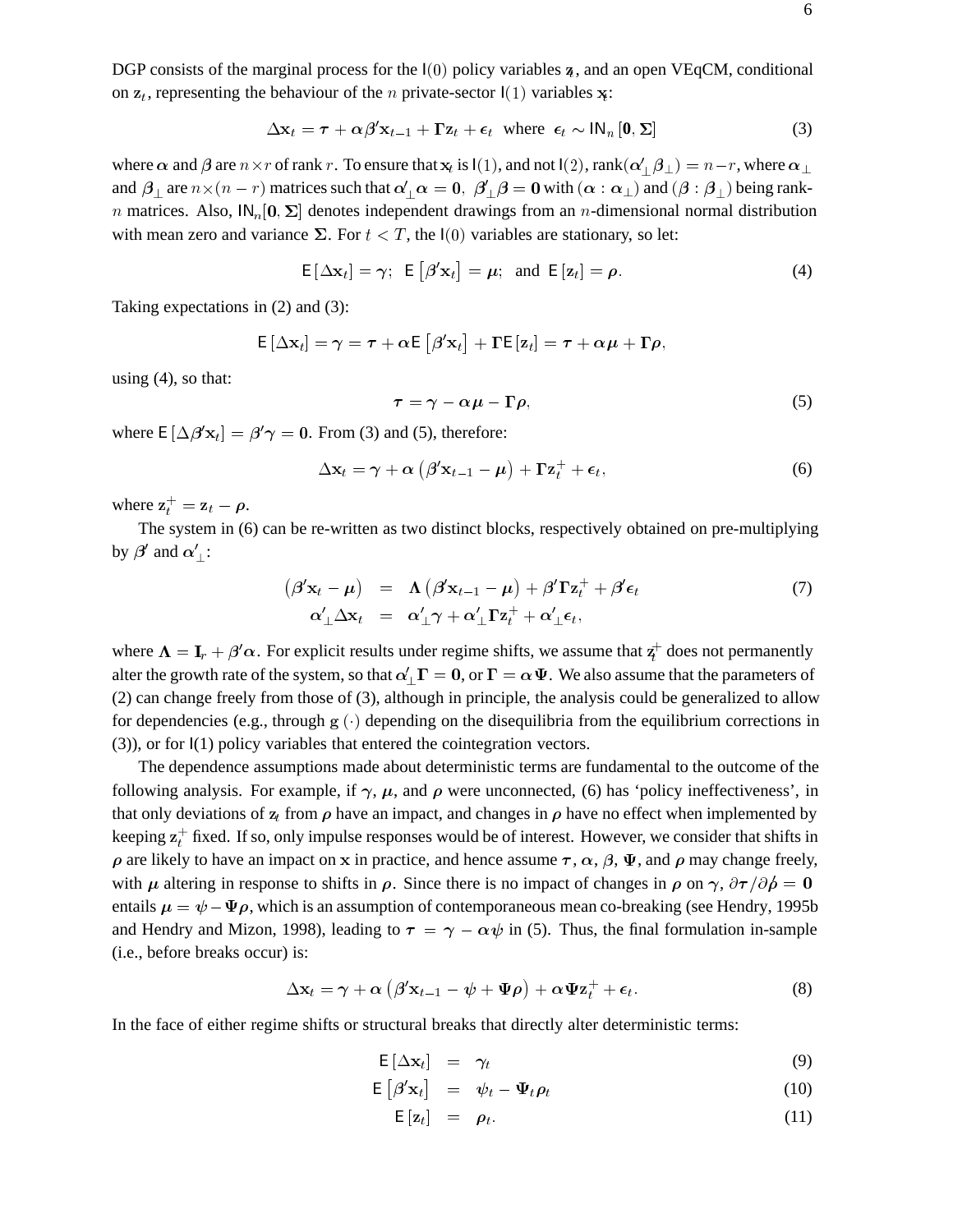The assumption of a non-constant mean vector in (11) is essential to consider policy regime shifts, the non-constant means in (9) and (10) are required if structural breaks occur, (dependence on  $t$ ), and cobreaking in (10) is needed if mean shifts in policy are to be effective (dependence on  $\rho$ ). To the extent that  $\Psi_t \neq \Psi$ , policy will not have its anticipated consequences.

We first investigate a single structural break at time T which shifts the DGP parameters from  $\gamma$  to  $\gamma^*,\psi$  to  $\psi^*,$  and  $\Psi$  to  $\Psi^*,$  but leaves  $\alpha$  and  $\beta$  unchanged, such that, just prior to forecasting, the DGP becomes:

$$
\Delta \mathbf{x}_T = \boldsymbol{\gamma}^* + \boldsymbol{\alpha} \left( \boldsymbol{\beta}' \mathbf{x}_{T-1} - \boldsymbol{\psi}^* + \boldsymbol{\Psi}^* \boldsymbol{\rho} \right) + \boldsymbol{\alpha} \boldsymbol{\Psi}^* \mathbf{z}_T^+ + \boldsymbol{\epsilon}_T \tag{12}
$$

so:

$$
\boldsymbol{\tau}^* = \boldsymbol{\gamma}^* - \boldsymbol{\alpha}\boldsymbol{\psi}^*,
$$

but the forecaster is unaware that the parameters of the DGP have changed. The changes in  $\gamma$  and  $\psi$  induce forecast failure in the VEqCM, whereas the change in  $\Psi$  reduces the predictability of policy. When the  $z_{T+j}$  are the realized values of the policy vectors for  $j = 1, 2$ , the data outcomes are:

$$
\Delta \mathbf{x}_{T+j} = \boldsymbol{\gamma}^* + \boldsymbol{\alpha} \left( \boldsymbol{\beta}' \mathbf{x}_{T+j-1} - \boldsymbol{\psi}^* + \boldsymbol{\Psi}^* \boldsymbol{\rho} \right) + \boldsymbol{\alpha} \boldsymbol{\Psi}^* \mathbf{z}_{T+j}^+ + \boldsymbol{\epsilon}_{T+j}.
$$
 (13)

Ignoring estimator variances, and assuming accurate data, we consider two forecasting rules for period  $T + 1$ . One investigator uses the in-sample DGP with a provisional setting for the deviation of the policy variable  $z_{T+1}$  from its mean of  $\rho$  to obtain the provisional 1-step forecast (called procedure (a)):

$$
\widehat{\Delta} \mathbf{x}_{T+1|T} = \gamma + \alpha \left( \beta' \mathbf{x}_T - \psi + \Psi \rho \right) + \alpha \Psi \mathbf{z}_{T+1}^+, \tag{14}
$$

whereas the DDV (procedure (b)) is given by the simple rule:

$$
\widetilde{\Delta^2} \mathbf{x}_{T+1|T} = \mathbf{0},
$$

which exploits the fact that few economic variables accelerate indefinitely, so that:

$$
\widetilde{\Delta \mathbf{x}}_{T+1|T} = \Delta \mathbf{x}_T.
$$

The analysis is then extended to the 2-step case, namely forecasting  $T + 2$  from T. Section 4.1 discusses the setting of breaks where  $\rho^* = \rho$ ; policy revisions and their effects on constant parameters when  $\rho \neq$  $\rho$  are discussed in §4.2, whereas §4.3 allows for both shifts. Although we focus on forecast biases, the variances of the alternative forecasting devices are noted as these become increasingly important as the horizon increases (see e.g., Clements and Hendry, 1998c).

Since deterministic shifts induce non-stationary behaviour in all the data moments even after reduction to an I(0) representation, all the moments need to be derived recursively through time, and cannot be replaced by their asymptotic equivalents. For example, while  $E[\beta x_{T+i}] = \mu^* = \psi^* - \Psi^* \rho$  for  $j \gg 0$ , even though  $\mu$  has shifted fully to  $\mu^*$  at time T, from (7),  $E[\beta' x_T] = \mu^* - \Lambda (\mu^* - \mu)$ . These unconditional moments are summarized in (15) when there is a structural break, but no regime shift, for  $j = 0, 1, 2.$ 

$$
\mathsf{E}\left[\beta' \mathbf{x}_{T-1}\right] = \mu; \quad \mathsf{E}[\Delta \mathbf{x}_{T-1}] = \gamma; \n\mathsf{E}\left[\beta' \mathbf{x}_{T+j}\right] = \mu^* - \Lambda \left(\mu^* - \mathsf{E}\left[\beta' \mathbf{x}_{T+j-1}\right]\right) = \mu^* - \Lambda^{j+1} \nabla_{\mu}; \n\mathsf{E}[\Delta \mathbf{x}_{T+j}] = \gamma^* + \alpha \left(\mathsf{E}\left[\beta' \mathbf{x}_{T+j-1}\right] - \mu^*\right) = \gamma^* - \alpha \Lambda^j \nabla_{\mu},
$$
\n(15)

where  $\nabla_{\mu} = \mu^* - \mu$ . As  $\mu = \psi - \Psi \rho$  and  $\mu^* = \psi^* - \Psi^* \rho$ , then  $\nabla_{\mu} = \nabla_{\psi} - \nabla_{\Psi} \rho$ , where  $\nabla_{\psi} = \psi^* - \psi$  and  $\nabla_{\Psi} = \Psi^* - \Psi$ ; also  $\nabla_{\gamma} = \gamma^* - \gamma$ .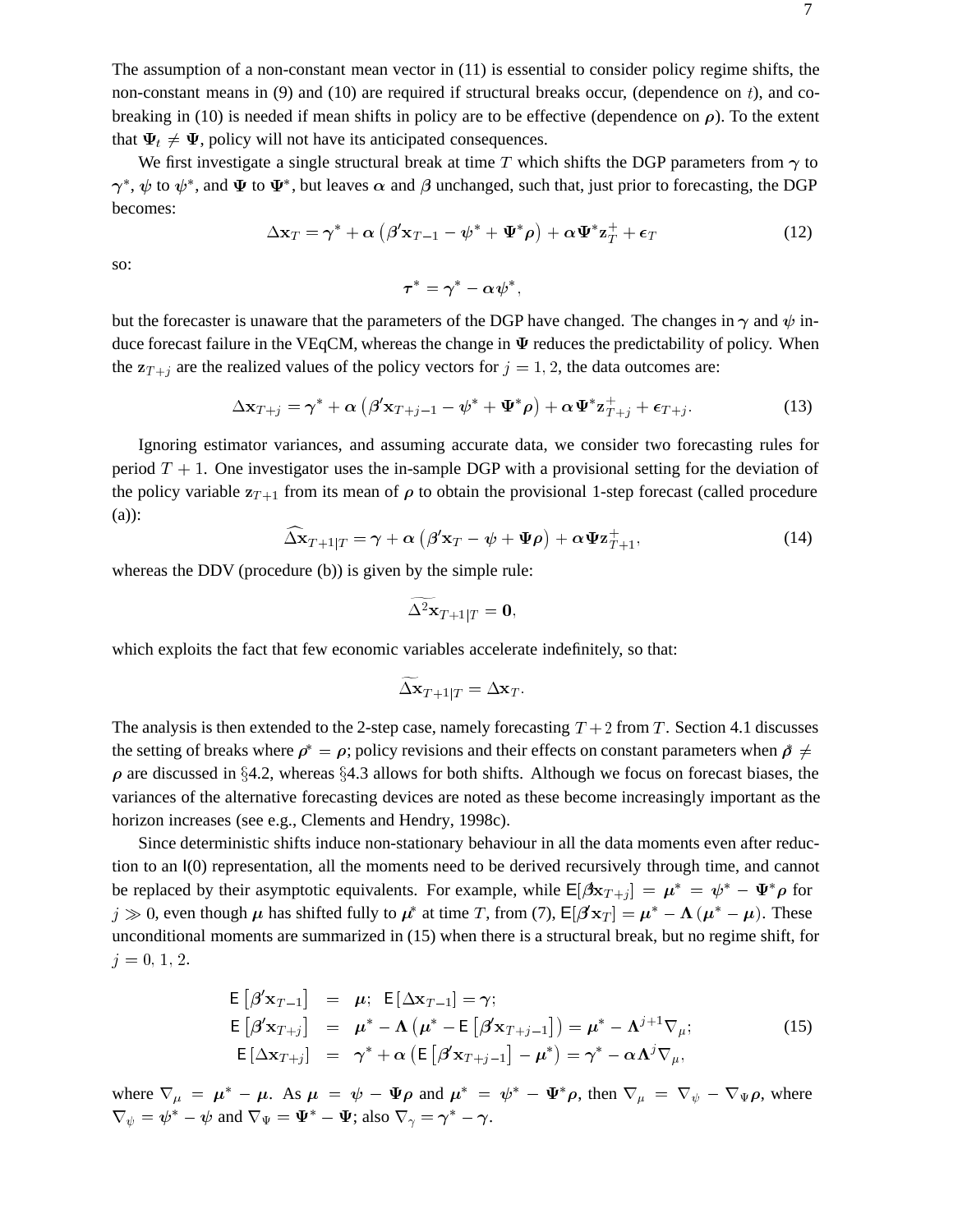## **4.1** No policy revision  $(\rho^* = \rho)$

We first consider the forecast errors that result when the investigator is the policy maker, and sets  $\psi_{+j}$ as a deviation from  $\rho$ ; §4.2 considers what happens when  $\rho$  is changed to  $\tilde{\rho}$ , where such a response could be in the light of the forecasts from either procedures (a) or (b). Since  $\rho$  is unchanged, we replace  $\psi - \Psi \rho$  and  $\psi^* - \Psi^* \rho$  by  $\mu$  and  $\mu^*$ .

#### **4.1.1 One-period ahead forecast errors**

The respective forecasting errors of procedures (a) and (b), conditional on known  $q_{t+i}$ , are:

$$
\widehat{\epsilon}_{T+1|T} = \nabla_{\gamma} - \alpha \left( \nabla_{\mu} - \nabla_{\Psi} \mathbf{z}_{T+1}^{+} \right) + \epsilon_{T+1}
$$
\n(16)

where  $\hat{\epsilon}_{T+1|T} = \mathbf{x}_{T+1} - \hat{\mathbf{x}}_{T+1|T} = \Delta \mathbf{x}_{T+1} - \hat{\Delta} \mathbf{x}_{T+1|T}$ ; and:

$$
\widetilde{\epsilon}_{T+1|T} = \Delta \mathbf{x}_{T+1} - \widetilde{\Delta \mathbf{x}}_{T+1|T} = \alpha \beta' \Delta \mathbf{x}_T + \alpha \Psi^* \Delta \mathbf{z}_{T+1} + \Delta \epsilon_{T+1}.
$$
\n(17)

Note that although the 1-step ahead forecast errors are the same for levels and differences, this is not so for multi-step ahead forecasts. Since  $E[\beta x_{T-1}] = \mu$  from (12), then:

$$
\mathsf{E}\left[\Delta \mathbf{x}_T \mid \mathbf{z}_{T+1}, \mathbf{z}_T\right] = \gamma^* - \alpha \left(\nabla_\mu - \mathbf{\Psi}^* \mathbf{z}_T^+\right),\,
$$

and maintaining  $\beta' \gamma^* = 0$  (so the cointegration vectors do not trend):

$$
\boldsymbol{\beta}'\mathsf{E}\left[\Delta\mathbf{x}_T\mid\mathbf{z}_{T+1},\mathbf{z}_T\right]=-\boldsymbol{\beta}'\boldsymbol{\alpha}\left(\nabla_\mu-\mathbf{\Psi}^*\mathbf{z}_T^+\right).
$$

Thus, the two forecast errors have conditional means:

\n
$$
\text{For a given equation,}\n \begin{aligned}\n \mathsf{E}\left[\hat{\epsilon}_{T+1|T} \mid \mathbf{z}_{T+1}, \mathbf{z}_T\right] &= \nabla_\gamma - \alpha \left(\nabla_\mu - \nabla_\Psi \mathbf{z}_{T+1}^+\right), \\
 \mathsf{E}\left[\hat{\epsilon}_{T+1|T} \mid \mathbf{z}_{T+1}, \mathbf{z}_T\right] &= -\alpha \left(\beta' \alpha\right) \left(\nabla_\mu - \Psi^* \mathbf{z}_T^+\right) + \alpha \Psi^* \Delta \mathbf{z}_{T+1}.\n \end{aligned}
$$
\n

\n\n (18)\n

and:

$$
\mathsf{E}\left[\widetilde{\epsilon}_{T+1|T} \mid \mathbf{z}_{T+1}, \mathbf{z}_T\right] = -\alpha \left(\beta' \alpha\right) \left(\nabla_{\mu} - \Psi^* \mathbf{z}_T^+\right) + \alpha \Psi^* \Delta \mathbf{z}_{T+1}.
$$
\n(19)

When  $\Psi^* = \Psi$  and  $\tau^* = \tau$ , the DDV does worse on conditional bias if  $\Delta z_{T+1} \neq 0$ . However, if the VEqCM parameters change, and the policy vector does not change, so  $E[\Delta_{T+1}] = 0$ , then the DDV does better on average, noting that  $\mathsf{E}[\mathbf{z}_{T+i}^+] = \mathbf{0}$ .

Treating the  $z_{T+i}$  as fixed, the respective variance matrices are:

$$
\mathsf{V}\left[\widehat{\boldsymbol{\epsilon}}_{T+1|T} \mid \mathbf{z}_{T+1}, \mathbf{z}_T\right] = \boldsymbol{\Sigma},\tag{20}
$$

and, for  $\mathbf{\Phi} = \mathbf{I}_n - \alpha \beta'$ :

$$
\nabla \left[ \hat{\epsilon}_{T+1|T} \mid \mathbf{z}_{T+1}, \mathbf{z}_T \right] = \Sigma, \tag{20}
$$
\n
$$
n - \alpha \beta':
$$
\n
$$
\nabla \left[ \hat{\epsilon}_{T+1|T} \mid \mathbf{z}_{T+1}, \mathbf{z}_T \right] = \Sigma + \alpha \left( \beta' \alpha \right) \nabla \left[ \beta' \mathbf{x}_{T-1} \right] \left( \alpha' \beta \right) \alpha' + \Phi \Sigma \Phi'.
$$
\n
$$
(21)
$$

Thus, the DDV always loses on variance when  $\alpha \neq 0$ . However, if  $\alpha$  is small, in the sense that the feedbacks are slow (as is often found in practice), then  $V[\tilde{\epsilon}_{T+1|T}]\simeq 2\Sigma$ , to be compared with the bias gains of (19) over (18). For large breaks, such as oil crises shifting mean inflation, the DDV could have a much smaller mean square forecast error: from the results in Clements and Hendry (1993), this would apply to all linear transforms of the data.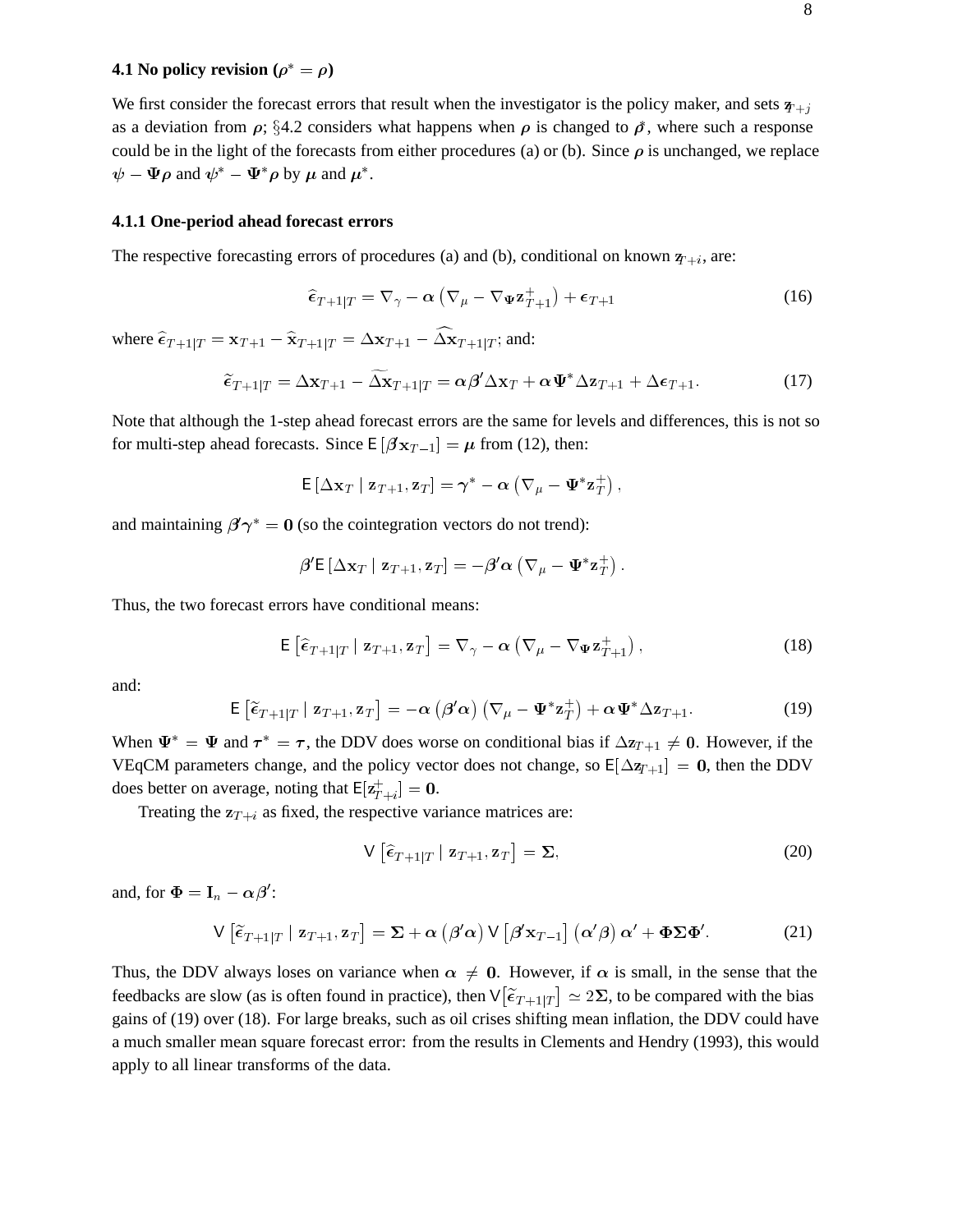## **4.1.2 Two-periods ahead forecast errors**

The last comment is not applicable to multi-step forecasts: here we focus on measuring the forecast errors in the metric of the changes, denoted by  $\hat{\epsilon}_{\Delta,T+2|T} = \Delta \mathbf{x}_{T+2} - \widehat{\Delta} \mathbf{x}_{T+2|T}$  and  $\widetilde{\epsilon}_{\Delta,T+2|T} = \Delta \mathbf{x}_{T+2}$  $\widetilde{\Delta x}_{T+2|T}$ . Setting the provisional policy vector at the value  $z_{T+2}$  and using (5), the 2-step ahead VEqCM forecast is:

$$
\begin{array}{lcl} \widehat{\Delta} \mathbf{\overline{x}}_{T+2|T} & = & \tau + \alpha \beta' \widehat{\mathbf{x}}_{T+1|T} + \alpha \Psi \mathbf{z}_{T+2} \\ & = & \gamma + \alpha \mathbf{\Lambda} \left( \beta' \mathbf{x}_T - \pmb{\mu} \right) + \alpha \Psi \mathbf{z}^+_{T+2} + \alpha \beta' \alpha \Psi \mathbf{z}^+_{T+1}. \end{array}
$$

For the DDV:

$$
\widetilde{\Delta} \mathbf{x}_{T+2|T} = \widetilde{\Delta} \mathbf{x}_{T+1|T} = \Delta \mathbf{x}_T.
$$

Since:

$$
\begin{array}{lcl} \Delta \mathbf{x}_{T+2} & = & \gamma^* + \alpha \left( \boldsymbol{\beta}' \mathbf{x}_{T+1} - \boldsymbol{\mu}^* \right) + \alpha \boldsymbol{\Psi}^* \mathbf{z}_{T+2}^+ + \boldsymbol{\epsilon}_{T+2} \\ & = & \gamma^* + \alpha \boldsymbol{\Lambda} \left( \boldsymbol{\beta}' \mathbf{x}_T - \boldsymbol{\mu}^* \right) + \alpha \boldsymbol{\Psi}^* \mathbf{z}_{T+2}^+ + \alpha \boldsymbol{\beta}' \alpha \boldsymbol{\Psi}^* \mathbf{z}_{T+1}^+ + \boldsymbol{\epsilon}_{T+2} + \alpha \boldsymbol{\beta}' \boldsymbol{\epsilon}_{T+1}, \end{array}
$$

as:

$$
(\beta' \mathbf{x}_{T+1} - \boldsymbol{\mu}^*) = \boldsymbol{\Lambda} \left( \beta' \mathbf{x}_T - \boldsymbol{\mu}^* \right) + \beta' \alpha \boldsymbol{\Psi}^* \mathbf{z}_{T+1}^+ + \beta' \boldsymbol{\epsilon}_{T+1},
$$

then their respective forecasting errors conditional on  $z_{T+i}$  are:

$$
\widehat{\epsilon}_{\Delta,T+2|T} = \nabla_{\gamma} - \alpha \Lambda \nabla_{\mu} \n+ \alpha \left( \nabla_{\Psi} \mathbf{z}_{T+2}^{+} + \beta' \alpha \nabla_{\Psi} \mathbf{z}_{T+1}^{+} \right) \n+ \epsilon_{T+2} + \alpha \beta' \epsilon_{T+1}
$$
\n(22)

where  $\nabla_{\mu} = \nabla_{\psi} - \nabla_{\Psi} \rho$ , and:

$$
+ \epsilon_{T+2} + \alpha \beta' \epsilon_{T+1}
$$
\n
$$
\varphi \rho, \text{ and:}
$$
\n
$$
\tilde{\epsilon}_{\Delta, T+2|T} = -\alpha \left( \mathbf{I}_r + \mathbf{\Lambda} \right) \left( \beta' \alpha \right) \nabla_{\mu}
$$
\n
$$
+ \alpha \left( \mathbf{I}_r + \mathbf{\Lambda} \right) \left( \beta' \alpha \right) \left( \beta' \mathbf{x}_{T-1} - \mu \right)
$$
\n
$$
+ \alpha \Psi^* \mathbf{z}_{T+2}^+ + \alpha \beta' \alpha \Psi^* \mathbf{z}_{T+1}^+ - \mathbf{D} \alpha \Psi^* \mathbf{z}_T^+
$$
\n
$$
+ \epsilon_{T+2} + \alpha \beta' \epsilon_{T+1} - \mathbf{D} \epsilon_T,
$$
\n
$$
\rho' - (\alpha \beta')^2, \text{ as } 2\mathbf{I}_r + (\beta' \alpha) = \mathbf{I}_r + \mathbf{\Lambda}, \text{ and:}
$$
\n
$$
\beta' \Delta \mathbf{x}_{T+1} = (\beta' \alpha) \left( \beta' \mathbf{x}_T - \mu^* \right) + \beta' \alpha \Psi^* \mathbf{z}_{T+1}^+ + \beta' \epsilon_{T+1}.
$$
\n(23)

where  $\mathbf{D} = \mathbf{I}_n - \alpha \beta' - (\alpha \beta')^2$ , as  $2\mathbf{I}_r + (\beta' \alpha) = \mathbf{I}_r + \mathbf{\Lambda}$ , and:

$$
\boldsymbol{\beta}' \Delta \mathbf{x}_{T+1} = \left( \boldsymbol{\beta}' \boldsymbol{\alpha} \right) \left( \boldsymbol{\beta}' \mathbf{x}_T - \boldsymbol{\mu}^* \right) + \boldsymbol{\beta}' \boldsymbol{\alpha} \boldsymbol{\Psi}^* \mathbf{z}_{T+1}^+ + \boldsymbol{\beta}' \boldsymbol{\epsilon}_{T+1}.
$$

Since:

$$
\mathsf{E}\left[\beta' \mathbf{x}_{T+1} - \boldsymbol{\mu}^*\right] = \boldsymbol{\Lambda} \mathsf{E}\left[\beta' \mathbf{x}_T - \boldsymbol{\mu}^*\right] = \boldsymbol{\Lambda}^2 \nabla_{\mu},
$$

these have expected values:

$$
\mathsf{E}\left[\widehat{\epsilon}_{\Delta,T+2|T} \mid \mathbf{z}_{T+2}, \mathbf{z}_{T+1}\right] = \nabla_{\gamma} - \alpha \mathbf{\Lambda} \nabla_{\mu} + \alpha \left(\nabla_{\Psi} \mathbf{z}_{T+2}^+ + \beta' \alpha \nabla_{\Psi} \mathbf{z}_{T+1}^+\right),
$$

and:

$$
\mathsf{E}\left[\widetilde{\epsilon}_{\Delta,T+2|T} \mid \mathbf{z}_{T+2}, \mathbf{z}_{T+1}\right] = -\alpha \left(\mathbf{I}_r + \mathbf{\Lambda}\right) \left(\beta^{\prime} \alpha\right) \nabla_{\mu} + \alpha \Psi^* \mathbf{z}_{T+2}^+ + \alpha \beta^{\prime} \alpha \Psi^* \mathbf{z}_{T+1}^+ - \mathbf{D} \alpha \Psi^* \mathbf{z}_T^+.
$$

Unconditionally, as  $E[\mathbf{z}_{T+i}^+] = \mathbf{0}$ , then:

$$
\mathsf{E}\left[\widehat{\epsilon}_{\Delta,T+2|T}\right]=\nabla_{\gamma}-\alpha\mathbf{\Lambda}\nabla_{\mu},
$$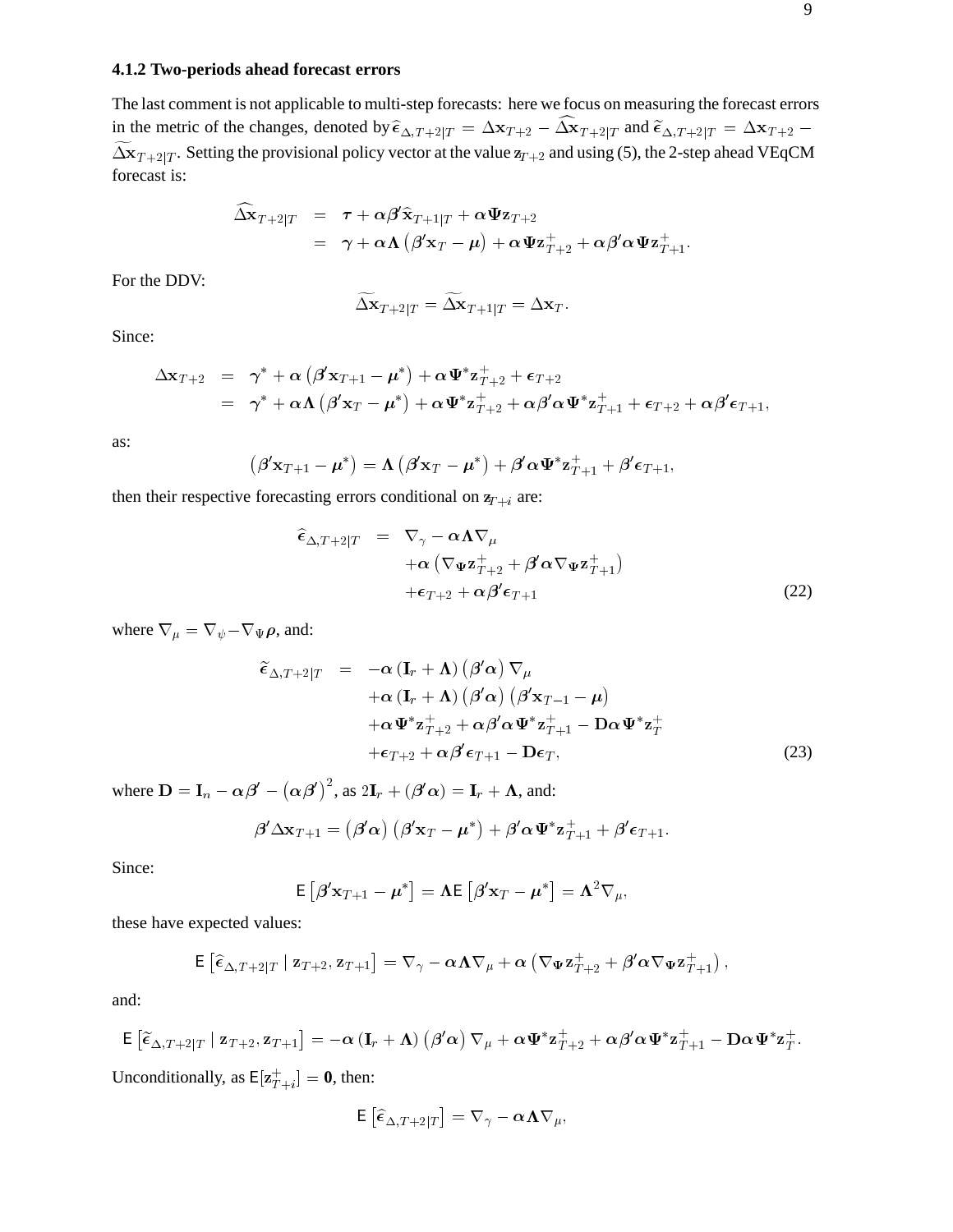and for  $\mathbf{B} = (\mathbf{I}_r + \mathbf{\Lambda}) (\boldsymbol{\beta}' \boldsymbol{\alpha})$ :

$$
\mathsf{E}\left[\widetilde{\epsilon}_{\Delta,T+2|T}\right]=-\alpha\,\mathbf{B}\nabla_{\mu}.
$$

Conversely, if no parameters change, then  $E[\hat{\epsilon}_{\Delta,T+2|T}] = \mathbf{0} = E[\tilde{\epsilon}_{\Delta,T+2|T}]$ . Finally:

$$
\mathsf{E}\left[\widehat{\epsilon}_{\Delta,T+2|T}\right]-\mathsf{E}\left[\widetilde{\epsilon}_{\Delta,T+2|T}\right]=\nabla_{\gamma}-\alpha\mathbf{D}\left(\nabla_{\psi}-\nabla_{\Psi}\rho\right),\,
$$

which could take either sign.

Again treating the  $z_{T+i}$  as fixed, their variance matrices are:

$$
\mathsf{V}\left[\widehat{\epsilon}_{\Delta,T+2|T}\mid\mathbf{z}_{T+2},\mathbf{z}_{T+1}\right]=\mathbf{\Sigma}+\alpha\beta'\mathbf{\Sigma}\beta\alpha'
$$
\n(24)

and:

$$
\mathsf{V}\left[\widetilde{\epsilon}_{\Delta,T+2|T}\mid\mathbf{z}_{T+2},\mathbf{z}_{T+1}\right]=\alpha\mathbf{BV}\left[\beta'\mathbf{x}_{T-1}\right]\mathbf{B}'\alpha'+\mathbf{\Sigma}+\alpha\beta'\mathbf{\Sigma}\beta\alpha'+\mathbf{D}\mathbf{\Sigma}\mathbf{D}'.
$$
 (25)

Thus, (25) always exceeds (24). Nevertheless, there are values for the structural breaks such that the MSFE of (b) is less than that of (a), and we consider such cases here – otherwise, the open VEqCM is best on both bias and variance criteria, so the issue of pooling forecasts does not arise.

### **4.2 Policy-regime shift** ( $\rho^* \neq \rho$ )

We now allow for a shift in policy regime from  $\rho$  to  $\rho^*$ , which only affects data from time  $T + 1$  onwards, all other parameters remaining constant. Thus:

$$
\Delta \mathbf{x}_T = \boldsymbol{\gamma} + \boldsymbol{\alpha} \left( \boldsymbol{\beta}' \mathbf{x}_{T-1} - \boldsymbol{\psi} + \boldsymbol{\Psi} \boldsymbol{\rho} \right) + \boldsymbol{\alpha} \boldsymbol{\Psi} \mathbf{z}_T^+ + \boldsymbol{\epsilon}_T
$$

whereas

$$
\Delta \mathbf{x}_{T+j}^a = \gamma + \alpha \left( \beta' \mathbf{x}_{T+j-1}^a - \psi + \Psi \rho^* \right) + \alpha \Psi \mathbf{z}_{T+j}^* + \epsilon_{T+j}
$$
(26)

where  $x_{T+j}^a$  denotes the after-policy-change data. The key feature of such a policy shift is that it comes after the DDV forecasts are made, so does not alter its forecasts, whereas the VEqCM includes the policy variables, and hence produces different forecasts. We denote after-policy forecasts by  $\widehat{\Delta x}^a_{T+i|T}$ , and let  $z_{T+i}^a = \rho^* + z_{T+i} - \rho$ , so that  $z_{T+i}^* = z_{T+i}^a - \rho^* = z_{T+i}^+$  to focus the whole change in the values of the policy variables on the regime shift for ease of comparability across cases. The unconditional moments for  $j = 1$ , 2 are summarized in (27) when there is a regime shift, but no structural break, using  $\nabla_{\rho} = \rho^* - \rho.$ 

$$
\mathsf{E}\left[\beta' \mathbf{x}_{T+j}^a\right] = \boldsymbol{\psi} - \boldsymbol{\Psi} \boldsymbol{\rho}^* + \boldsymbol{\Lambda}^j \boldsymbol{\Psi} \nabla_{\rho};
$$
\n
$$
\mathsf{E}\left[\Delta \mathbf{x}_{T+j}^a\right] = \boldsymbol{\gamma} + \alpha \boldsymbol{\Lambda}^{j-1} \boldsymbol{\Psi} \nabla_{\rho}.
$$
\n(27)

### **4.2.1 One-period ahead forecast errors**

Now:

$$
\Delta\mathbf{x}^a_{T+1} = \boldsymbol{\gamma} + \boldsymbol{\alpha} \left( \boldsymbol{\beta}^\prime \mathbf{x}_T - \psi + \boldsymbol{\Psi} \boldsymbol{\rho}^* \right) + \boldsymbol{\alpha} \boldsymbol{\Psi} \mathbf{z}^*_{T+1} + \boldsymbol{\epsilon}_{T+1}
$$

and as the policy maker knows the regime shift has occurred:

$$
\widehat{\Delta \mathbf{x}}_{T+1|T}^{a}=\gamma+\alpha\left(\bm{\beta}'\mathbf{x}_{T}-\bm{\psi}+\bm{\Psi}\bm{\rho}^{*}\right)+\alpha\bm{\Psi}\mathbf{z}_{T+1}^{*}
$$

so both the data and the VEqCM forecasts are shifted by the 'policy-scenario' difference,  $\alpha \Psi \nabla$ . The corresponding forecast errors, given (26), are  $\widehat{\epsilon}^a_{T+1|T} = \Delta \mathbf{x}^a_{T+1} - \widehat{\Delta \mathbf{x}}^a_{T+1|T}$ , so:

$$
\widehat{\epsilon}_{T+1|T}^a = \epsilon_{T+1}.\tag{28}
$$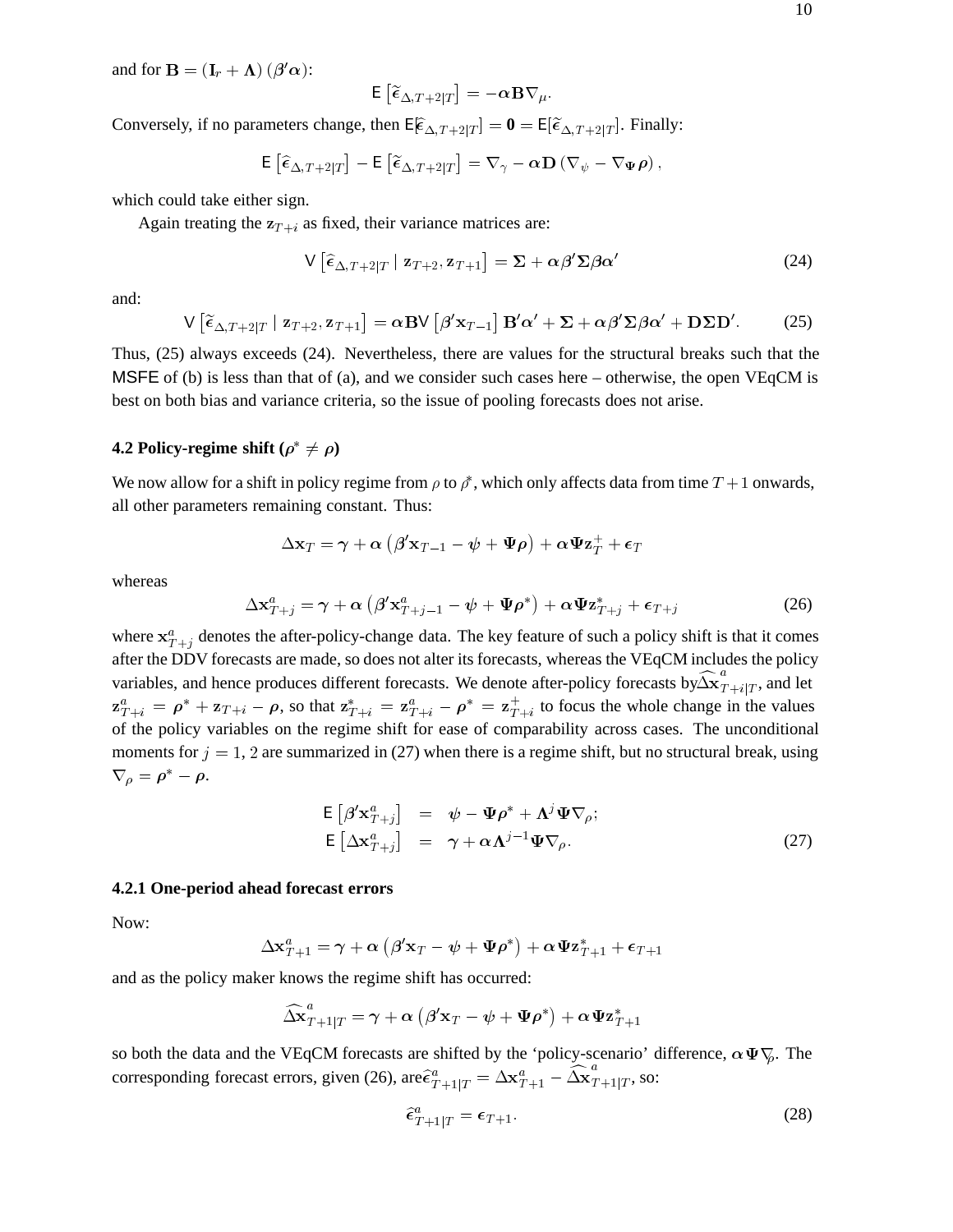Equation (28) has zero conditional and unconditional expectations. The DDV remains:

$$
\widetilde{\Delta \mathbf{x}}_{T+1|T}^a = \Delta \mathbf{x}_T,
$$

with forecast errors  $\widetilde{\epsilon}^a_{T+1|T} = \Delta \mathbf{x}^a_{T+1} - \widetilde{\Delta \mathbf{x}}^a_{T+1|T}$ , so:

$$
\widetilde{\boldsymbol{\epsilon}}_{T+1|T}^{a} = \boldsymbol{\alpha} \boldsymbol{\Psi} \nabla_{\rho} + \boldsymbol{\alpha} \boldsymbol{\beta}^{\prime} \Delta \mathbf{x}_{T} + \boldsymbol{\alpha} \boldsymbol{\Psi} \left( \mathbf{z}_{T+1}^{*} - \mathbf{z}_{T}^{+} \right) + \Delta \boldsymbol{\epsilon}_{T+1},
$$

which on average equals:

$$
\mathsf{E}\left[\tilde{\epsilon}_{T+1|T}^{a} \mid \mathbf{z}_{T+1}, \mathbf{z}_{T}\right] = \alpha \Psi \nabla_{\rho} + \alpha \Psi \Delta \mathbf{z}_{T+1} + \alpha \beta' \alpha \Psi \mathbf{z}_{T}^{+}.
$$
 (29)

Compared to (19) under no structural break, the errors in (29) are increased by  $\alpha \Psi \nabla_p$ , which is also the unconditional bias, and the additional bias relative to the VEqCM when only a regime shift occurred. The variances remain as in  $\S 4.1.1$ . Thus, for a pure regime shift, the VEqCM is unequivocally better.

### **4.2.2 Two-periods ahead forecast errors**

Now:

$$
\Delta \mathbf{x}_{T+2}^a = \gamma + \alpha \left( \beta' \mathbf{x}_{T+1}^a - \psi + \Psi \rho^* \right) + \alpha \Psi \mathbf{z}_{T+2}^* + \epsilon_{T+2} \n= \gamma + \alpha \Lambda \left( \beta' \mathbf{x}_T - \psi + \Psi \rho^* \right) + \alpha \Psi \mathbf{z}_{T+2}^* + \alpha \beta' \alpha \Psi \mathbf{z}_{T+1}^* + \epsilon_{T+2} + \alpha \beta' \epsilon_{T+1},
$$

as:

$$
\left(\beta'{\mathbf x}_{T+1}^\text{a}-\psi+\Psi{\boldsymbol\rho}^\ast\right)=\boldsymbol\Lambda\left(\beta'{\mathbf x}_T-\psi+\Psi{\boldsymbol\rho}^\ast\right)+\beta'{\boldsymbol\alpha}\Psi{\mathbf z}_{T+1}^\ast+\beta'\boldsymbol\epsilon_{T+1}.
$$

Their 2-step ahead forecasting rules conditional on  $\mathbf{z}_{T+2}^p$ ,  $\mathbf{z}_{T+1}^p$  are respectively:

$$
\begin{array}{lll}\widehat{\Delta \mathbf{x}}_{T+2|T}^{a} & = & \gamma + \alpha \left( \beta^{\prime} \widehat{\mathbf{x}}_{T+1|T}^{a} - \psi + \Psi \boldsymbol{\rho}^* \right) + \alpha \Psi \mathbf{z}_{T+2}^{*} \\ & = & \gamma + \alpha \Lambda \left( \beta^{\prime} \mathbf{x}_{T} - \psi + \Psi \boldsymbol{\rho}^* \right) + \alpha \Psi \mathbf{z}_{T+2}^{*} + \alpha \beta^{\prime} \alpha \Psi \mathbf{z}_{T+1}^{*},\end{array}
$$

whereas the DDV still uses  $\widetilde{\Delta\mathbf{x}}_{T+2|T}^a = \Delta\mathbf{x}_T.$  The forecast errors are denoted by  $\widehat{\epsilon}^a_{\Delta,T+2|T} = \Delta\mathbf{x}^a_{T+2} \widehat{\Delta \mathbf{x}}_{T+2|T}^{a}$  and  $\widetilde{\epsilon}^{a}_{\Delta,T+2|T} = \Delta \mathbf{x}_{T+2} - \widetilde{\Delta \mathbf{x}}_{T+2|T}^{a}$ , so that conditional on  $\mathbf{z}_{T+i}$ :

$$
\widehat{\boldsymbol{\epsilon}}^a_{{\Delta},T+2|T}=\boldsymbol{\epsilon}_{T+2}+\boldsymbol{\alpha}\boldsymbol{\beta}'\boldsymbol{\epsilon}_{T+1},
$$

and:

$$
\begin{array}{lll}\widehat{\epsilon}^a_{\Delta,T+2|T}&=&\alpha\mathbf{\Lambda}\left(\beta'{\bf x}_T-\psi+\Psi\rho^*\right)-\alpha\left(\beta'{\bf x}_{T-1}-\psi+\Psi\rho\right)\\&+\alpha\Psi{\bf z}_{T+2}^*+\alpha\beta'\alpha\Psi{\bf z}_{T+1}^*-\alpha\Psi{\bf z}_T^+\\&+\epsilon_{T+2}+\alpha\beta'\epsilon_{T+1}-\epsilon_T.\end{array}
$$

These have expected values:

$$
\mathsf{E}\left[\widehat{\boldsymbol{\epsilon}}^a_{\Delta,T+2|T}\mid \mathbf{z}_{T+2}, \mathbf{z}_{T+1}\right] = \mathbf{0},
$$

and:

$$
\mathsf{E}\left[\tilde{\epsilon}^a_{\Delta,T+2|T}\mid\mathbf{z}_{T+2},\mathbf{z}_{T+1}\right] = \alpha\mathbf{\Lambda}\Psi\nabla_\rho + \alpha\Psi\mathbf{z}_{T+2}^* + \alpha\beta'\alpha\Psi\mathbf{z}_{T+1}^* - \mathbf{D}\alpha\Psi\mathbf{z}_T^+.
$$

As  $E[\mathbf{z}_{T+i}^*] = \mathbf{0}$ , then:

$$
\mathsf{E}\left[\widetilde{\epsilon}^a_{\Delta,T+2|T}\right]=\alpha\mathbf{\Lambda}\mathbf{\Psi}\nabla_\rho.
$$

Again, the regime shift acts as a post-forecasting break, and hence uniformly worsens the bias of the DDV relative to the VEqCM, exacerbating its variance loss.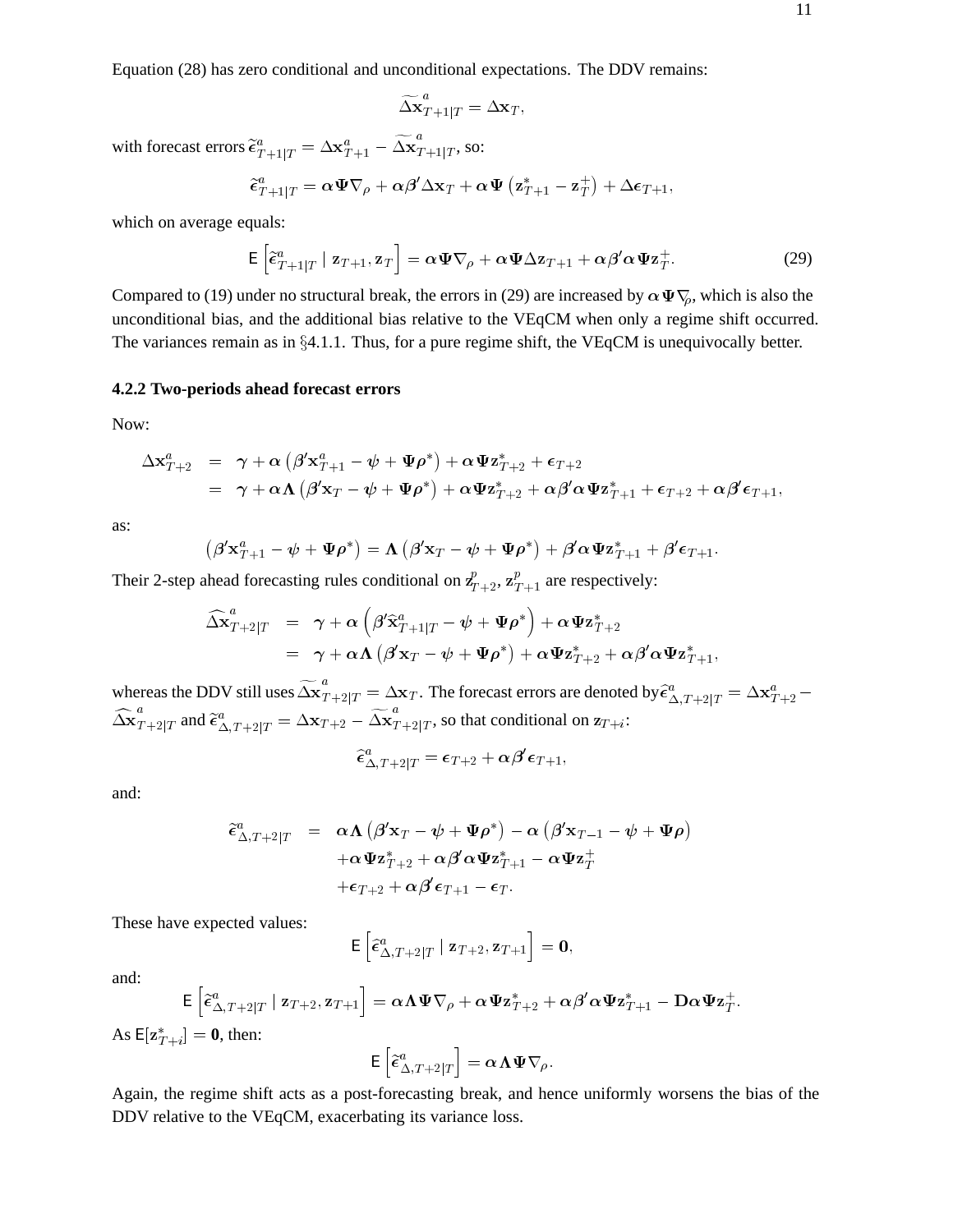#### **4.3 Structural break and regime shift**

We now allow for both the shift in policy regime from  $\rho$  to  $\rho^*$ , affecting data from time  $T + 1$  onwards, and the previous deterministic shift at time  $T$ . Now, the regime shift might be in response to the forecasts from either the VEqCM or the DDV. Thus,  $x_{T+j}^p$  denotes the post-break and policy-change data, for  $-$  + j  $j = 1, 2:$ 

$$
\Delta \mathbf{x}_{T+j}^p = \boldsymbol{\gamma}^* + \boldsymbol{\alpha} \left( \boldsymbol{\beta}' \mathbf{x}_{T+j-1}^p - \boldsymbol{\psi}^* + \boldsymbol{\Psi}^* \boldsymbol{\rho}^* \right) + \boldsymbol{\alpha} \boldsymbol{\Psi}^* \mathbf{z}_{T+j}^* + \boldsymbol{\epsilon}_{T+j}.
$$
 (30)

We denote post-policy forecasts by  $\widehat{\Delta x}^p_{T+i|T}$ , and let  $\mathbf{z}^p_{T+i} = \boldsymbol{\rho}^* + \mathbf{z}_{T+i} - \boldsymbol{\rho}$ , so that  $\mathbf{z}^*_{T+i} = \mathbf{z}^+_{T+i}$  as before.

## **4.3.1 One-period ahead**

Now:

$$
\Delta \mathbf{x}_{T+1}^p = \boldsymbol{\gamma}^* + \boldsymbol{\alpha} \left( \boldsymbol{\beta}' \mathbf{x}_T - \boldsymbol{\psi}^* + \boldsymbol{\Psi}^* \boldsymbol{\rho}^* \right) + \boldsymbol{\alpha} \boldsymbol{\Psi}^* \mathbf{z}_{T+1}^* + \boldsymbol{\epsilon}_{T+1},
$$

whereas:

$$
\widehat{\Delta \mathbf{x}}_{T+1|T}^{p} = \gamma + \alpha \left( \beta' \mathbf{x}_{T} - \psi + \Psi \rho^* \right) + \alpha \Psi \mathbf{z}_{T+1}^{*}.
$$
\n(31)

The corresponding forecast error, given (30), is  $\mathbf{\mathcal{C}}_{T+1|T}^p = \Delta \mathbf{x}_{T+1}^p - \widehat{\Delta \mathbf{x}}_{T+1|T}^p$ ):

$$
\hat{\epsilon}_{T+1|T}^p = \nabla_\gamma - \alpha \nabla_\psi + \alpha \nabla_\Psi \left( \rho^* + \mathbf{z}_{T+1}^* \right) + \epsilon_{T+1}.
$$
\n(32)

Equation (32) has the same conditional and unconditional expectation as (18) only when  $\Psi = \Psi$ , since:

$$
\mathsf{E}\left[\hat{\epsilon}_{T+1|T}^p \mid \mathbf{z}_{T+1}, \mathbf{z}_T\right] = \nabla_\gamma - \alpha \nabla_\psi + \alpha \nabla_\Psi \left(\rho^* + \mathbf{z}_{T+1}^*\right). \tag{33}
$$

The DDV forecast remains:

$$
\widetilde{\Delta \mathbf{x}}_{T+1|T}^{p} = \Delta \mathbf{x}_{T},
$$

with forecast error  $\tilde{\epsilon}^p_{T+1|T} = \Delta \mathbf{x}^p_{T+1} - \widetilde{\Delta \mathbf{x}}^p_{T+1|T}$ :

$$
\widetilde{\epsilon}^p_{T+1|T} = \alpha \boldsymbol{\Psi}^* \nabla_{\rho} + \alpha \boldsymbol{\beta}' \Delta \mathbf{x}_T + \alpha \boldsymbol{\Psi}^* \left( \mathbf{z}_{T+1}^* - \mathbf{z}_T^+ \right) + \Delta \boldsymbol{\epsilon}_{T+1},
$$

which on average equals:

$$
\mathsf{E}\left[\tilde{\epsilon}_{T+1|T}^p \mid \mathbf{z}_{T+1}, \mathbf{z}_T\right] = \alpha \Psi^* \nabla_\rho - \alpha \left(\beta' \alpha\right) \left(\nabla_\psi - \nabla_\Psi \rho\right) \n+ \alpha \Psi^* \Delta \mathbf{z}_{T+1}^* - \left(\mathbf{I}_n - \alpha \beta'\right) \alpha \Psi^* \mathbf{z}_T^+.
$$
\n(34)

Compared to (19), the errors in (34) are 'increased' by  $\alpha \Psi \nabla_{\rho}$  (there could be offsets between changes in parameters). When the only structural break is a change in  $\Psi$  to  $\Psi$  in response to the policy shift, (as in, say, the Lucas, 1976, critique), then:

$$
\mathsf{E}\left[\widehat{\epsilon}^p_{T+1|T}\right] - \mathsf{E}\left[\widehat{\epsilon}^p_{T+1|T}\right] = \alpha\left(\nabla_{\Psi}\rho^* - \Psi^*\nabla_{\rho} - \beta'\alpha\nabla_{\Psi}\rho\right),
$$

which could take either sign for any element. Thus, despite agents possibly responding to a regime shift by a structural break, the VEqCM forecasts of the policy effect could be of value relative to the 'timeseries' forecasts.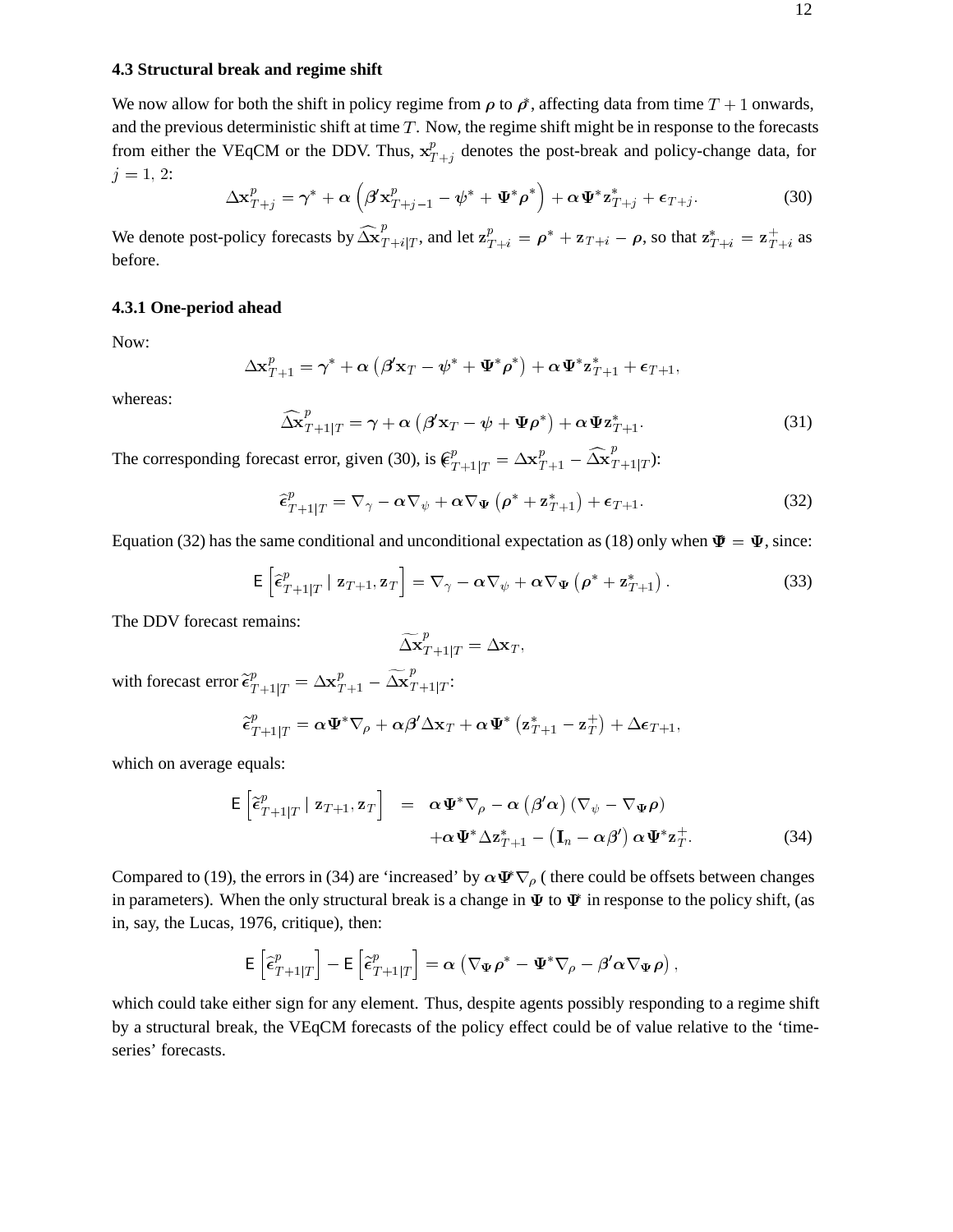## **4.3.2 Two-periods ahead**

Since:

$$
\Delta \mathbf{x}_{T+2}^p = \gamma^* + \alpha \left( \beta' \mathbf{x}_{T+1}^p - \psi^* + \Psi^* \rho^* \right) + \alpha \Psi^* \mathbf{z}_{T+2}^* + \epsilon_{T+2} \n= \gamma^* + \alpha \Lambda \left( \beta' \mathbf{x}_T - \psi^* + \Psi^* \rho^* \right) + \alpha \Psi^* \mathbf{z}_{T+2}^* + \alpha \beta' \alpha \Psi^* \mathbf{z}_{T+1}^* + \epsilon_{T+2} + \alpha \beta' \epsilon_{T+1},
$$

the respective forecasting errors conditional on  $Z_{T+2}$ ,  $Z_{T+1}^p$  are:

$$
\begin{array}{lll}\widehat{\Delta \mathbf{x}}_{T+2|T}^{p} & = & \gamma + \alpha \left( \beta^{\prime} \widehat{\mathbf{x}}_{T+1|T}^{p} - \psi + \Psi \rho^* \right) + \alpha \Psi \mathbf{z}_{T+2}^{*} \\ & = & \gamma + \alpha \Lambda \left( \beta^{\prime} \mathbf{x}_{T} - \psi + \Psi \rho^* \right) + \alpha \Psi \mathbf{z}_{T+2}^{*} + \alpha \beta^{\prime} \alpha \Psi \mathbf{z}_{T+1}^{*},\end{array}
$$

for the VEqCM, as:

$$
\widehat{\mathbf{x}}_{T+1|T}^p = \mathbf{x}_T + \boldsymbol{\gamma} + \boldsymbol{\alpha} \left( \boldsymbol{\beta}' \mathbf{x}_T - \boldsymbol{\psi} + \boldsymbol{\Psi} \boldsymbol{\rho}^* \right) + \boldsymbol{\alpha} \boldsymbol{\Psi} \mathbf{z}_{T+1}^*,
$$

so:

$$
\left(\beta'\widehat{\mathbf{x}}_{T+1|T}^{p}-\psi+\Psi\rho^{*}\right)=\boldsymbol{\Lambda}\left(\beta'\mathbf{x}_{T}-\psi+\Psi\rho^{*}\right)+\beta'\boldsymbol{\alpha}\Psi\mathbf{z}_{T+1}^{*};
$$

and the DDV remains  $\widetilde{\Delta x}_{T+2|T}^p = \Delta x_T$ . The forecast errors are denoted by  $\widehat{\epsilon}_{\Delta,T+2|T}^p = \Delta x_{T+2}^p - \widehat{\Delta x}_{T+2|T}^p = \Delta x_{T+2} - \widetilde{\Delta x}_{T+2|T}^p$ , so that conditional on  $z_{T+i}$ :

$$
\begin{array}{lll} \widehat{\epsilon}_{\Delta,T+2|T}^p & = & \nabla_\gamma - \alpha \mathbf{\Lambda} \left( \nabla_\psi - \nabla_\Psi \rho^* \right) \\ & & + \alpha \nabla_\Psi \mathbf{z}_{T+2}^* + \alpha \beta' \alpha \nabla_\Psi \mathbf{z}_{T+1}^* \\ & & + \epsilon_{T+2} + \alpha \beta' \epsilon_{T+1}, \end{array}
$$

and:

$$
\begin{array}{rcl} \widetilde{\epsilon}^{p}_{\Delta,T+2|T} & = & \alpha \Lambda \left( \beta' {\bf x}_{T} - \psi^* + {\bf \Psi}^* \rho^* \right) - \alpha \left( \beta' {\bf x}_{T-1} - \psi^* + {\bf \Psi}^* \rho \right) \\ & & + \alpha {\bf \Psi}^* {\bf z}^*_{T+2} + \alpha \beta' \alpha {\bf \Psi}^* {\bf z}^*_{T+1} - \alpha {\bf \Psi}^* {\bf z}^+_T \\ & & + \epsilon_{T+2} + \alpha \beta' \epsilon_{T+1} - \epsilon_{T}. \end{array}
$$

These have expected values:

$$
\mathsf{E}\left[\widehat{\epsilon}_{\Delta,T+2|T}^p\mid\mathbf{z}_{T+2},\mathbf{z}_{T+1}\right] = \nabla_\gamma - \alpha\mathbf{\Lambda}\left(\nabla_\psi-\nabla_\Psi\rho^*\right) + \alpha\left(\nabla_\Psi\mathbf{z}_{T+2}^*+\beta'\alpha\nabla_\Psi\mathbf{z}_{T+1}^*\right),
$$

and:

$$
\mathsf{E}\left[\tilde{\epsilon}^p_{\Delta,T+2|T} \mid \mathbf{z}_{T+2}, \mathbf{z}_{T+1}\right] = \alpha \left(\mathbf{I}_r - \mathbf{\Lambda}^2\right) \left(\nabla_{\psi} - \nabla_{\Psi} \rho\right) + \alpha \mathbf{\Lambda} \Psi^* \nabla_{\rho} + \alpha \Psi^* \mathbf{z}_{T+2}^* + \alpha \beta' \alpha \Psi^* \mathbf{z}_{T+1}^* - \mathbf{D} \alpha \Psi^* \mathbf{z}_T^*.
$$

As  $E[\mathbf{z}_{T+i}^*] = \mathbf{0}$ , then:

$$
\mathsf{E}\left[\hat{\epsilon}_{\Delta,T+2|T}^{p}\right] = \nabla_{\gamma} - \alpha \Lambda \left(\nabla_{\psi} - \nabla_{\Psi} \rho^{*}\right),\tag{35}
$$

and:

$$
\mathsf{E}\left[\tilde{\epsilon}_{\Delta,T+2|T}^{p}\right]=\boldsymbol{\alpha}\left(\mathbf{I}_{r}-\boldsymbol{\Lambda}^{2}\right)\left(\nabla_{\psi}-\nabla_{\Psi}\boldsymbol{\rho}\right)+\boldsymbol{\alpha}\boldsymbol{\Lambda}\Psi^{*}\nabla_{\rho}.
$$
\n(36)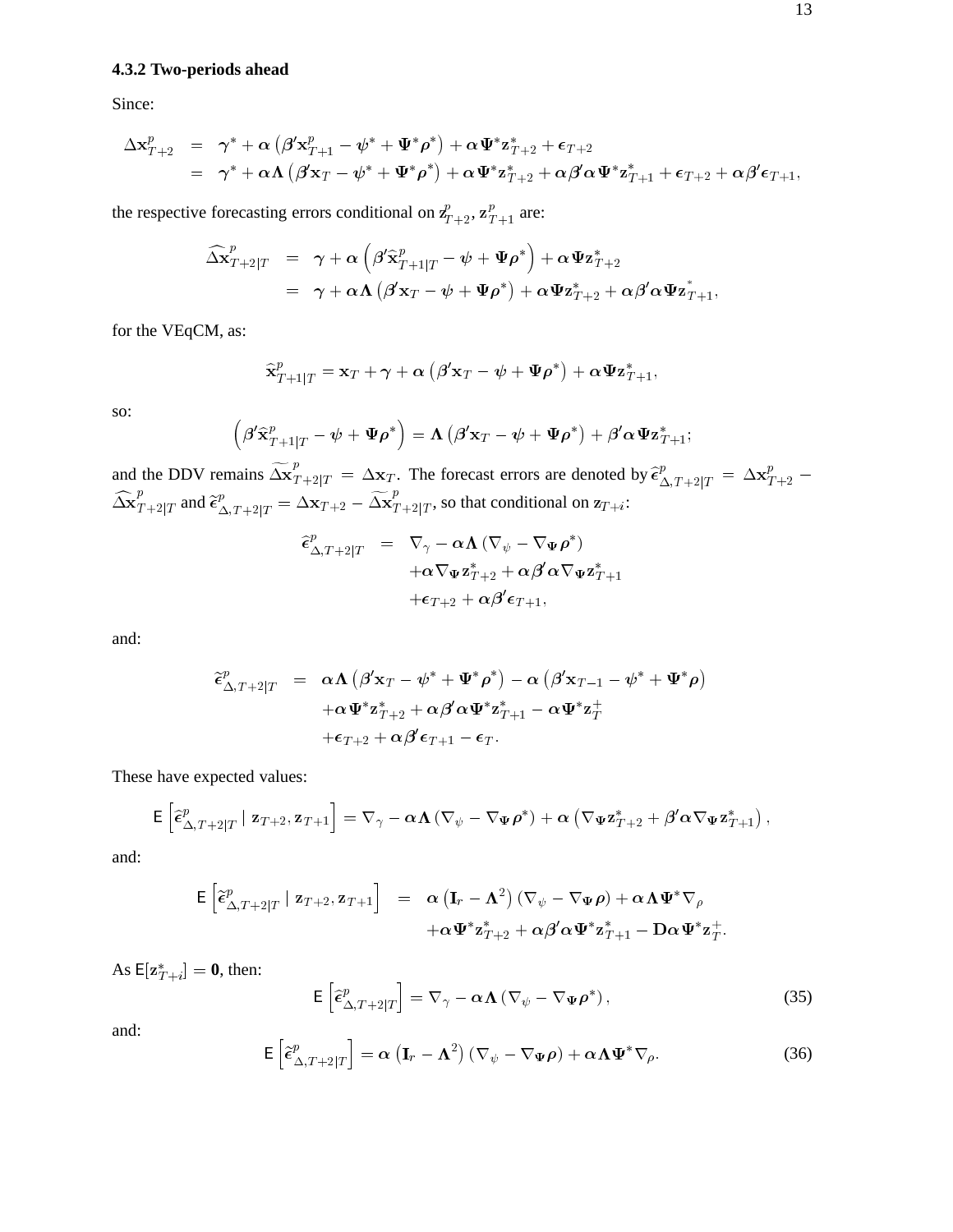Table 1 Unconditional bias effects of structural breaks and regime shifts.

$$
\begin{bmatrix}\n\overline{\epsilon} & \overline{\epsilon}_{T+1|T} \\
\overline{\epsilon}_{T+1|T}^p\n\end{bmatrix}\n\begin{bmatrix}\n\nabla_{\gamma} & \nabla_{\psi} & \nabla_{\Psi}\rho^* & \nabla_{\rho} & \nabla_{\Psi}\nabla_{\rho} \\
I_n & -\alpha & \alpha & 0 & 0 \\
0 & \alpha (I_r - \Lambda) & -\alpha (I_r - \Lambda) & \alpha \Psi^* & -\alpha (I_r - \Lambda)\n\end{bmatrix}
$$
\n
$$
\begin{bmatrix}\n\overline{\epsilon}_{T+1|T}^p\n\end{bmatrix}\n\begin{bmatrix}\n0 & \alpha (I_r - \Lambda) & -\alpha (I_r - \Lambda) & \alpha \Psi^* & -\alpha (I_r - \Lambda) \\
I_n & -\alpha \Lambda & \alpha \Lambda & 0 & 0 \\
0 & \alpha (I_r - \Lambda^2) & -\alpha (I_r - \Lambda^2) & \alpha \Lambda \Psi^* & -\alpha (I_r - \Lambda^2)\n\end{bmatrix}
$$

### **4.4 Overview**

We summarize the unconditional forecast-error biases in table 1. The coefficients represent the impacts of the different breaks on the two forecasting procedures, one and two steps ahead, for growth rates. To clarify the patterns for longer horizons, the regime shift has been partitioned into the effect through any changes in the policy-reaction coefficient  $\nabla_{\Psi}$ , scaled by the second-regime policy mean, the policy mean change  $\nabla_{\rho}$ , and the interaction term  $\nabla_{\Psi} \nabla_{\rho}$  (note that  $-\alpha (\mathbf{I}_r - \mathbf{\Lambda}) = -\alpha(\beta' \alpha)$ ). Since the roots of  $\Lambda$  are inside the unit circle,  $\Lambda^j \to 0$  as  $j \to \infty$ , so in the limit, for  $\nabla_{\psi}$  and  $\nabla_{\Psi} \rho^*$ , the DDV biases converge to the same magnitude, but the opposite sign, as the VEqCM at one-step, whereas the VEqCM biases converge to zero. Thus, only short-horizon benefits result from using the DDV as the baseline for such breaks. Conversely, the VEqCM is systematically wrong for changes in the growth rate  $\gamma$ . Finally, the DDV biases from a regime shift converge to zero when  $\nabla_{\Psi} = 0$ . The table emphasises the different susceptibilities of the two approaches to the different shifts, thereby indicating possibilities for using each to 'correct' the other.

## **5 Policy-change corrections to robust forecasts**

Any need to combine two disparate models on the same information set is evidence that both are incomplete: see Clements and Hendry (1998a). The encompassing principle argues for finding the congruent representation which can explain the failures of both models, but in the short-run that may prove infeasible. When the two models are differently susceptible to the causes of predictive failure, certain combinations could be beneficial: however, the relevant combination must reflect the motivation for pooling (namely, the impacts of breaks), rather than the usual grounds as discussed in (say) Bates and Granger (1969).

#### **5.1 Pooling policy changes and DDV forecasts**

The case of interest is when the robust forecast is made from the DDV, and that prompts a policy response to change the original setting  $z_{T+h}$  to the actual post break and policy change outcome  $\frac{p}{T+h}$ . However, by construction, the DDV forecast is unaltered, so its forecast error changes one-for-one with the policy change. Since a deterministic shift happened one period earlier, a major change in  $\Delta x_{t+1}$  would just have occurred, inducing a correspondingly changed value for  $\Delta x_{T+2}$ , and leading to forecast failure in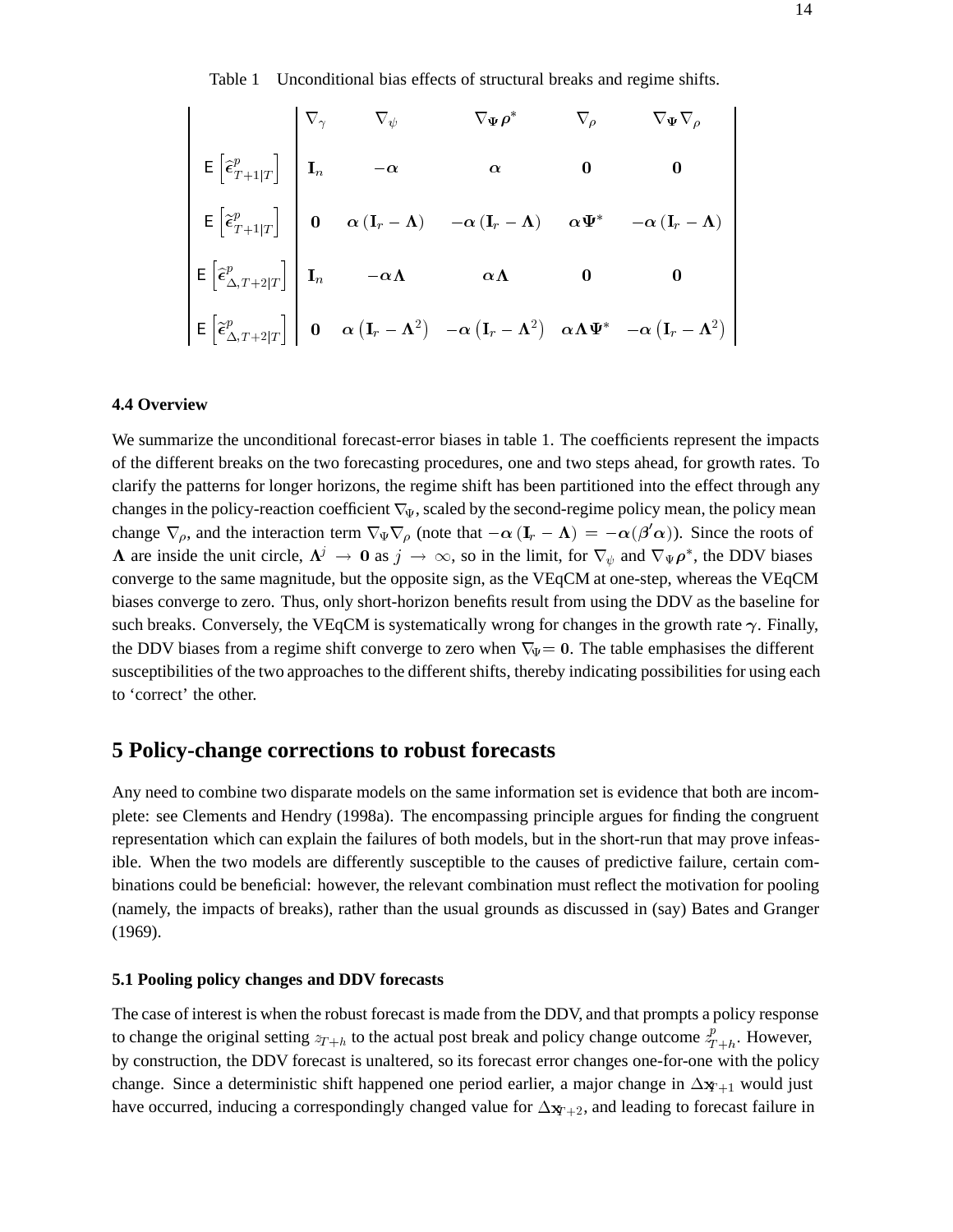the VEqCM. Conversely, forecasts from the open VEqCM are revised unconditionally by the difference between  $(14)$  and  $(31)$ :

$$
\mathsf{E}\left[\widehat{\Delta \mathbf{x}}_{T+1|T}^p - \widehat{\Delta \mathbf{x}}_{T+1|T}\right] = \alpha \Psi \nabla_\rho.
$$

Under the assumptions used here, the change in the realization over what it would have been provisionally, namely the difference between (13) and (30), is:

$$
\mathsf{E}\left[\Delta \mathbf{x}_{T+1}^p - \Delta \mathbf{x}_{T+1}\right] = \alpha \Psi^* \nabla_\rho. \tag{37}
$$

If the policy-reaction matrix remained constant ( $\Psi^* = \Psi$ ), the econometric model would correctly predict the impact of the regime shift, despite the deterministic structural break. Otherwise, the policyreaction mistake is:

$$
\alpha \nabla _{\Psi }\nabla _{\varrho }.
$$

The DDV forecast error due to the policy change is equal to (37). Consequently, a combined forecast of the form:

$$
\overline{\Delta \mathbf{x}}_{T+1|T} = \widetilde{\Delta \mathbf{x}}_{T+1|T}^{p} + \widehat{\Delta \mathbf{x}}_{T+1|T}^{p} - \widehat{\Delta \mathbf{x}}_{T+1|T}
$$
\n(38)

implies an unconditional forecast-error bias from (34) of  $(\epsilon_{T+1|T} = \Delta \mathbf{x}_{T+1}^p - \Delta \mathbf{x}_{T+1|T})$ :

$$
\mathsf{E}\left[\overline{\epsilon}_{T+1|T}\right] = \mathsf{E}\left[\Delta \mathbf{x}_{T+1}^p - \Delta \mathbf{x}_T\right] - \alpha \Psi \nabla_\rho = \alpha \left[\nabla_\Psi \nabla_\rho + \left(\mathbf{I}_r - \mathbf{\Lambda}\right) \left(\nabla_\psi - \nabla_\Psi \rho\right)\right],
$$

which avoids much of the structural break, yet captures some, and possibly all, of the policy effect. This exploits the fact that the DDV is robust to the past change in the intercept, whereas the VEqCM takes account of the current change in policy. Further, as the modification from the VEqCM is deterministic, the combined procedure has the same variance as the DDV forecast would have had in the absence of policy change ( $\rho^* = \rho$ ), so after the change, for  $\Psi^* = \Psi$ , (38) dominates both the DDV and the VEqCM forecasts in mean, but loses to the latter in variance.

Similarly, at two-periods ahead, let:

$$
\overline{\Delta \mathbf{x}}_{T+2|T} = \widetilde{\Delta \mathbf{x}}_{T+2|T}^{p} + \widehat{\Delta \mathbf{x}}_{T+2|T}^{p} - \widehat{\Delta \mathbf{x}}_{T+2|T},
$$

then, as:

$$
\mathsf{E}\left[\widehat{\Delta \mathbf{x}}_{T+2|T}^{p}-\widehat{\Delta \mathbf{x}}_{T+2|T}\right]=\alpha \mathbf{\Lambda} \mathbf{\Psi} \nabla_{\rho}
$$

for  $\overline{\boldsymbol{\epsilon}}_{\Delta,T+2|T} = \Delta\mathbf{x}_{T+2}^p - \Delta\mathbf{x}_{T+2|T}$ :

$$
\mathsf{E}\left[\overline{\epsilon}_{\Delta,T+2|T}\right] = \boldsymbol{\alpha}\left[\boldsymbol{\Lambda}\nabla_{\boldsymbol{\Psi}}\nabla_{\rho} + \left(\mathbf{I}_{r} - \boldsymbol{\Lambda}^{2}\right)\left(\nabla_{\psi} - \nabla_{\boldsymbol{\Psi}}\boldsymbol{\rho}\right)\right].
$$

When  $\Psi^* = \Psi$ , so the policy response does not change:

$$
E\left[\overline{\epsilon}_{\Delta,T+2|T}\right] = \alpha \left(I_r - \Lambda^2\right) \nabla_{\psi} = -\alpha \beta' \alpha \left(I_r + \Lambda\right) \nabla_{\psi},\tag{39}
$$

which compares favourably with (36), and will be smaller than (35) when the roots  $\beta \alpha$  are small. As before, there is no variance impact from the scenario-change correction. We now illustrate the empirical relevance of such combinations.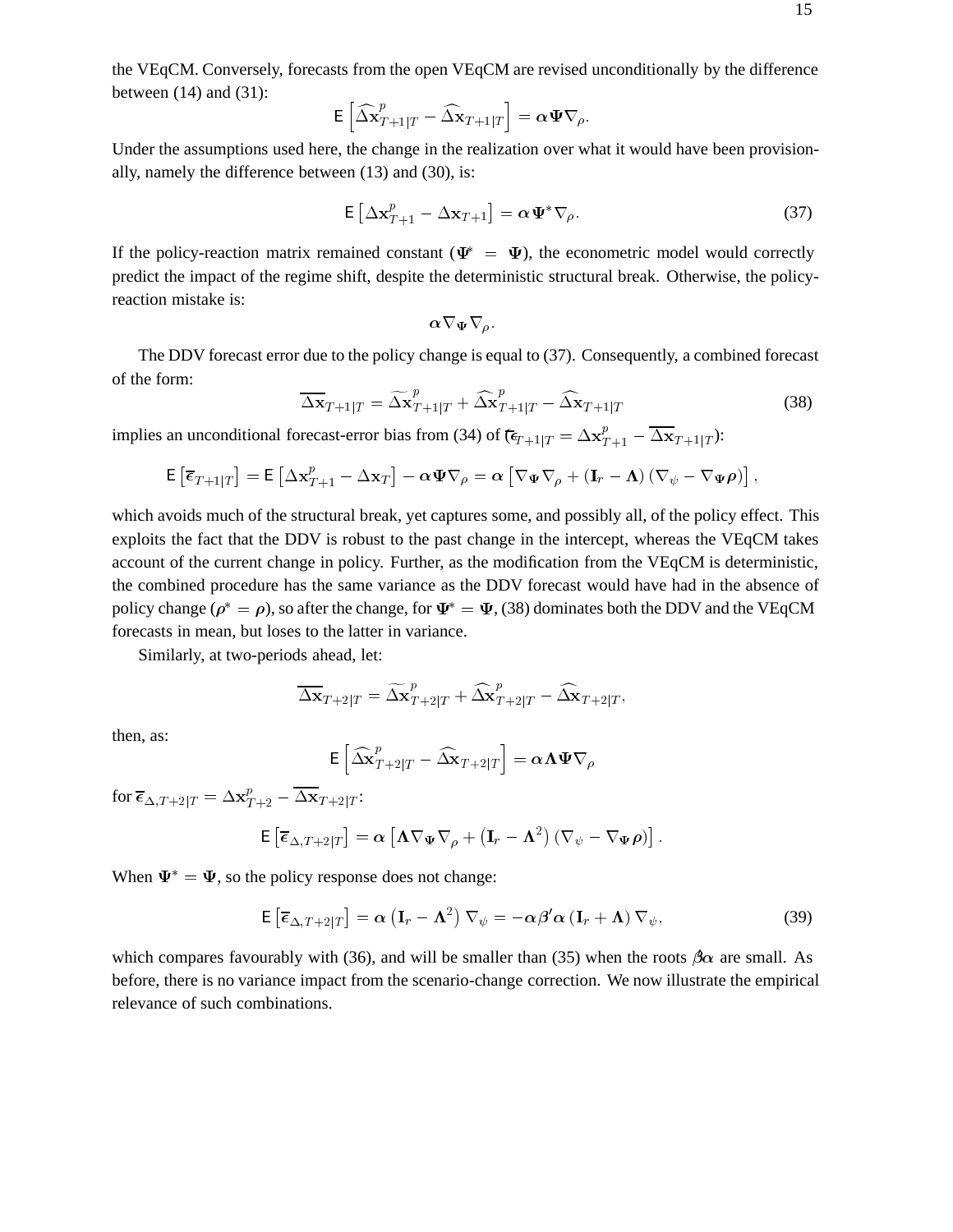## **6 Empirical illustration: DHSY revisited**

Davidson, Hendry, Srba and Yeo (1978) developed an equilibrium-correction model of constant-price UK consumers' expenditure on non-durables and services  $(c)$  as a function of real personal disposable income (*i*) and annual inflation ( $\Delta_{4}p_{t}$ ), where lower case letters denote logs and  $\Delta_{4} = (1 - L^{4})$  when L is the lag operator. The sample period was 1959(2)–1976(2) after initial values for lags, less 8 observations for forecasts. On estimating a variant of their model, our results are (all computations and graphics were produced by GiveWin and PcFiml: see Doornik and Hendry, 1996, 1997):

$$
\Delta_{4}c_{t} = 0.25 \Delta_{4}i_{t} + 0.24 \Delta_{4}i_{t-1} - 0.42 \Delta_{4}p_{t} + 0.35 \Delta_{4}p_{t-1}
$$
(40)  
\n
$$
- 0.086 (c - i)_{t-4} + 0.66 \Delta_{4}d_{t},
$$
  
\n
$$
R^{2} = 0.958 \hat{\sigma} = 0.0061 \quad SC = -9.92
$$
  
\n
$$
F_{\text{ar}}(5, 54) = 0.25 \quad F_{\text{arch}}(4, 51) = 1.62 \quad F_{\text{het}}(12, 46) = 0.81 \quad F_{\text{res}}(1, 58) = 0.10
$$
  
\n
$$
\chi^{2}_{\text{nd}}(2) = 0.39 \quad F_{\text{Ch}}(8, 59) = 0.79 \quad V = 0.092 \quad Jt = 1.31
$$
(41)

In (40),  $d_t$  is a dummy variable associated with a pre-announced threat to change Purchase Tax, equal to zero except in 1968(1)–(2) when it takes the values  $+0.01, -0.01$ , so its coefficient is interpretable as a percentage change in expenditure:  $\hat{\sigma}$  denotes the residual standard deviation, expressed as a percentage of the level of the associated variable, and *SC* is the Schwarz criterion (see e.g., Hendry, 1995a). The residual diagnostic tests are of the form  $F_i (k, T - l)$ , which denotes an F-test against the alternative hypothesis j for:  $5^{th}$ -order serial correlation ( $F_{at}$ ; see Godfrey, 1978),  $4^{th}$ -order autoregressive conditional heteroscedasticity ( $F_{\text{arch}}$ ; see Engle, 1982), heteroscedasticity ( $F_{\text{het}}$ ; see White, 1980), the RESET test ( $F_{\text{res}}$ ; see Ramsey, 1969), a parameter constancy test over  $1974(3)$ –1976(2) ( $F<sub>ch</sub>$ ; see Chow, 1960), a chi-square test for normality ( $\chi^2_{\rm nd}(2)$ ; see Doornik and Hansen, 1994), and the variance-change and joint-parameter constancy tests from Hansen (1992) (denoted *Jt* and *V*):<sup>\*</sup> and <sup>\*\*</sup> denote significance at the 5% and 1% levels respectively. In (40), we have left  $\Delta_i p_t$  to enter freely, rather than as part of a cointegrating relation – which the results in Davidson *et al.* (1978) could be interpreted as supporting, as we wish to consider models that exclude inflation. The cointegration relation  $q - i_t$  is the log of the average propensity to consume, and so is denoted *apc<sub>t</sub>* in the sequel. For later analyses of the performance of (40), see *inter alia* Hendry and von Ungern-Sternberg (1981), Davis (1982), Birchenhall, Bladen-Hovell, Chui, Osborn and Smith (1989), Carruth and Henley (1990), Hendry, Muellbauer and Murphy (1990), Muellbauer and Murphy (1989), Harvey and Scott (1994), Hendry (1994) and Muellbauer (1994).

Here, we embed their model, denoted by the acronym DHSY, in a 3-equation VAR for q,  $i_t$  and  $\Delta_4 p_t$ and replicate the main features of their results. Next, we drop the inflation variable from the system, and develop a model for  $(c_t, i_t)$  which reproduces the consumption-income relation, but fails on forecast tests (and did so at the time). Thus, inflation, responding to the impact of the first 'Oil crisis', induced a shift in the equilibrium mean of  $apc_t$ , and our test period – commencing in 1974(3) – is after that shift. We also develop a 'time-series' model for  $q$  which does not fail on forecasting, but which would not respond to policy changes that affected income, such as altered income-tax rates. Then we generate new data from the DHSY system treating it as the DGP, but with income *growth* increased by 2.5% throughout the forecast period. Since the in-sample data are unaltered, the time-series model produces identical forecasts of the changed data, but the policy-modified econometric model delivers altered forecasts. Finally, we use the difference between these two 'runs' of the econometric model (a measure of the policy effect) to intercept-correct the time-series forecast, to reflect both income-tax changes and the hidden effects of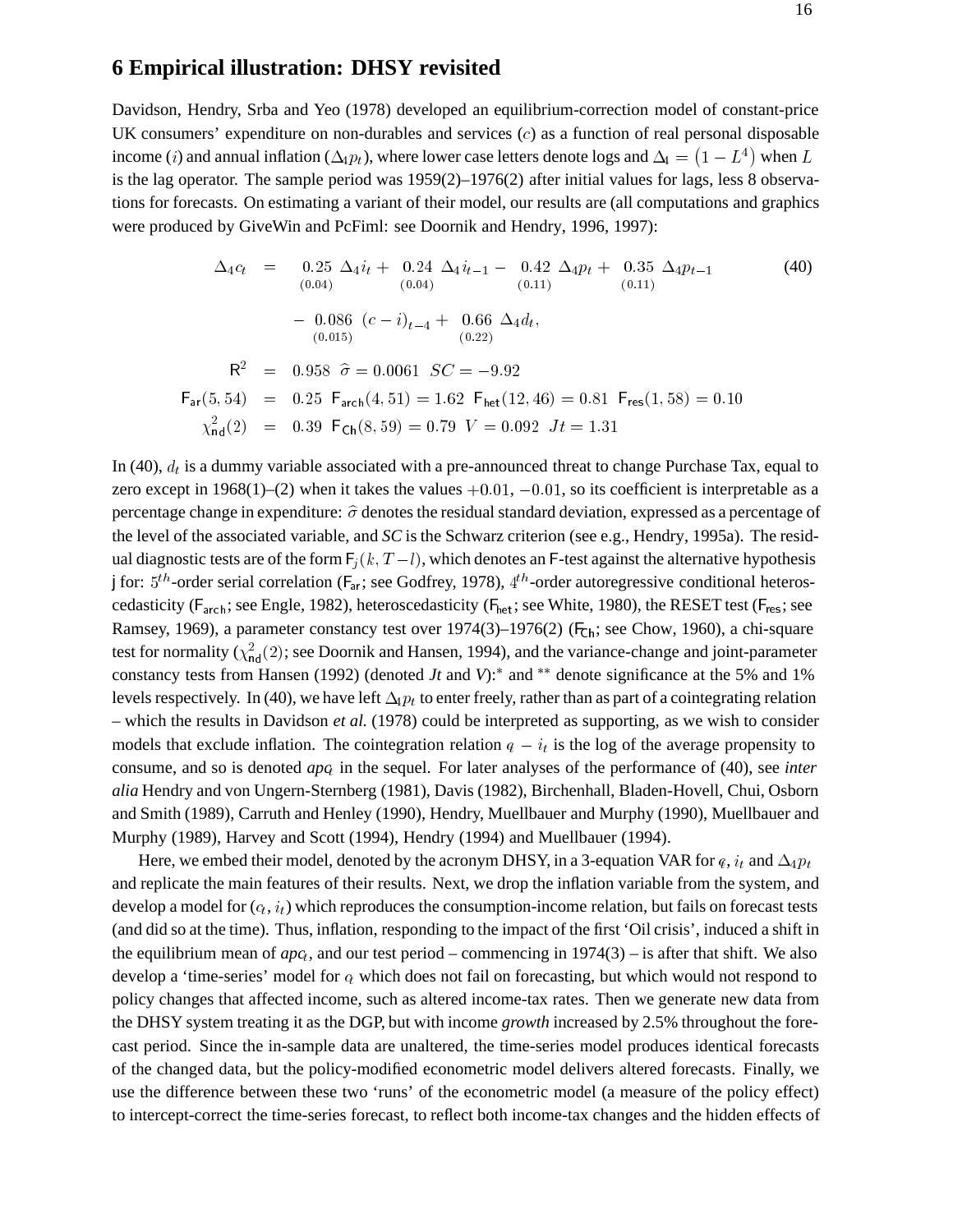Table 2 System goodness of fit and evaluation.

| statistic                          | $\epsilon$ | i                      | $\Delta_4 p$ | VAR  |  |
|------------------------------------|------------|------------------------|--------------|------|--|
| $\widehat{\sigma}$                 |            | $0.88\%$ 2.06\% 0.82\% |              |      |  |
| $F_{ar}(5, 46)$                    | 0.88       | 2.06                   | 0.19         |      |  |
| $F_{\text{arch}}(4, 43)$           | 0.81       | 0.25                   | $3.55*$      |      |  |
| $F_{het}$ (32,18)                  | 0.36       | 0.44                   | 1.63         |      |  |
| $\chi^{2}_{\rm nd} (2)$            | 2.65       | 3.02                   | 2.90         |      |  |
| $F_{ar}^{V}(45, 101)$              |            |                        |              | 1.08 |  |
| $F'_{het}$ (192, 85)               |            |                        |              | 0.54 |  |
| $\chi^2_{\rm nd}$ <sup>V</sup> (6) |            |                        |              | 10.6 |  |

Table 3 System residual cross correlations.

| 0.71                     |  |
|--------------------------|--|
| $\Delta_4 p$ -0.47 -0.31 |  |

the omitted variable which induced the structural break.

#### **6.1 A three-equation VAR**

The variables  $(c_t, i_t, \Delta_4 p_t)$  were treated as  $I(1)$  and analyzed over the whole sample using a VAR with 5 lags, including a constant, linear deterministic trend, and  $\Delta_4 d_t$ . Table 2 shows the individual equation and system goodness-of-fit and evaluation statistics. Vector tests are shown as  $\mathbb{F}_{i}(k, T - l)$ , and their outcomes are consistent with a congruent system.

Table 3 records the inter-correlation structure of the residuals, which reveals important features to model in all the equations, but we will focus on those between c and  $(i, \Delta_{\rm P})$ . The eigenvalues of the long-run matrix are  $-0.71$ , and  $-0.23\pm0.08\iota$ , using  $\iota$  to denote  $\sqrt{-1}$  to avoid confusion with income,  $i$ , so the rank is non-zero, and is unlikely to be three given the data. The system dynamics are represented in table 4 by the eigenvalues of the companion matrix (denoted  $\lambda$ ), where we also record the modulus  $(|\lambda|)$ . These eigenvalues are difficult to interpret, comprising the four roots of unity, a further unit root, and four large complex roots, with the remainder neither zero nor unity. To understand their composition,

Table 4 System dynamics.

$$
\begin{array}{|rrrrrrrrrrrrrrrrrrrr} & \lambda & -1 & \iota & -\iota & 0.95 \pm 0.32 \iota & 0.89 \pm 0.15 \iota & 0.13 \pm 0.84 \iota \\ & |\lambda| & 1 & 1 & 1 & 1.00, 1.00 & 0.90, 0.90 & 0.84, 0.84 \\ & \lambda & -0.51 \pm 0.55 \iota & -0.48 & -0.68 & 0.51 \pm 0.26 \iota \\ & |\lambda| & 0.75, 0.75 & 0.48 & 0.68 & 0.57, 0.57 \end{array}
$$

77 The Contract of the Contract of the Contract of the Contract of the Contract of the Contract of the Contract of the Contract of the Contract of the Contract of the Contract of the Contract of the Contract of the Contrac 77 The Corporation of the Corporation of 77 The Contract of the Contract of the Contract of the Contract of the Contract of the Contract of the Contract of the Contract of the Contract of the Contract of the Contract of the Contract of the Contract of the Contrac 55.55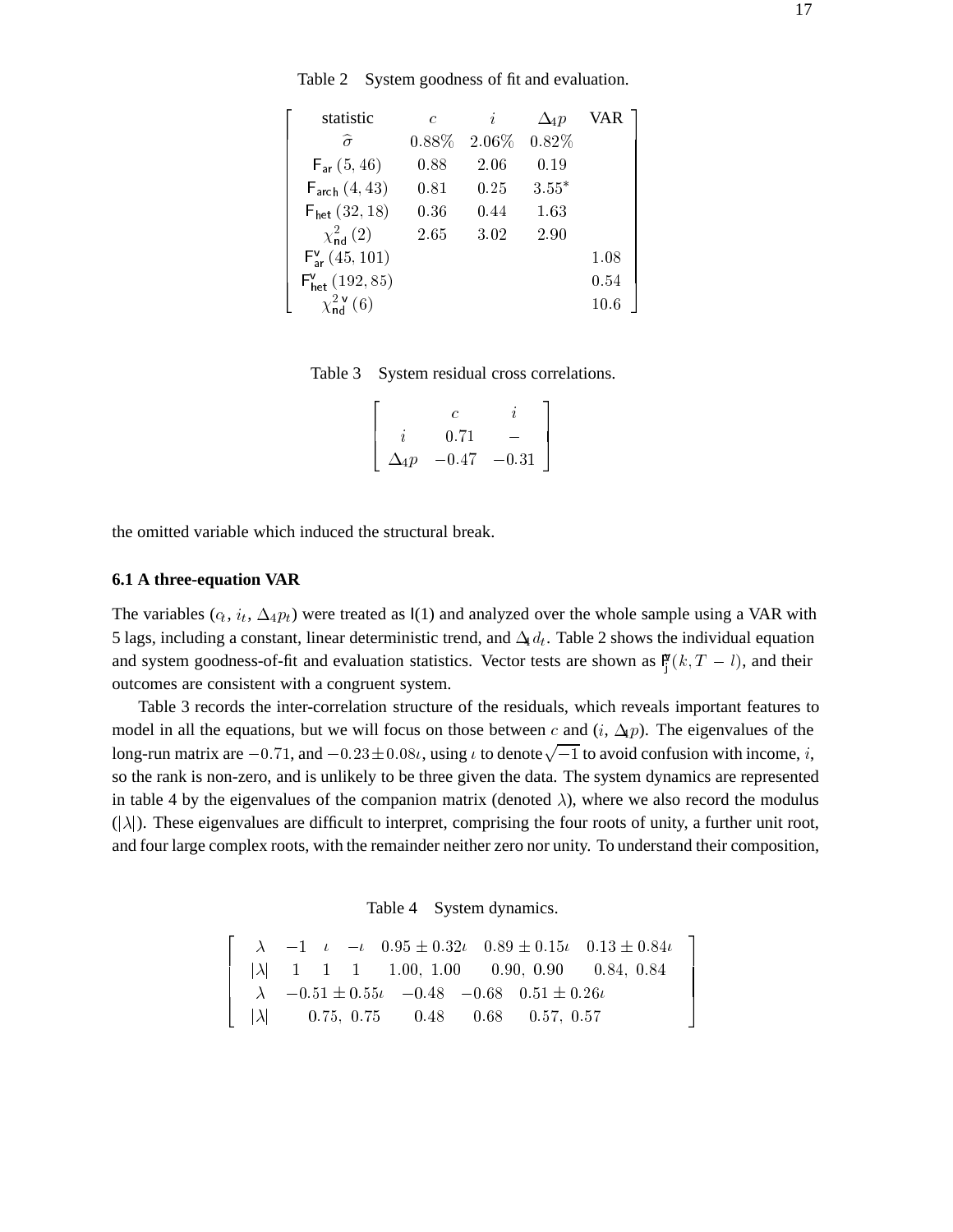consider the simplest version of the VAR written as:

$$
\begin{array}{rcl}\n\Delta_4 c_t & = & -0.1 \left( c - i \right)_{t-4} + v_{1,t} \\
\Delta_4 i_t & = & v_{2,t} \\
\Delta_4 p_t & = & \Delta_4 p_{t-1} + v_{3,t}.\n\end{array}
$$

This system has 15 eigenvalues: six are zero, with  $\pm 1.0$ ,  $\pm 1.0$ ,  $\pm 0.974$ ,  $\pm 0.974$ , and 1, thereby inducing the four roots of unity, the extra unit root, and the four large roots, with the zeroes replaced by non-zero values in table 4, corresponding to the additional short-run dynamics. Thus, despite the five unit roots, the data are  $I(1)$ .

For  $c_t$ , lags 3–5 were significant (on F(3, 49), at 5% or less), for  $\dot{u}$ , lags 1 and 5, and for  $\Delta_4 p_t$ , only lag 1: the trend was insignificant. As fig. 1 shows, the first two equations are constant, with their 1 step residuals having constant 95% confidence bands, but the equation for inflation is not constant: as a consequence, the system break-point Chow (1960) tests lie above the 1% critical values for a short period.



Figure 1 System recursive graphical statistics.

## **6.2 Cointegration**

The fitted and actual values of this system in levels have correlations of 0:998, 0:992 and 0:991, so we turn to reductions to I(0). The cointegration analysis restricted the trend to the cointegration space, and yielded table 5 (see Doornik and Hendry, 1997, Banerjee, Dolado, Galbraith and Hendry, 1993, Johansen, 1995, and Doornik, Hendry and Nielsen, 1999). For each value of the rank r of the long-run matrix in the Johansen (1988) procedure, table 5 reports the log-likelihood values ( $\ell$ ), eigenvalues ( $\mu$ ) and associated maximum eigenvalue (*Max*) and trace (*Tr*) statistics together with the estimated cointegrating vectors  $(\hat{\beta})$  and feedback coefficients  $(\hat{\alpha})$ . Although the null of no cointegration is not rejected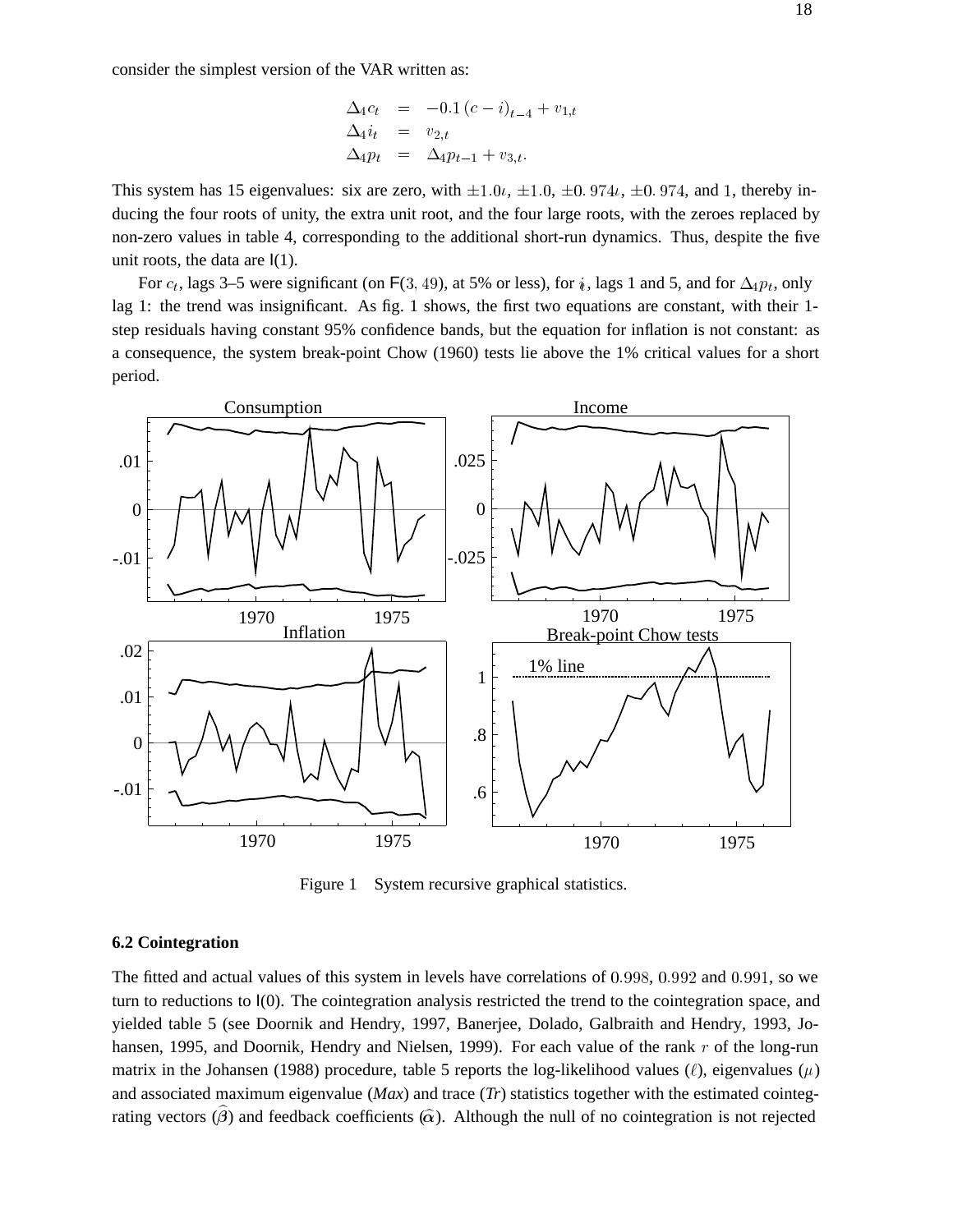Table 5 Cointegration analysis.

$$
\begin{bmatrix}\nr & 1 & 2 & 3 \\
\ell & 980 & 986 & 990 \\
\mu & 0.21 & 0.17 & 0.11 \\
Max & 15.9 & 12.7 & 7.8 \\
Tr & 36.4 & 20.4 & 7.8\n\end{bmatrix}, \begin{bmatrix}\n\hat{\alpha} & 1 & 2 & 3 \\
c & -0.18 & 0.31 & -0.04 \\
i & 0.63 & 0.32 & -0.12 \\
\Delta_{4}p & -0.26 & -0.38 & -0.01 \\
\Delta_{4}p & -0.26 & -0.38 & -0.01\n\end{bmatrix}
$$
\n
$$
\begin{bmatrix}\n\hat{\beta}' & c & i & \Delta_{4}p & t \\
1 & 1 & -0.68 & 0.45 & -0.0014 \\
2 & -2.28 & 1 & -0.44 & 0.0063 \\
3 & -1.93 & 2.40 & 1 & -0.0075\n\end{bmatrix}
$$

Table 6 Restricted cointegration analysis.

|  | $\widehat{\alpha}$ $SE$                                                                                                                                                                                                                                                                                      |  |  |  |  |
|--|--------------------------------------------------------------------------------------------------------------------------------------------------------------------------------------------------------------------------------------------------------------------------------------------------------------|--|--|--|--|
|  |                                                                                                                                                                                                                                                                                                              |  |  |  |  |
|  |                                                                                                                                                                                                                                                                                                              |  |  |  |  |
|  | $\left[\begin{array}{ccc} \textbf{u} & \textbf{v} & \textbf{v} \\ c & -0.10 & (0.036) \\ i & 0 & (-) \\ \Delta_4 p & 0 & (-) \end{array}\right], \hspace{3mm} \left[\begin{array}{ccc} c & i & \Delta_4 p & t \\ \widehat{\beta}^\prime & 1 & -1 & 1.18 & 0 \\ SE & - & - & (0.21) & (-) \end{array}\right]$ |  |  |  |  |

 $\overline{a}$ 

at conventional I(1) critical values (even ignoring the degrees-of-freedom corrections to the *Tr* statistic suggested by Reimers, 1992), given that (40) has a feedback coefficient with a t-value of <sup>7</sup> when the constant is excluded, the first cointegrating vector may be a consumers' expenditure relation. Consistent with this, when the trend is excluded from the cointegration relation, the coefficients for the income and inflation 'elasticities' become 0.93 and  $-0.69$  respectively ( $\chi^2(1) = 0.30$ ). The sizes of the other feedback coefficients might suggest a violation of long-run weak exogeneity, but enforcing that together with a unit income elasticity yielded  $\chi^2(4) = 6.7$ . The results are shown in table 6. These results are close to the long-run relation in (40) so their long-run analysis was not much distorted by being single equation.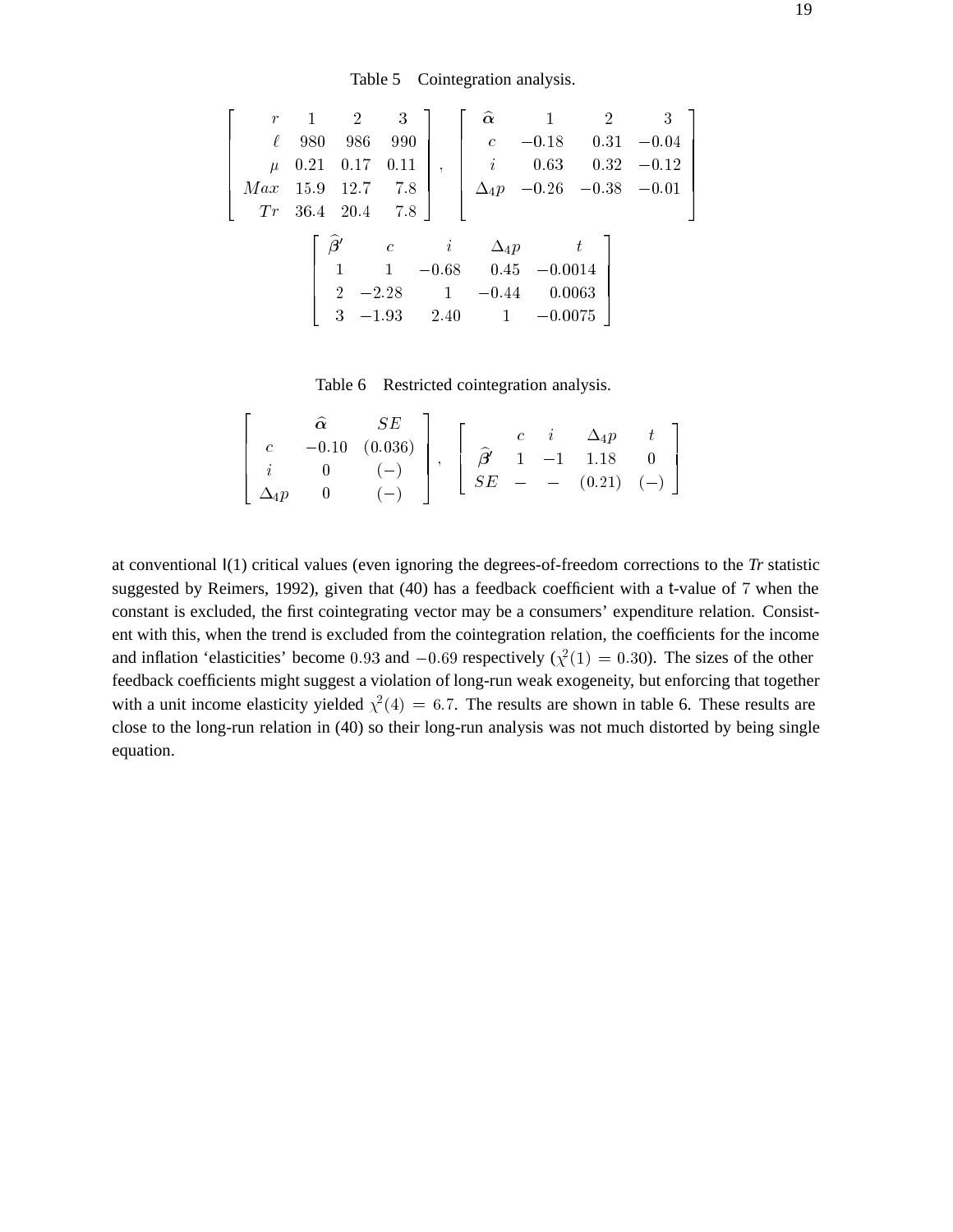Table 7 DHSY vector model goodness of fit and diagnostics.

| statistic<br>$F_{ar}^{v} (36, 124)$ | 0.79 |
|-------------------------------------|------|
| $F_{het}^{v} (204, 103)$            | 0.93 |
| $\chi_{nd}^{2v} (6)$                | 11.2 |
| $F_{Ch}^{v} (24, 56)$               | 1.20 |

 $\overline{a}$ 

Table 8 DHSY vector model residual correlations.

$$
\left[\begin{array}{ccc} & c & i \\ i & 0.01 & - \\ \Delta_{4}p & -0.27 & -0.50 \end{array}\right]
$$

### **6.3 A simultaneous-equations model**

A model of the system was developed by sequential simplification in fourth differences for  $c$  and  $i$ , and first differences for  $\Delta_4 p$ , incorporating the DHSY feedback term. This yielded (41).

$$
\Delta_{4}c_{t} = 0.27 \Delta_{4}i_{t} + 0.21 \Delta_{4}i_{t-1} - 0.22 \Delta_{4}p_{t} + 0.14 \Delta_{4}p_{t-1}
$$
\n(0.08)\n(0.07)\n(0.07)\n(0.19)\n(0.19)\n(0.19)\n(0.101)\n(0.017)\n(0.24)\n
$$
\Delta_{4}i_{t} = 0.69 \Delta_{4}c_{t-1} + 0.53 \Delta_{4}i_{t-1} - 0.55 \Delta_{4}i_{t-4} + 0.35 \Delta_{4}i_{t-5} + 0.004
$$
\n(0.29)\n(0.14)\n(0.14)\n(0.12)\n(0.12)\n(0.006)\n
$$
\Delta_{1}\Delta_{4}p_{t} = 0.14 \Delta_{1}\Delta_{3}p_{t-1} + 0.28 \Delta_{4}c_{t-2} + 0.28 \Delta_{4}c_{t-4} - 0.17 \Delta_{4}i_{t-5} - 0.007
$$
\n(0.08)\n(0.00)\n(0.00)\n(0.00)\n(0.00)\n(0.00)\n(0.00)\n(0.000)\n(0.000)\n(0.001)\n(0.002)\n(0.002)

(41)

The likelihood-ratio test of the over-identifying restrictions on the  $I(0)$  VAR yielded  $\chi^2(38) = 44.7$ , and table 7 reports the model goodness-of-fit and diagnostic statistics. On the vector diagnostic tests, the model is congruent with the sample evidence, and remains constant over the forecast period. The residual  $\hat{\sigma}$ s are 0.64%, 2.00%, and 0.74%: and their cross correlations for the consumption equation are dramatically smaller than those in the VAR, consistent with finding closely similar estimates in OLS and FIML. For the rest of the paper, we treat (41) as the DGP against which to compare the remaining findings. Figure 2 reports the comparative forecast accuracy of (41), a mis-specified version which omits inflation, and a 'time-series' model, described in the next two sections.

#### **6.4 A mis-specified econometric model**

The natural mis-specification to consider is one where the econometrician omits inflation from the analysis of c and i, as DHSY did initially, since this induces a shift in the equilibrium mean of  $ap\epsilon$ , causing the model to suffer forecast failure. Accordingly, we now develop such a bivariate system. As the form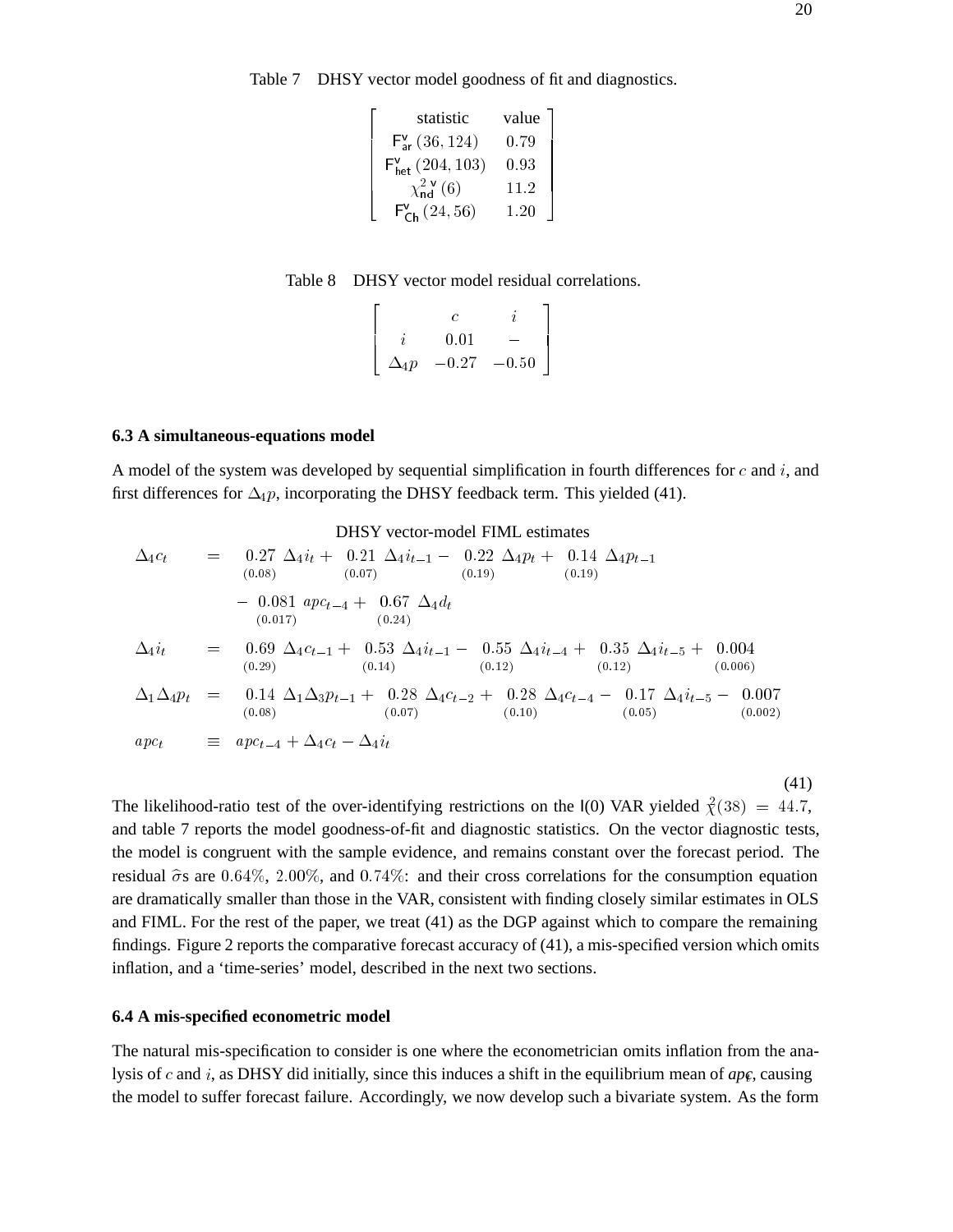

Figure 2 Fitted and actual values, 1-step forecasts, and forecast errors from all models.

Table 9 Mis-specified model statistics.

| statistic                              | value     |  |
|----------------------------------------|-----------|--|
| $F_{ar}^{v}$ (16, 94)                  | 0.89      |  |
| $F'_{het}$ (72, 87)                    | 1.03      |  |
| $\chi^{2 \, \nu}_{\rm nd}(4)$          | 3.57      |  |
| $F_{\textsf{Ch}}^{\textsf{v}}(16, 56)$ | $2.95***$ |  |

of analysis is close to that of the previous model, we only record the final model in (42) and its statistics.

$$
\text{Mis-specified model FIML estimates} \Delta_{4}c_{t} = 0.35 \Delta_{4}i_{t} + 0.15 \Delta_{4}i_{t-1} - 0.049 \text{ } apc_{t-4} + 0.60 \Delta_{4}d_{t} \n (0.07) \qquad (0.06) \qquad (0.010) \qquad (0.27) \n \Delta_{4}i_{t} = 0.93 \Delta_{4}c_{t-1} - 0.35 \Delta_{4}c_{t-3} + 0.45 \Delta_{4}i_{t-1} \n (0.33) \qquad (0.30) \qquad (0.16) \n - 0.47 \Delta_{4}i_{t-4} + 0.37 \Delta_{4}i_{t-5} + 0.007 \n (0.14) \qquad (0.13) \qquad (0.007) \n apc_{t} \equiv apc_{t-4} + \Delta_{4}c_{t} - \Delta_{4}i_{t}
$$
\n
$$
(0.007)
$$

The residual  $\hat{\sigma}$ s are 0.73% and 1.94%, the residual cross-correlation is -0.11 and the likelihood-ratio test of the over-identifying restrictions is  $\chi^2(16) = 24.6$ . Table 9 reports the model goodness-of-fit and diagnostic statistics. The forecast test strongly rejects the null of parameter constancy, whereas the insample tests easily accept. Despite the forecast failure, the consumption-income nexus is well modelled, and remains close to that in the postulated (DHSY) DGP.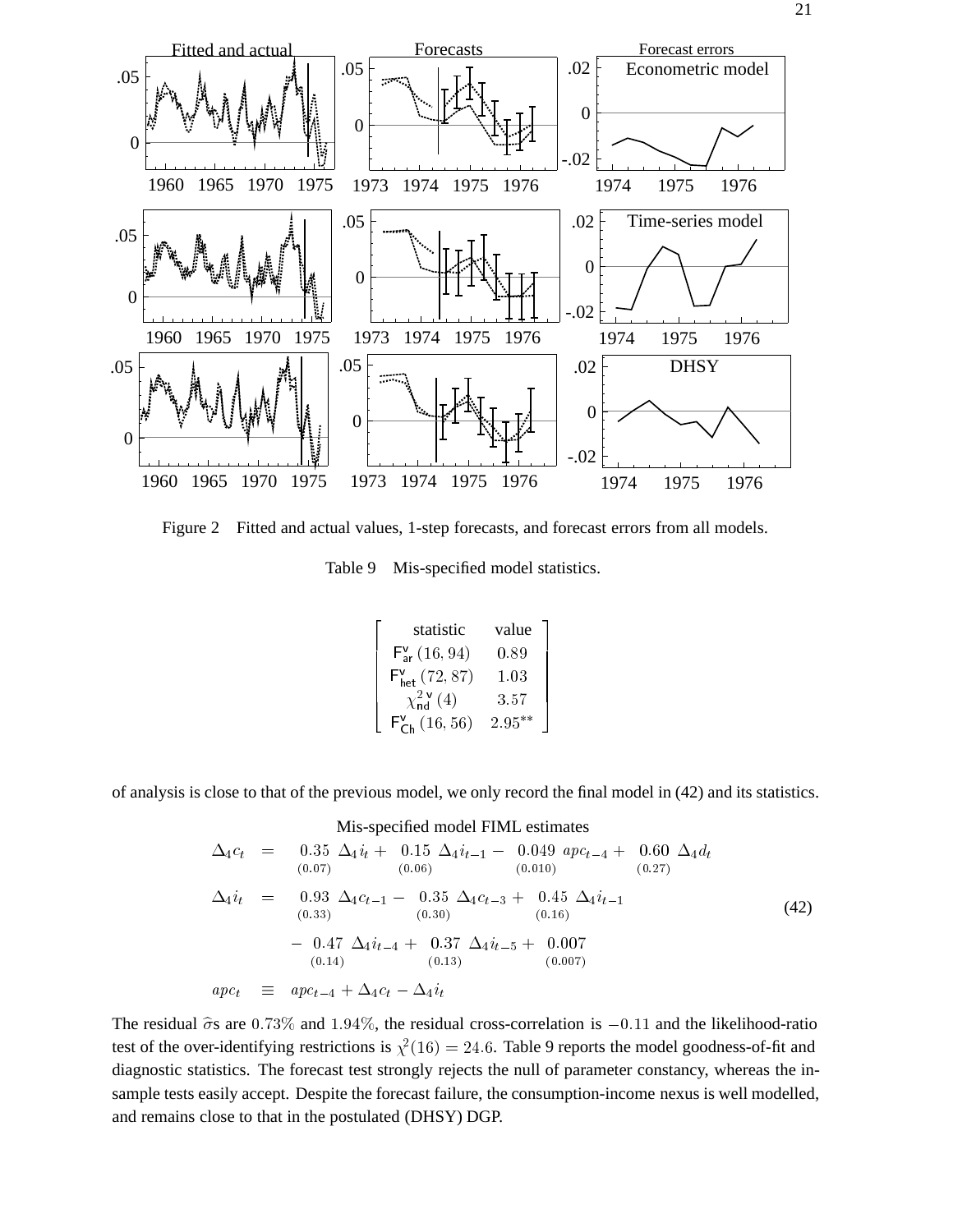

Figure 3 8-step ahead forecasts of  $\Delta_4c_t$  from all models.

### **6.5 A 'time-series' model**

The time-series analyst is assumed to have differenced the data twice, to remove both seasonal and  $I(1)$ unit roots, and so investigates  $\Delta_1 \Delta_4 c_t$  and  $\Delta_1 \Delta_4 i_t$ : see Prothero and Wallis (1976). However, (43) treats these variables as unrelated, mimicking a univariate analysis of the former to illustrate the policy analysis aspects.

$$
\begin{array}{rcl}\n\text{Time-series'} \text{ model FIML estimates} \\
\Delta_1 \Delta_4 c_t & = & 1.30 \ \Delta_4 d_t \quad \hat{\sigma} = 1.01\% \\
& & (0.32) \\
\Delta_1 \Delta_4 i_t & = & 0.00 \quad \hat{\sigma} = 2.48\%\n\end{array} \tag{43}
$$

In sample, the residual standard deviations greatly exceed those of the mis-specified econometric model, and many of the diagnostic statistics reject the adequacy of this model, with some of the misspecifications due to the moving-average error induced by over-differencing, and others perhaps to the resulting incorrectly-estimated standard errors: see table 10. However, modelling the moving-average error would lose some of the robustness to deterministic shifts (see Clements and Hendry, 1998b: also, Clements and Hendry, 1997, investigate the impact of seasonal shifts on forecasts). Despite the considerable non-congruency on these in-sample tests, the forecast test does not reject over the same period that the 'econometric model' failed. This reflects better forecasting and not just incorrectly-wider confidence bands, as fig. 2 shows, where the first row records the outcomes in the space of  $\Delta c_t$  for the 'econometric model', with the 'time-series model' in the second row, and the DHSY model in the third row.

Nevertheless, (43) is constructed to deliver the same forecasts before and after the income-tax change, although (42) would reflect the consequences thereof if the policy effect were included (this is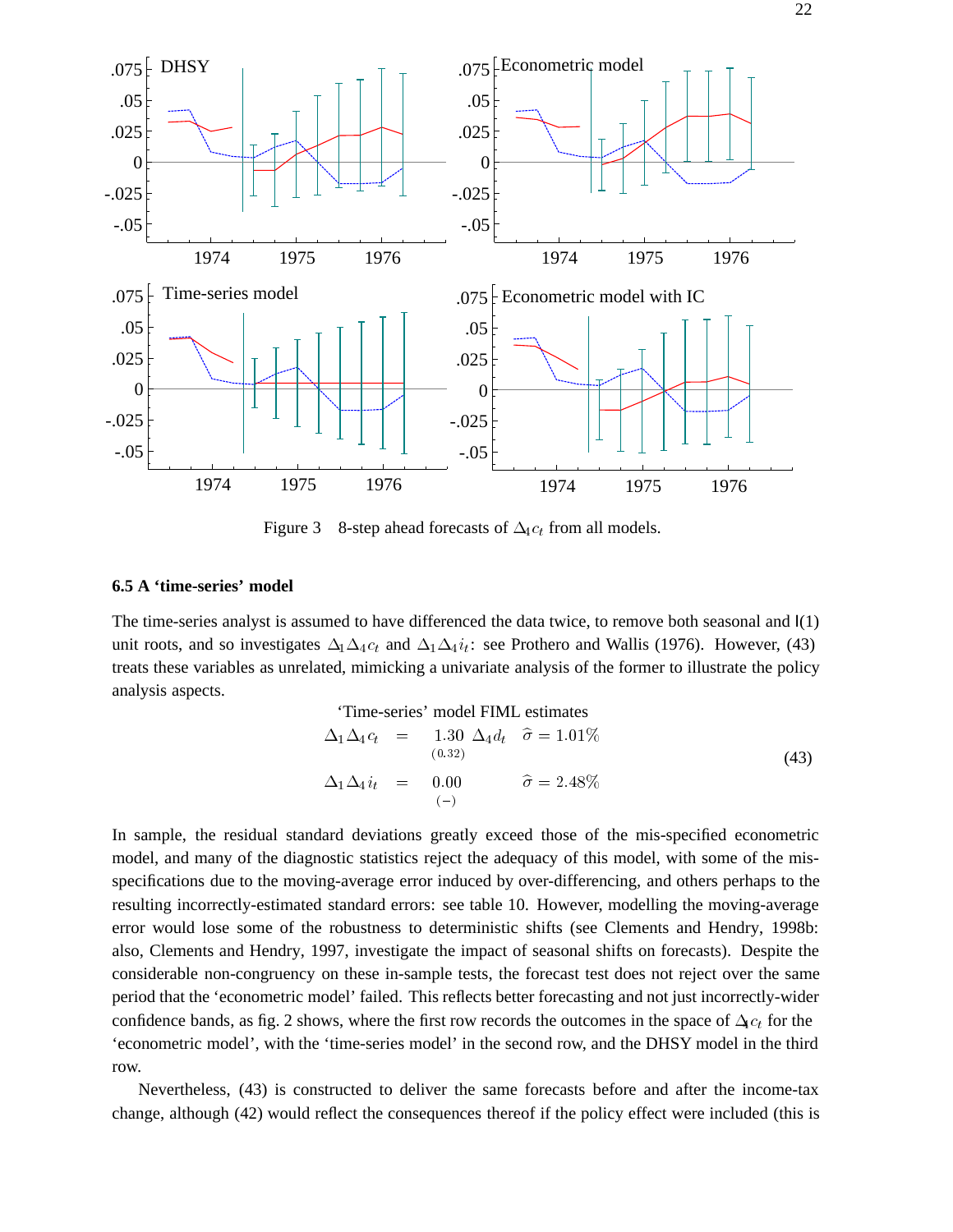Table 10 'Time-series' model statistics.



Figure 4 8-step ahead forecasts for  $c_t$  from all models.

to mimic the role of an 'exogenous' policy variable). Thus, it may be possible to beat the 'time-series' forecasts in such a setting, as  $§6.7$  considers.

## **6.6 Dynamic forecasts**

The above analysis recorded the sequence of <sup>1</sup>-step forecasts, so we now evaluate the forecast performances on <sup>8</sup>-step forecasts, including an attempt to intercept correct (IC) the 'econometric' model using the residual at the forecast origin to set it back on track (see Clements and Hendry, 1996b). The outcomes for  $\Delta_4c_t$  are shown in fig. 3, and for levels in fig. 4. The IC improves the mis-specified econometric model, but would have worsened DHSY if also used there.

These <sup>8</sup>-step results are after the break induced by the oil crisis, so we also record <sup>12</sup>-step forecasts to represent pre-break forecasting. As anticipated from the theory in Clements and Hendry (1998b), all the pre-break outcomes are poorer, and relatively similar  $- (43)$  is indeed not as robust to unanticipated breaks, although it remains the least affected.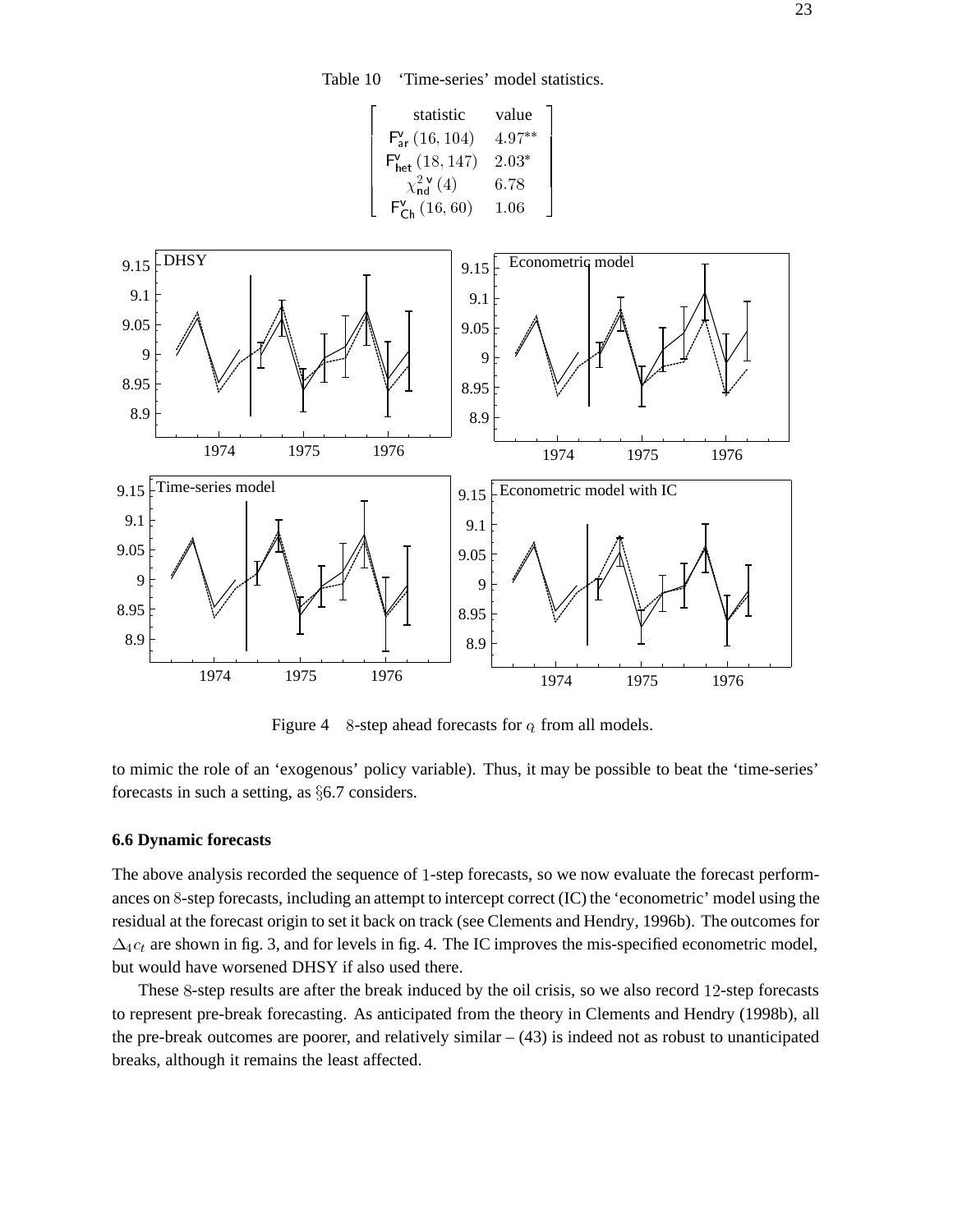

Figure 5 12-step ahead forecasts for  $c_t$  from all models.



Figure 6 Original and post-policy data for c, y,  $\Delta_4 p$ ,  $c - y$ ,  $\Delta_4 c$  and  $\Delta_4 y$ .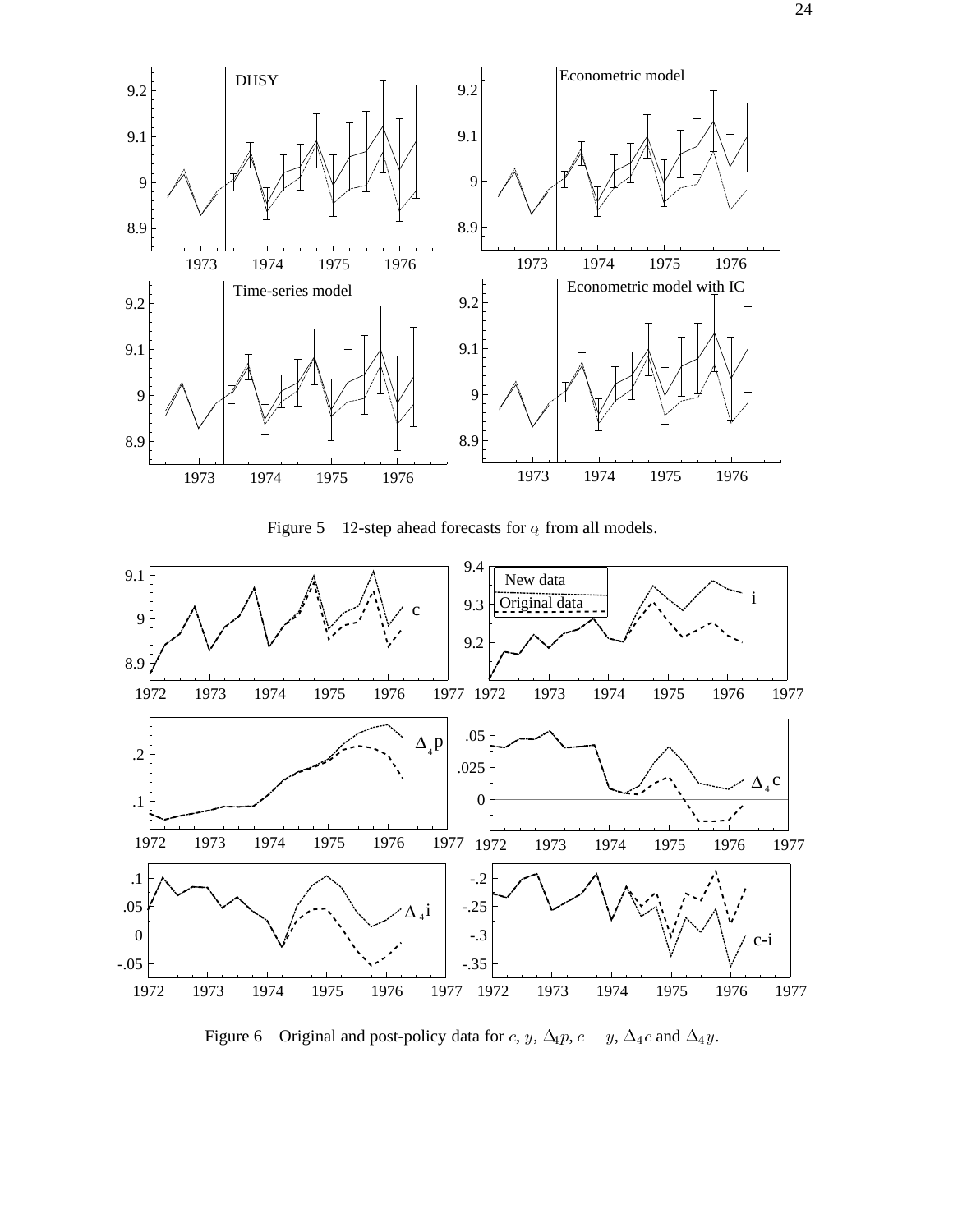#### **6.7 Post-policy forecasts**

The final stage was to construct the data that would have resulted after a substantial policy change aimed at preventing the large fall in income and expenditure that actually occurred. To simulate a large incometax reduction, income was increased by 2.5%, over what it would otherwise have been, by adding 0.025 to i using an indicator variable for the remainder of the forecast period. The data on  $\Delta p$ , i and c were sequentially generated, observation by observation, using the coefficients in (41) and adding on its residuals. Thus, had the policy indicator been zero, the original data would have been reproduced precisely by this process. Figure 6 compares the original and post-policy data, showing that the policy successfully raised expenditure, but also induced some additional inflation from the cross-equation feedbacks.

Next, each of the four models was used to forecast this altered future data. We already know that the time-series forecasts are unaltered, so those errors change to the extent the data are shifted. The DHSY and mis-specified econometric models include the policy dummy with an imposed coefficient of unity. The IC model needed two non-zero periods before the forecast to avoid perfect collinearity with the policy indicator, but otherwise was unaltered. Figure 7 records the four sets of <sup>8</sup>-step forecasts. The time-series forecasts remain useful, especially compared to those from the econometric model, and the great improvement from intercept-correcting the latter is obvious.



Figure 7 8-step ahead forecasts of  $\Delta_4 c_t$  from all models on the post-policy data.

Finally, we now 'scenario correct' using the theory developed above, by computing the differences between the trajectories of the econometric models with and without the policy indicator, and add that to the time-series forecasts to have a 'doubly-robust' forecast as in (38). Figure 8 reports the comparative policy responses of the DHSY and econometric models. As can be seen, the policy responses generated by the econometric model are close to those from the DHSY DGP, despite the former omitting inflation. From this perspective, the econometric model remains valuable for policy, and would have correctly predicted the impact of the regime shift. In turn, this suggests the scenario changes could be a useful basis for 'correcting' the time-series forecasts, since the data have been shifted by the amounts computed by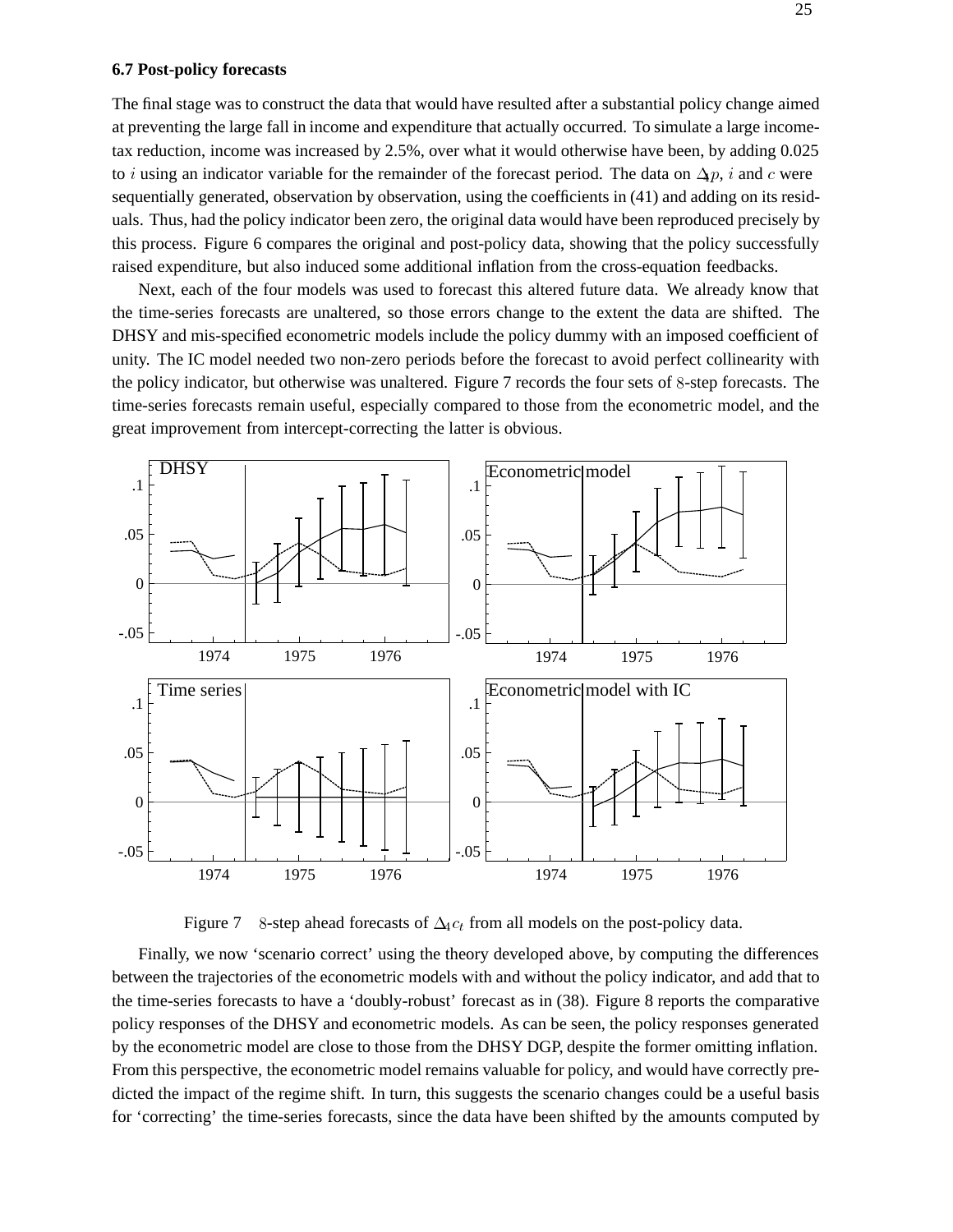the DHSY DGP.



Figure 8 Comparative policy responses of DHSY and econometric model.

Figure 9 reports the forecast errors from all the methods for comparison.



Figure 9 8-step ahead forecast errors from all models on the post-policy data for  $\Delta c_t$ .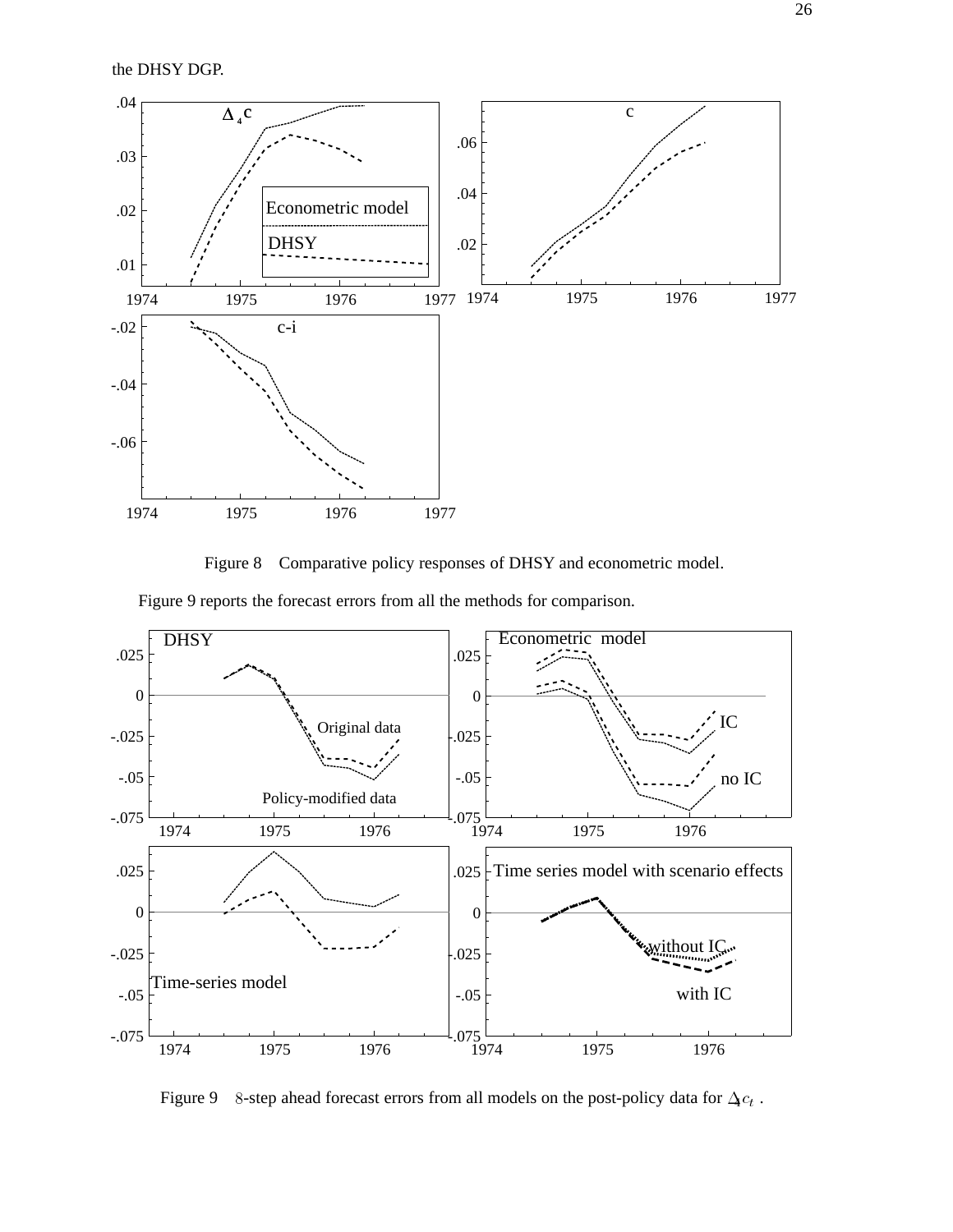| Original Data |                            |             |          |                     |            |         |           |  |
|---------------|----------------------------|-------------|----------|---------------------|------------|---------|-----------|--|
|               | Model                      | <b>DHSY</b> | Ect      |                     | <b>TS</b>  | IC      |           |  |
|               | Mean                       |             |          | $-1.54 -2.64 -0.75$ |            | $-0.10$ |           |  |
|               | SD.                        | 2.58        |          | 2.84                | 1.36       | 2.35    |           |  |
|               |                            |             |          |                     |            |         |           |  |
|               |                            |             | New Data |                     |            |         |           |  |
| Model         | <b>DHSY</b>                | Ect         | TS       | IC                  | $TS(+Ect)$ |         | $TS(+IC)$ |  |
| Mean          | $-1.92 -3.53$ 1.48 $-0.68$ |             |          |                     | $-1.61$    |         | $-1.31$   |  |
| <b>SD</b>     | 2.85                       | 3.20        | $-1.21$  | 2.46                |            | 1.45    | 1.73      |  |

Table 11 8-period ahead forecast-error means and standard deviations.

There is a clear benefit from the new form of intercept correction relative to the econometric models' forecasts, and the accuracy is close to that achieved by the extended DHSY system. However, the timeseries forecasts remain accurate even if not corrected. Table 11 records the percentage forecast errors and their standard deviations (TS, Ect, and DHSY, respectively denote (43), (42) and (41); IC is the interceptcorrected econometric model; TS(+Ect) is the scenario-corrected TS forecast based on adding the difference between the Ect based on the new and the original data, and TS(+IC) is the scenario-corrected TS using the difference between the IC based on the new and original data.<sup>1</sup> Thus, for the new data TS is the most accurate, with IC close, and on mean forecast error, the latter does best. Both TS(+Ect) and TS(+IC) perform reasonably, but do not dominate because the policy shift happens to induce an insignificant positive bias in TS (see fig. 9c). It is interesting how poorly the DHSY forecasting model performs, given it is the DGP.

| Original Data |             |              |               |      |           |         |                      |  |  |
|---------------|-------------|--------------|---------------|------|-----------|---------|----------------------|--|--|
|               | Model       | <b>DHSY</b>  |               | Ect  | <b>TS</b> | IC.     |                      |  |  |
|               | Mean        |              | $0.67 - 0.28$ |      | 0.36      | 1.91    |                      |  |  |
|               | SD.         | 1.40         |               | 1.71 | 0.80      | 1.24    |                      |  |  |
|               |             |              |               |      |           |         |                      |  |  |
| New Data      |             |              |               |      |           |         |                      |  |  |
| Model         | <b>DHSY</b> | Ect          | <b>TS</b>     | IC   |           |         | $TS(+Ect)$ $TS(+IC)$ |  |  |
| Mean          | 0.55        | $-0.77$ 2.27 |               | 1.45 |           | $-0.10$ | $-0.07$              |  |  |
| SD            | 1.49        | 1.80         | 1.27          | 1.28 |           | 0.87    | 0.84                 |  |  |

Table 12 4-period ahead forecast-error means and standard deviations.

Differences are more dramatic when the first four-period ahead forecasts are considered as in table 12. Now, for the new data TS(+IC) is a clear winner, closely followed by TS(+Ect), with TS on the original data next best. Thus, the scenario corrections can be useful in modifying a statistical device for forecasting.

<sup>1</sup> The two sets of DHSY outcomes differ only because the policy indicator needed a small non-zero value in-sample to allow estimation.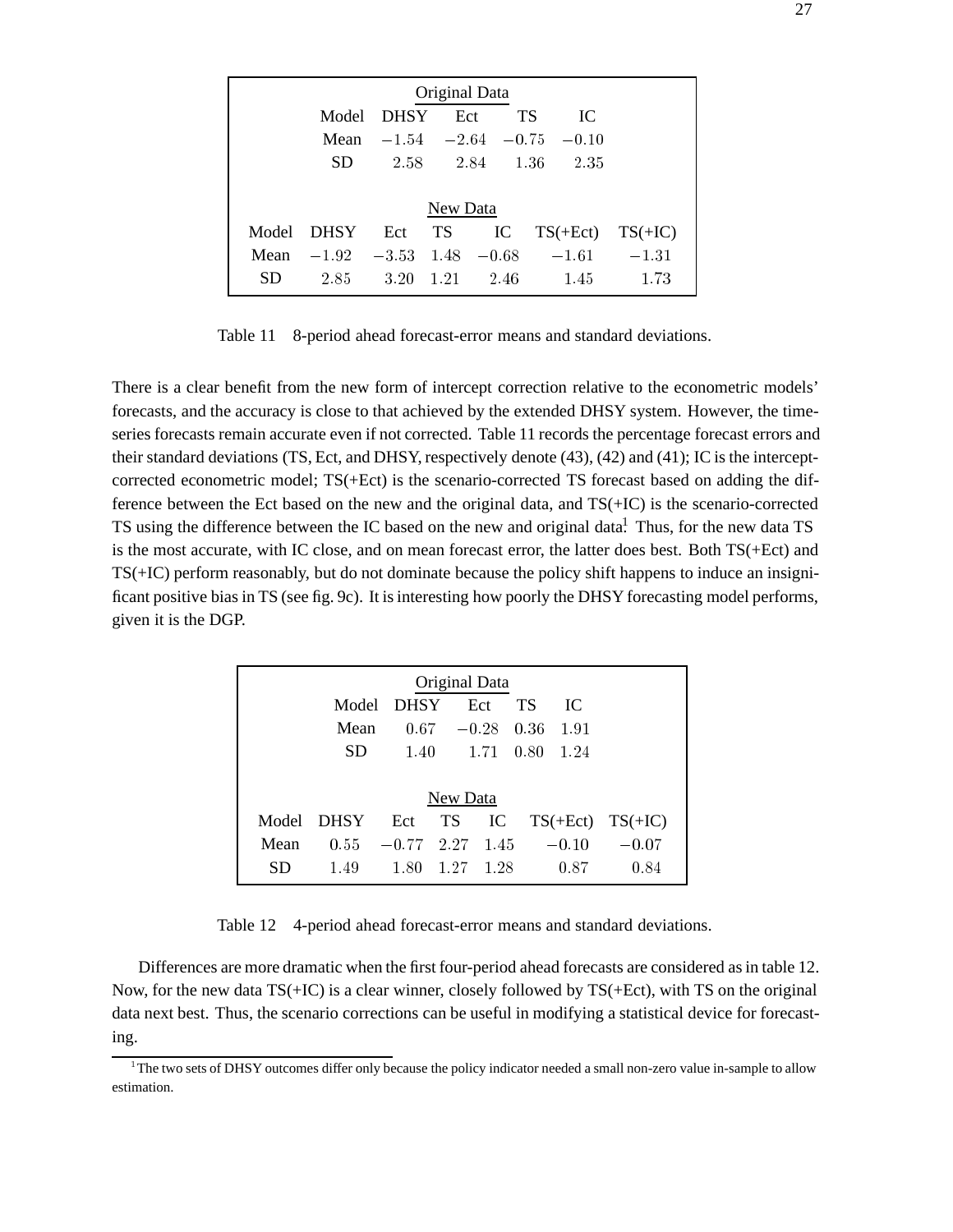## **7 Conclusion**

The main conclusions relate to the three issues posed in the introduction. The dominance in forecasting of an econometric policy model by a purely statistical device is not sufficient to sustain the use of the latter for policy: a statistical forecasting procedure which embodies no links between target variables and policy instruments has no implications for economic policy analysis, so outperforming on forecasting is clearly insufficient to justify policy analysis. Further, since the sources of forecast failure may be unrelated to the policy issue under analysis, forecast dominance does not by itself demonstrate the invalidity of the econometric model for the policy: the empirical example illustrated this proposition. However, combining robustified forecasts with policy-scenario changes may dominate either alone in a world subject to regime shifts: forecasting procedures designed to be robust to deterministic shifts that have occurred prior to forecasting could be improved by 'intercept correcting' them using the policy-change effects entailed by the econometric model. For short-horizon forecasts, the UK consumers' expenditure model illustrated this result. These findings exploited the different forecast biases of the various models to breaks pre and post forecasting, discussed in Hendry and Clements (1998) and Clements and Hendry (1998c), but ignored the variance consequences.

The present paper is more in the form of an existence theorem for the combination of robust forecasts and policy-change corrections than a practical manifesto, in that we have not yet developed criteria for when the proposal will outperform. The usual 'combination of forecasts' approach (see e.g., Bates and Granger, 1969, Diebold, 1989, and Coulson and Robins, 1993) does not seem appropriate, since insample correlations between forecast errors are unlikely to be a useful guide when deterministic shifts occur. Moreover, the corrections proposed above involve the difference between two dynamic forecasts of the econometric model, and not simply its second set of forecasts. A first step would be to determine when a deterministic shift occurred just before the forecast origin, and we are currently developing directed tests for such an event. That would enhance the decision to adopt a robust device. A second step would involve checking if the policy predictions from the econometric system remained reliable in the face of the shift, which is bound to involve judgement, perhaps supported by the results of tests of parameter invariance to previous shifts (see e.g., Favero and Hendry, 1992, Engle and Hendry, 1993, and Ericsson and Irons, 1995), and of the policy relevance of the model (see Granger and Deutsch, 1992). We have assumed that the in-sample econometric model coincides with the DGP, and allowing for model mis-specification and estimation must weaken the results. An alternative we are also investigating is using the time-series forecasts to 'intercept correct' the post-policy forecasts of the econometric model: as analyzed in Clements and Hendry (1998d), this may provide a useful route to avoiding forecast failure when structural breaks and regime shifts occur.

## **References**

- Banerjee, A., Dolado, J. J., Galbraith, J. W., & Hendry, D. F. (1993). *Co-integration, Error Correction and the Econometric Analysis of Non-Stationary Data*. Oxford: Oxford University Press.
- Bates, J. M., & Granger, C. W. J. (1969). The combination of forecasts. *Operations Research Quarterly*, **20**, 451–468.
- Birchenhall, C. R., Bladen-Hovell, R. C., Chui, A. P. L., Osborn, D. R., & Smith, J. P. (1989). A seasonal model of consumption. *Economic Journal*, **99**, 837–843.
- Carruth, A., & Henley, A. (1990). Can existing consumption functions forecast consumer spending in the late 1980s?. *Oxford Bulletin of Economics and Statistics*, **52**, 211–222.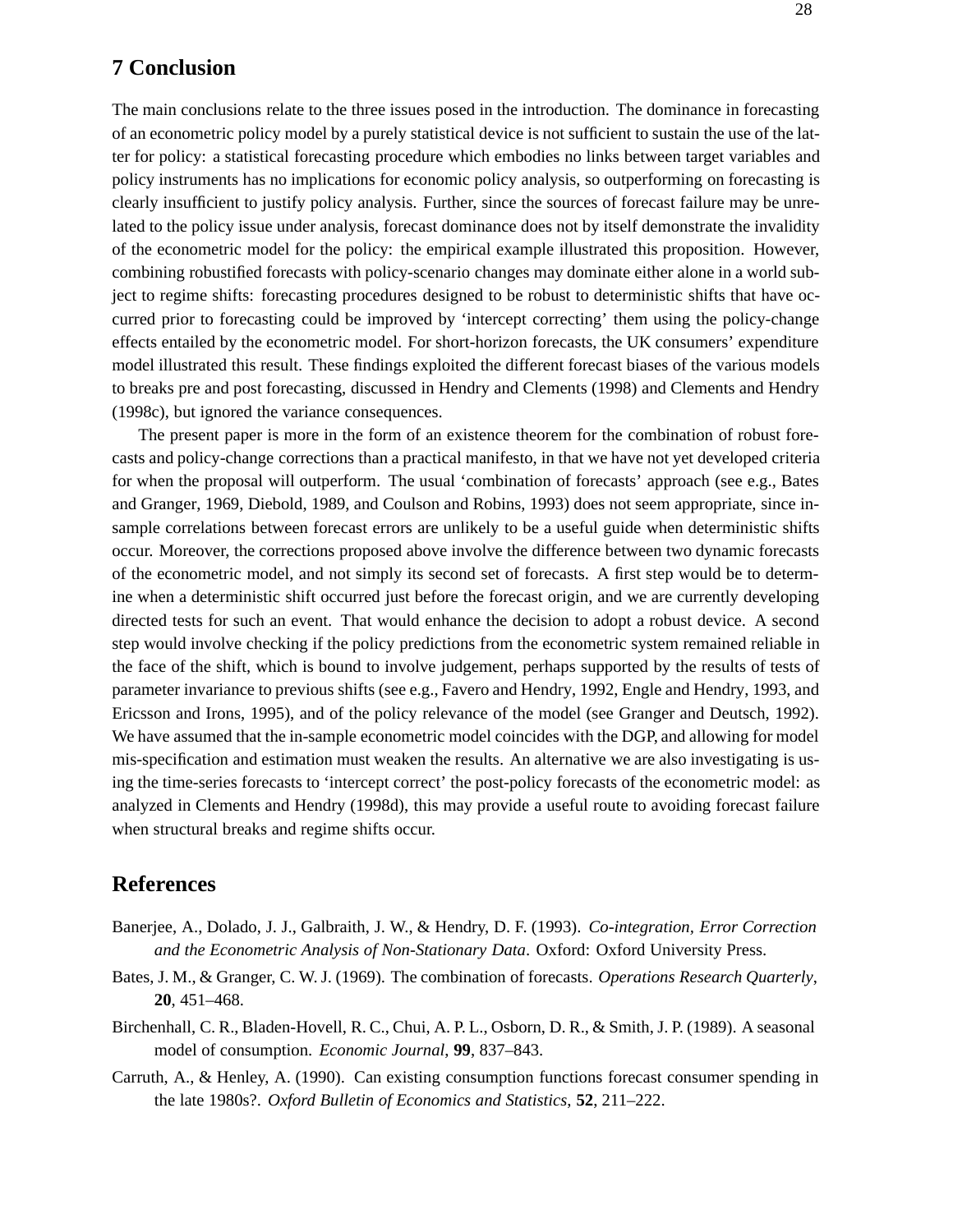- Chow, G. C. (1960). Tests of equality between sets of coefficients in two linear regressions. *Econometrica*, **28**, 591–605.
- Clements, M. P., & Hendry, D. F. (1993). On the limitations of comparing mean squared forecast errors. *Journal of Forecasting*, **12**, 617–637. With discussion.
- Clements, M. P., & Hendry, D. F. (1994). Towards a theory of economic forecasting. In Hargreaves, C. (ed.), *Non-stationary Time-series Analysis and Cointegration*, pp. 9–52. Oxford: Oxford University Press.
- Clements, M. P., & Hendry, D. F. (1995). Macro-economic forecasting and modelling. *Economic Journal*, **105**, 1001–1013.
- Clements, M. P., & Hendry, D. F. (1996a). Forecasting in macro-economics. In Cox, D. R., Hinkley, D. V., & Barndorff-Nielsen, O. E. (eds.), *Time Series Models: In econometrics, finance and other fields*. London: Chapman and Hall.
- Clements, M. P., & Hendry, D. F. (1996b). Intercept corrections and structural change. *Journal of Applied Econometrics*, **11**, 475–494.
- Clements, M. P., & Hendry, D. F. (1997). An empirical study of seasonal unit roots in forecasting. *International Journal of Forecasting*, **13**, 341–355.
- Clements, M. P., & Hendry, D. F. (1998a). *Forecasting Economic Time Series: The Marshall Lectures on Economic Forecasting*. Cambridge: Cambridge University Press.
- Clements, M. P., & Hendry, D. F. (1998b). *Forecasting Non-stationary Economic Time Series: The Zeuthen Lectures on Economic Forecasting*. Cambridge, Mass.: MIT Press. Forthcoming.
- Clements, M. P., & Hendry, D. F. (1998c). On winning forecasting competitions in economics. mimeo, Institute of Economics and Statistics, University of Oxford.
- Clements, M. P., & Hendry, D. F. (1998d). Using time-series models to correct econometric model forecasts. mimeo, Institute of Economics and Statistics, University of Oxford.
- Coulson, N. F., & Robins, R. P. (1993). Forecast combination in a dynamic setting. *Journal of Forecasting*, **12**, 63–68.
- Davidson, J. E. H., Hendry, D. F., Srba, F., & Yeo, J. S. (1978). Econometric modelling of the aggregate time-series relationship between consumers' expenditure and income in the United Kingdom. *Economic Journal*, **88**, 661–692. Reprinted in Hendry, D. F. (1993), *Econometrics: Alchemy or Science?* Oxford: Blackwell Publishers.
- Davis, E. P. (1982). The consumption function in macroeconomic models: A comparative study. Discussion paper 1, Bank of England. Technical Series.
- Diebold, F. X. (1989). Forecast combination and encompassing: Reconciling two divergent literatures. *International Journal of Forecasting*, **5**, 589–592.
- Doornik, J. A., & Hansen, H. (1994). A practical test for univariate and multivariate normality. Discussion paper, Nuffield College.
- Doornik, J. A., & Hendry, D. F. (1996). *GiveWin: An Interactive Empirical Modelling Program*. London: Timberlake Consultants Press.
- Doornik, J. A., & Hendry, D. F. (1997). *Modelling Dynamic Systems using PcFiml 9 for Windows*. London: International Thomson Business Press.
- Doornik, J. A., Hendry, D. F., & Nielsen, B. (1999). Inference in cointegrated models: UK M1 revisited. *Journal of Economic Surveys*, **12**, 533–572.
- Engle, R. F. (1982). Autoregressive conditional heteroscedasticity, with estimates of the variance of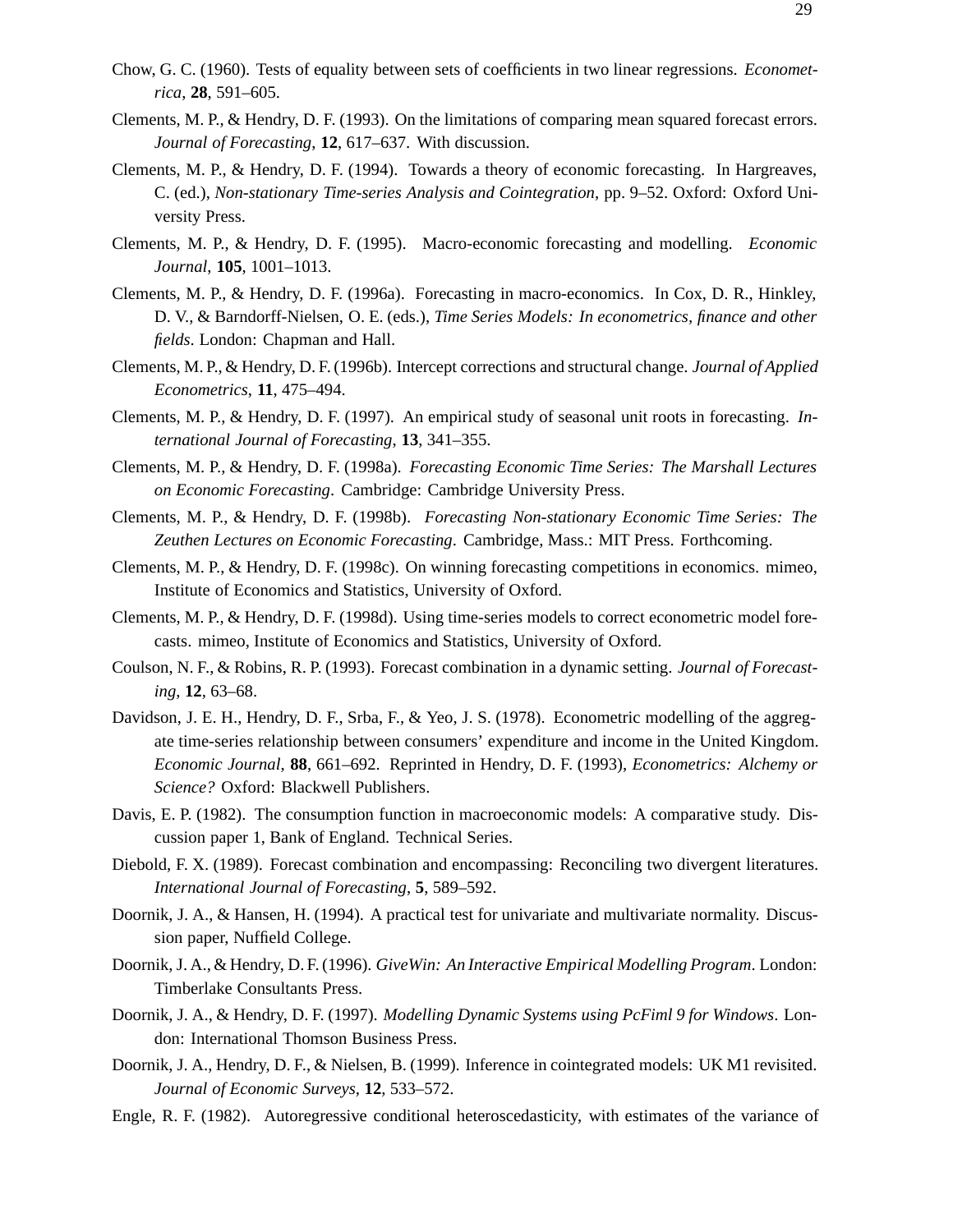United Kingdom inflations. *Econometrica*, **50**, 987–1007.

- Engle, R. F., & Hendry, D. F. (1993). Testing super exogeneity and invariance in regression models. *Journal of Econometrics*, **56**, 119–139. Reprinted in Ericsson, N. R. and Irons, J. S. (eds.) *Testing Exogeneity*, Oxford: Oxford University Press, 1994.
- Ericsson, N. R., & Irons, J. S. (1995). The Lucas critique in practice: Theory without measurement. In Hoover, K. D. (ed.), *Macroeconometrics: Developments, Tensions and Prospects*. Dordrecht: Kluwer Academic Press.
- Favero, C., & Hendry, D. F. (1992). Testing the Lucas critique: A review. *Econometric Reviews*, **11**, 265–306.
- Godfrey, L. G. (1978). Testing for higher order serial correlation in regression equations when the regressors include lagged dependent variables. *Econometrica*, **46**, 1303–1313.
- Granger, C. W. J., & Deutsch, M. (1992). Comments on the evaluation of policy models. *Journal of Policy Modeling*, **14**, 497–516.
- Hansen, B. E. (1992). Testing for parameter instability in linear models. *Journal of Policy Modeling*, **14**, 517–533.
- Harvey, A. C., & Scott, A. (1994). Seasonality in dynamic regression models. *Economic Journal*, **104**, 1324–1345.
- Hendry, D. F. (1979). Predictive failure and econometric modelling in macro-economics: The transactions demand for money. In Ormerod, P. (ed.), *Economic Modelling*, pp. 217–242. London: Heinemann. Reprinted in Hendry, D. F. (1993), *Econometrics: Alchemy or Science?* Oxford: Blackwell Publishers.
- Hendry, D. F. (1994). HUS revisited. *Oxford Review of Economic Policy*, **10**, 86–106.
- Hendry, D. F. (1995a). *Dynamic Econometrics*. Oxford: Oxford University Press.
- Hendry, D. F. (1995b). A theory of co-breaking. Mimeo, Nuffield College, University of Oxford.
- Hendry, D. F. (1997). The econometrics of macro-economic forecasting. *Economic Journal*, **107**, 1330– 1357.
- Hendry, D. F., & Clements, M. P. (1994). Can econometrics improve economic forecasting?. *Swiss Journal of Economics and Statistics*, **130**, 267–298.
- Hendry, D. F., & Clements, M. P. (1998). Economic forecasting in the face of structural breaks. In Holly, S., & Weale, M. (eds.), *Econometric Modelling: Techniques and Applications*. Cambridge: Cambridge University Press. Forthcoming.
- Hendry, D. F., & Doornik, J. A. (1997). The implications for econometric modelling of forecast failure. *Scottish Journal of Political Economy*, **44**, 437–461. Special Issue.
- Hendry, D. F., & Mizon, G. E. (1998). Exogeneity, causality, and co-breaking in economic policy analysis of a small econometric model of money in the UK. *Empirical Economics*, **23**, 267–294.
- Hendry, D. F., Muellbauer, J. N. J., & Murphy, T. A. (1990). The econometrics of DHSY. In Hey, J. D., & Winch, D. (eds.), *A Century of Economics*, pp. 298–334. Oxford: Basil Blackwell.
- Hendry, D. F., & von Ungern-Sternberg, T. (1981). Liquidity and inflation effects on consumers' expenditure. In Deaton, A. S. (ed.), *Essays in the Theory and Measurement of Consumers' Behaviour*, pp. 237–261. Cambridge: Cambridge University Press. Reprinted in Hendry, D. F. (1993), *Econometrics: Alchemy or Science?* Oxford: Blackwell Publishers.
- Johansen, S. (1988). Statistical analysis of cointegration vectors. *Journal of Economic Dynamics and Control*, **12**, 231–254.